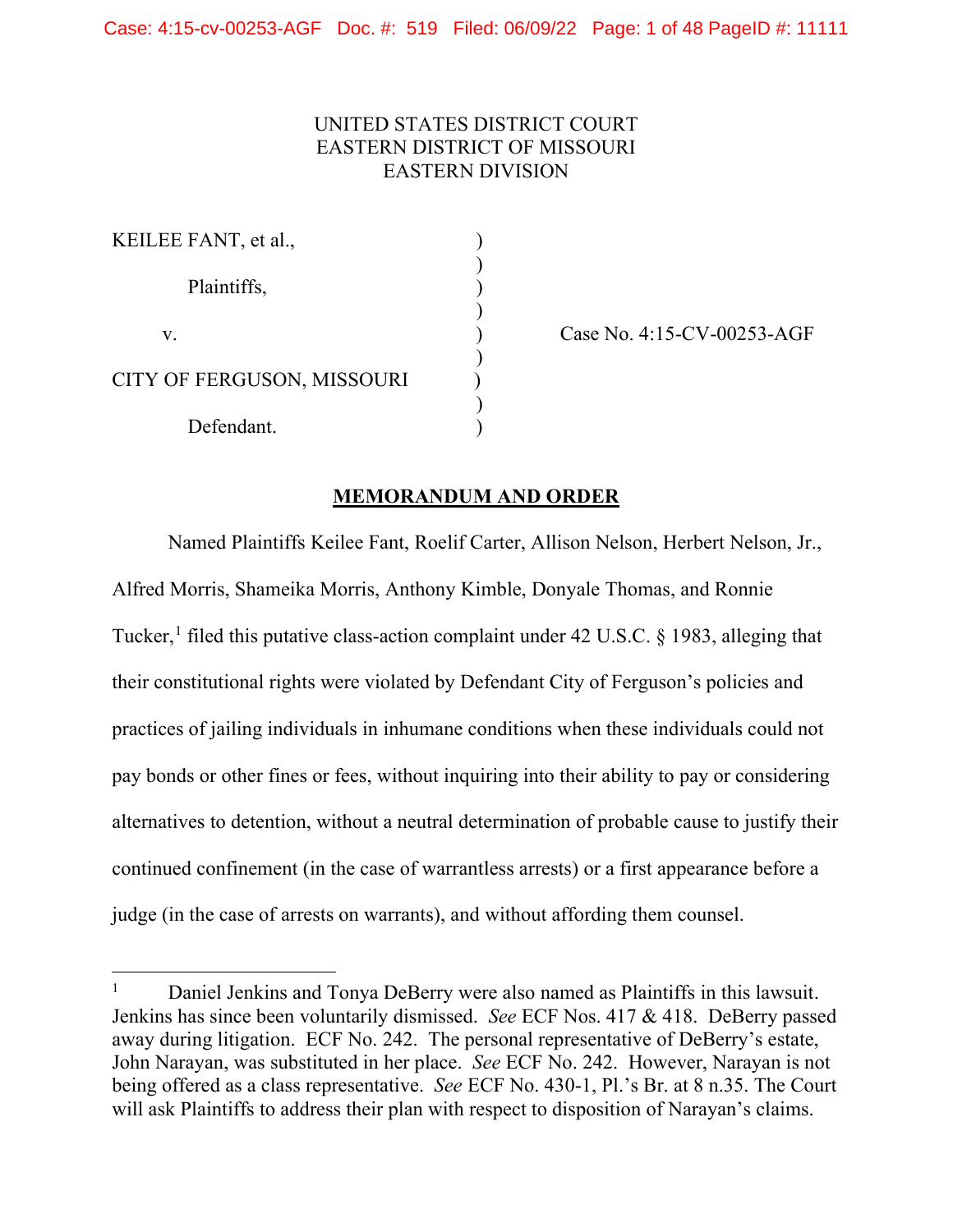The matter is now before the Court on Plaintiffs' motion for class certification. ECF No. 4[2](#page-1-0)5, filed on November 19, 2021.<sup>2</sup> Plaintiffs move to certify five damages classes and one class seeking declaratory and injunctive relief. The City opposes Plaintiffs' motion. The Court heard oral argument on May 24, 2022.

Upon careful consideration of the parties' briefs, evidence, and oral argument, and for the reasons set forth below, the Court will grant Plaintiffs' motion in part. The Court will certify all of the classes but will modify the definition of certain of these classes. Further, as discussed with the parties at the hearing, the Court will require supplemental briefing regarding potential end-dates for certain class periods and regarding whether Plaintiffs' claims for declaratory and injunctive relief are moot or otherwise inappropriate due to more recent changes to municipal policies and practices.

## **BACKGROUND**

Named Plaintiffs Keilee Fant, Roelif Carter, Allison Nelson, Herbert Nelson, Jr., Alfred Morris, Shameika Morris, Anthony Kimble, Donyale Thomas, and Ronnie Tucker were arrested and detained in the Ferguson jail at various points from 2010 through 2015. The following facts are taken from the complaint and evidence attached to the current motion, including arrest records.

<span id="page-1-0"></span><sup>&</sup>lt;sup>2</sup> The decision whether to certify an action as a class action should ordinarily come "at an early practicable time after a person sues . . . as a class representative." Fed. R. Civ. P.  $23(c)(1)(A)$ . However, the deadline for seeking class certification in this case was extended multiple times at the joint request of the parties, due in part to multiple stays during prior interlocutory appeals and following the disqualification of former defense counsel, and in part to the parties conducting extensive and contentious discovery.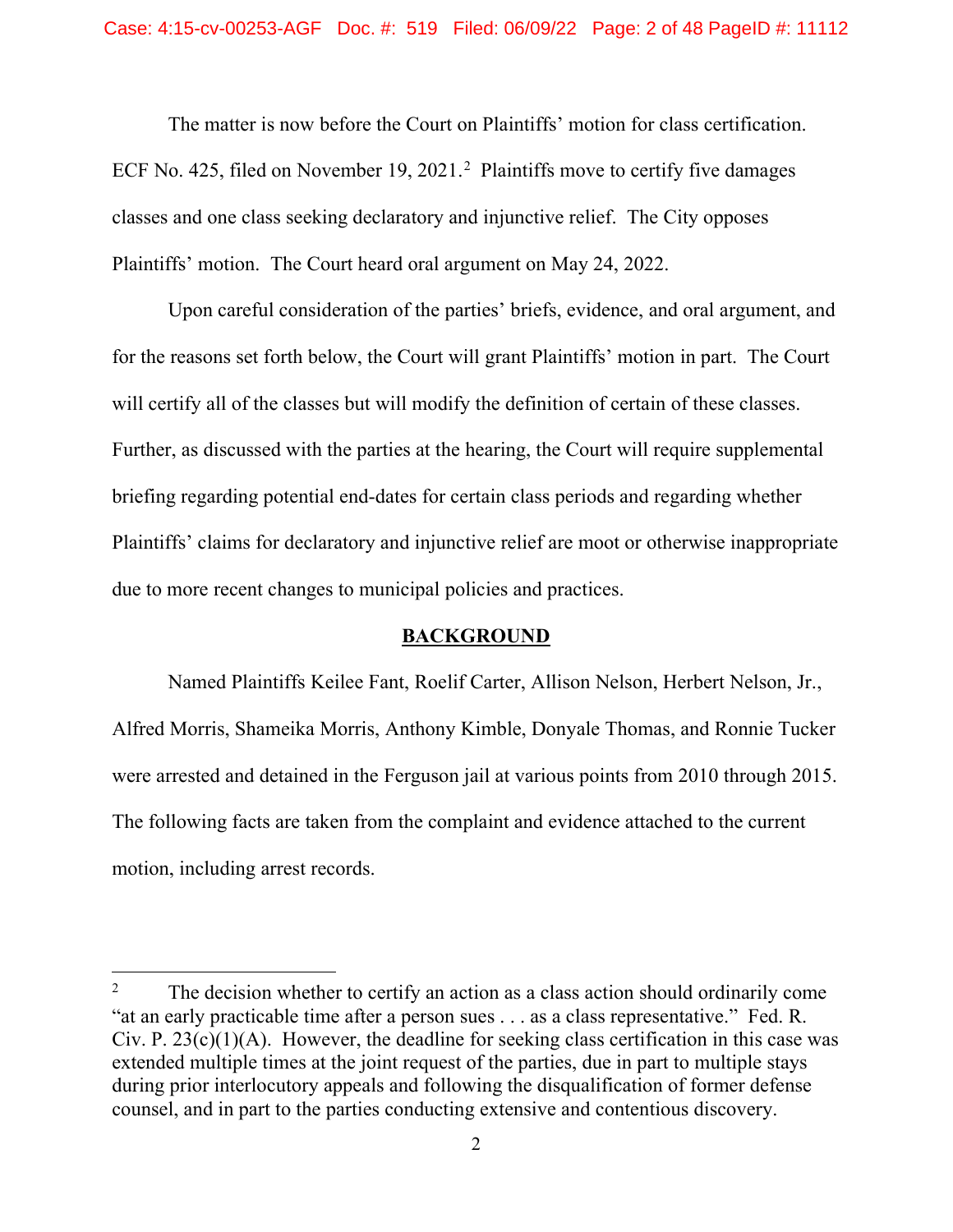# Keilee Fant

Fant was arrested in 2013 and 2014, on warrants for failure to appear on charges associated with traffic violations and related fines. According to Fant, when she arrived at the Ferguson jail in 2013, jail staff told her that she would be held indefinitely unless she paid \$1,400. She was not provided a court date. After three days, however, jail staff informed her that they had decided to let her out for free. After her 2014 arrest, Ferguson jail staff again told her that she would be held indefinitely unless she paid \$1,400, and she was not provided a court date. This time, Fant asked jail staff if they would accept \$1,000, which she believed her family could raise. A jail officer informed her that he would call the Ferguson chief of police to ask if that amount was sufficient. The chief of police then approved Fant's release if Fant's family could bring \$1,000 to the "Ferguson pay window," but jail staff told Fant that she had to get the cash that night "or the deal would be off." ECF No. 53, Am. Comp. at ¶ 29. Fant's family then paid \$1,000, and Fant was immediately released from the Ferguson jail. Upon release, Fant was told by jail staff that she should not go to court and that she did not have any future court date but should instead make cash payments at the Ferguson police department to avoid being jailed again and to remove her arrest warrants. *Id.* at ¶¶ 30, 34.

Fant alleges that she was jailed in the Ferguson jail "more than a dozen times" in the two decades prior to filing suit. These arrests were on warrants for failure-to-appear charges arising from traffic violations and related fines. On one occasion, she alleges that she was held for nearly 50 days without a toothbrush, toothpaste, soap, shower, or change of clothes. *Id.* at ¶¶ 20, 32. On other occasions, she was told that she would not receive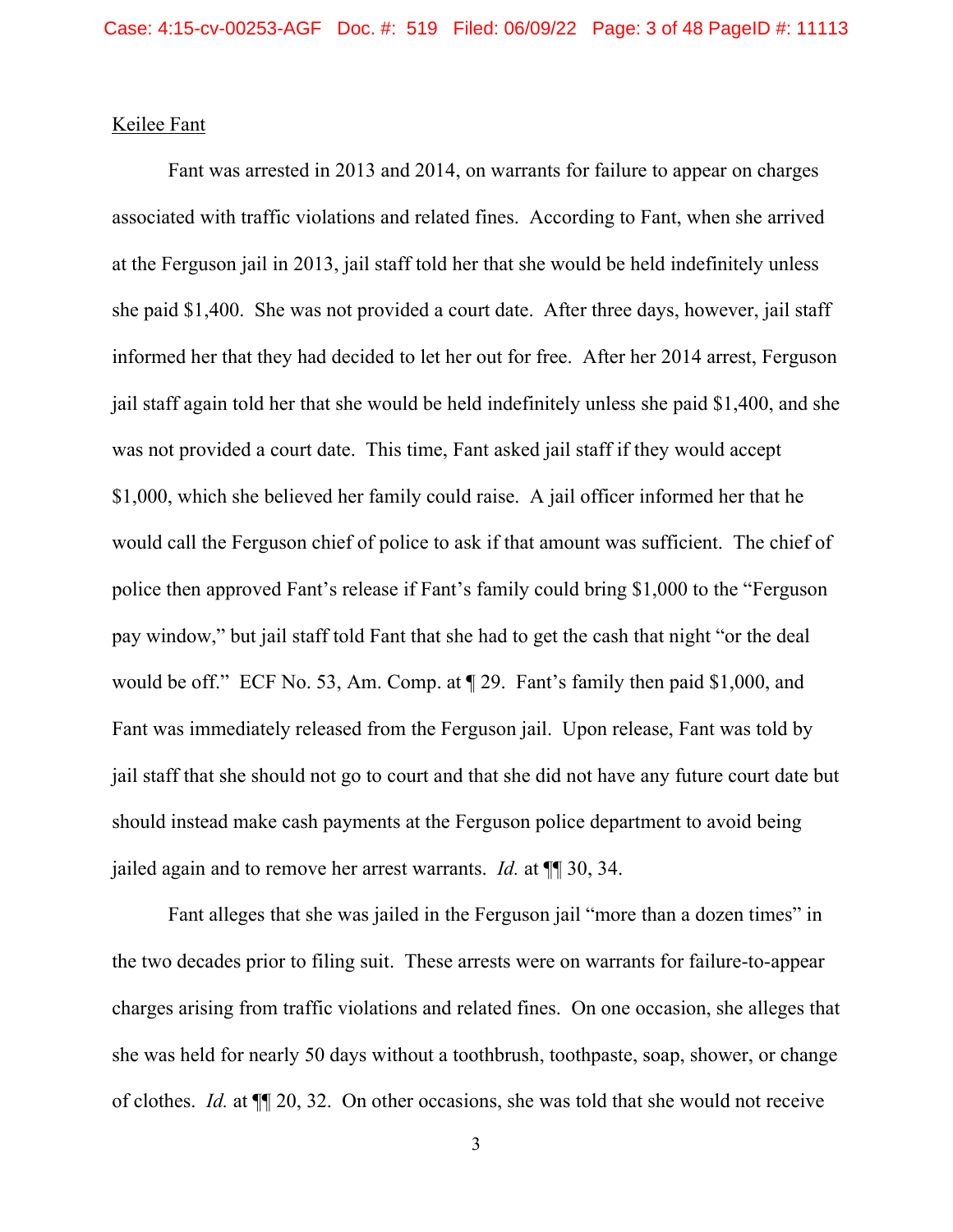feminine products for menstruation.

### Roelif Carter

Carter was arrested on a warrant in August of 2010, for failure to appear on charges associated with traffic violations and related fines. He was informed by Ferguson jail guards that he would not be released from jail unless he paid \$600. Carter alleges that he was too poor to afford that amount of money, and after three days in jail, he was released without having paid any money and without a court appearance. After his release, Carter was informed that his total fines had increased to more than \$1,000. Carter was not provided any explanation of the increase, but he was required to pay \$100 per month without any inquiry into whether he could afford that amount.

When he was unable to make these monthly payments in 2012 and 2013, he was arrested on warrants for failure to appear each time and told by jail staff that he would be held in jail unless he paid several hundred dollars. On each occasion, he told jail officials that he was unable to afford the amount, and on each occasion he was released after three days without having paid any money and without a court appearance. On each occasion, the amount that he owed in total was increased.

Carter was also arrested three times in 2014 without warrants for offenses such as disorderly conduct, was told by Ferguson jail staff that he would not be released unless he paid a few hundred dollars in cash, and was released after three days without payment and without a court appearance.

While incarcerated in the Ferguson jail, Carter was not provided a toothbrush, toothpaste, hand soap, shower, or laundry. He also alleges that the toilet, floors, and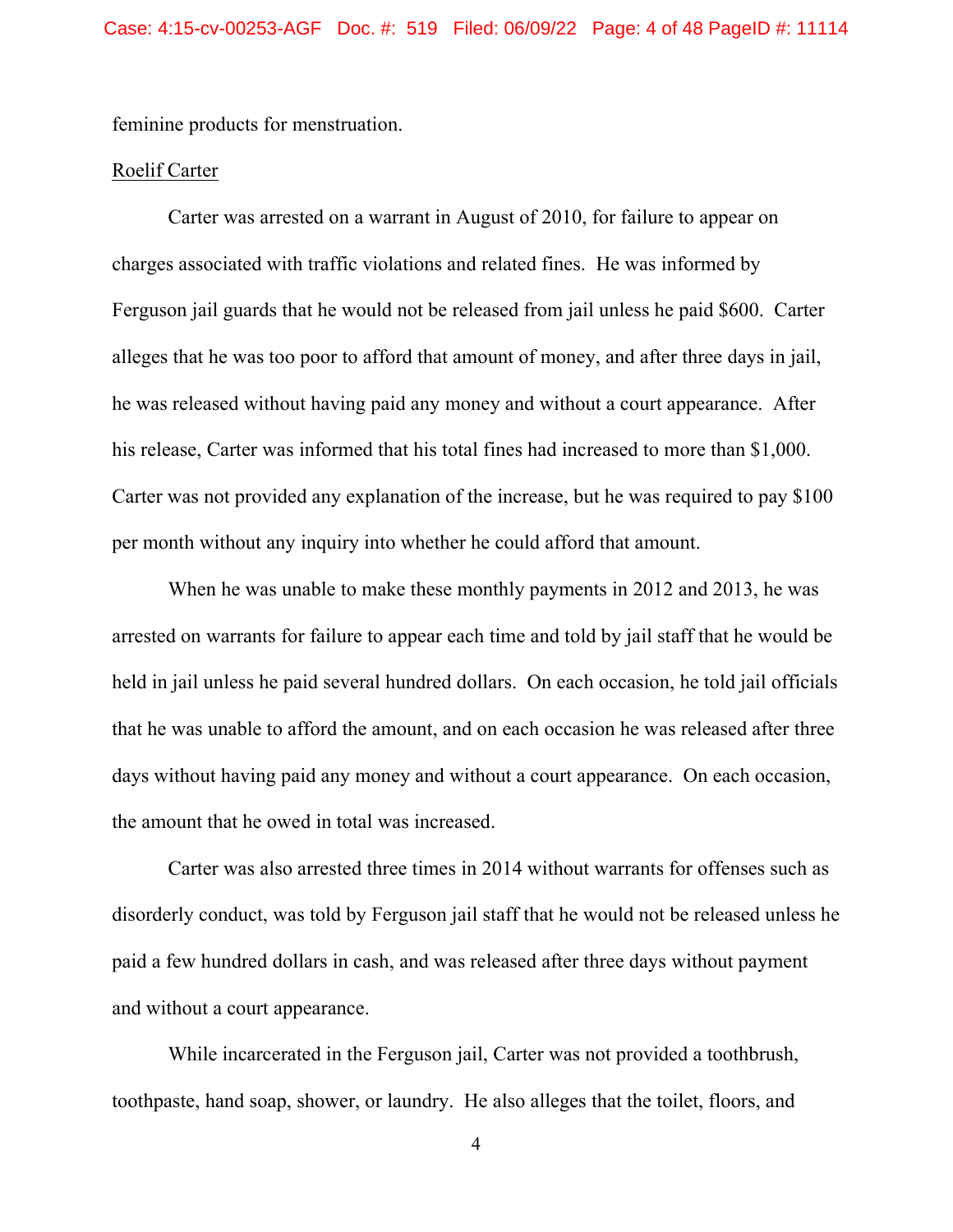walls contained excrement, mucus, and blood; that he had to drink from a water fountain connected to the toilet; and that jail staff refused to provide him his necessary blood pressure and other medications.

#### Allison Nelson

Nelson was arrested on two occasions, in 2012 and 2013, on warrants for failure to appear on charges resulting from traffic violations and related fines. On both occasions, she was held in the Ferguson jail, having been transferred from another municipality's jail; told that she would be held indefinitely until she paid the amount alleged to be due (\$700 and \$1,000, respectively); negotiated with jail staff to pay a lower amount that her family could afford; and was released after three or four days, when her family paid the lower amount, all without a court appearance.

While incarcerated in the Ferguson jail, Nelson was not provided a toothbrush, toothpaste, or soap; she was held in dirty cells with dirty blankets; she drank from a water fountain attached to the toilet; and she was given little or no nutritious food.

# Herbert Nelson Jr.

Nelson Jr. was arrested and transferred to the Ferguson jail from another municipality's jail four times, in 2011, 2013, and 2014, on warrants for failure to appear on charges associated with traffic violations and related fines. On each occasion, Ferguson jail staff told him he would be held in jail indefinitely until he paid \$400; Ferguson jail staff then agreed to accept a lower amount; and he was released after a day when his mother paid the lower amount on his behalf. He was not provided a court appearance.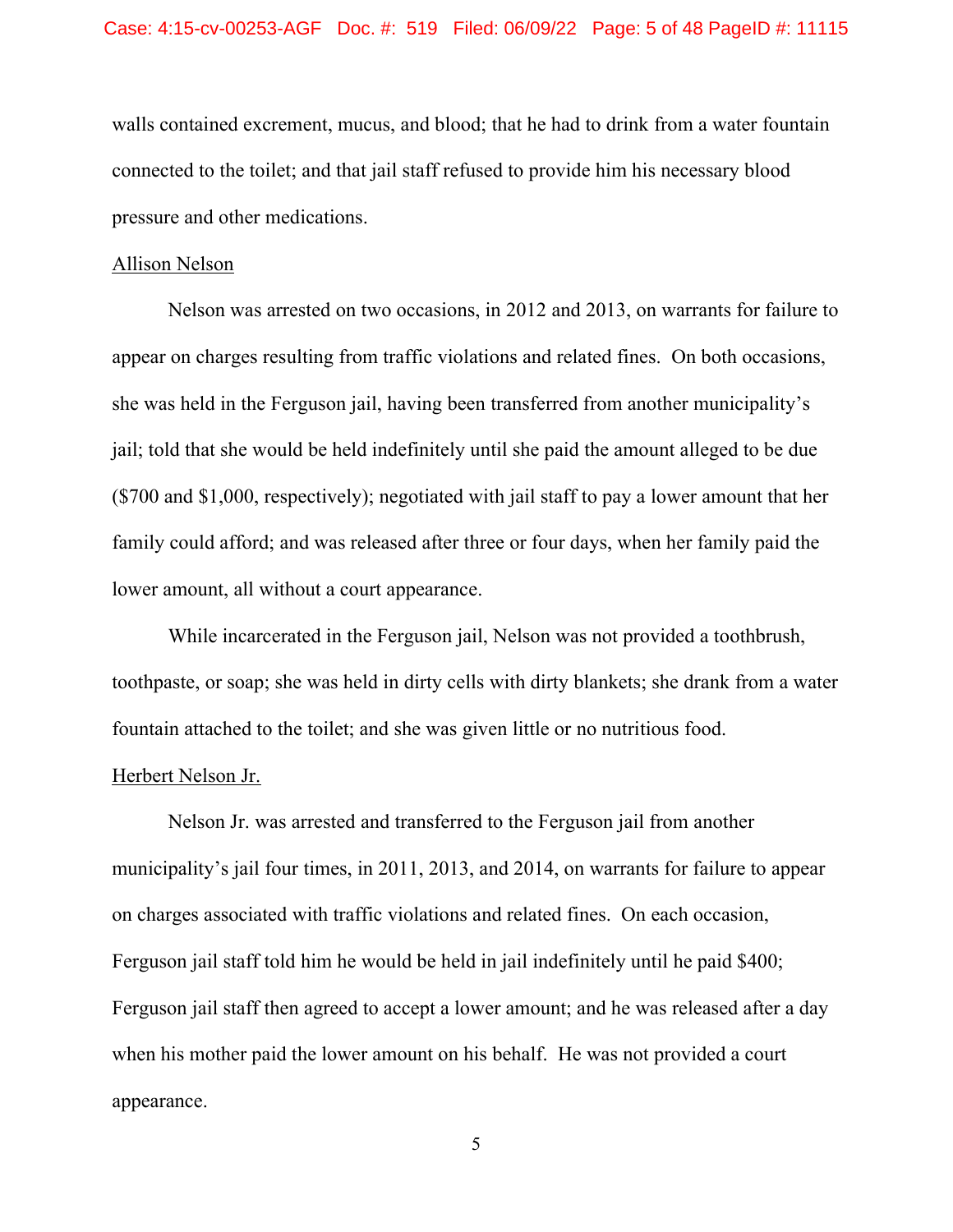While incarcerated, Nelson, Jr. was not provided a toothbrush, toothpaste, soap, shower, or change of underwear. He was forced to sleep on the floor next to an unclean toilet, his cell and blankets were dirty, he drank water from a fountain attached to a toilet, and he was given little or no nutritious food. He also alleges that he was refused treatment for a skin infection.

#### Alfred Morris

Alfred Morris was arrested on at least four occasions from 2010 through 2013, on warrants for failure to appear charges associated with minor municipal ordinance violations, such as drinking in public, and related fines, and, on one occasion, without a warrant on a charge for failure to have an occupancy permit. On these occasions, he was told by jail staff that he would be held indefinitely until he paid a set amount of money, and when he did not pay, he was released after several hours or, on some occasions, one or more days, without having paid any money and without a court appearance.

On at least one occasion, Alfred Morris was released after being sent to the hospital because of a medical emergency. While incarcerated, he was not provided a shower or hand soap, and he was forced to sleep on the floor or on mats that had bed bugs and lice. He also alleges that jail staff refused to provide him with his required blood pressure and HIV medications.

#### Shameika Morris

Shameika Morris was arrested on several occasions from 2010 to 2012, on warrants for failure to appear resulting from a minor municipal offense and related fines. On each occasion, she was told by jail staff that she would not be released until she paid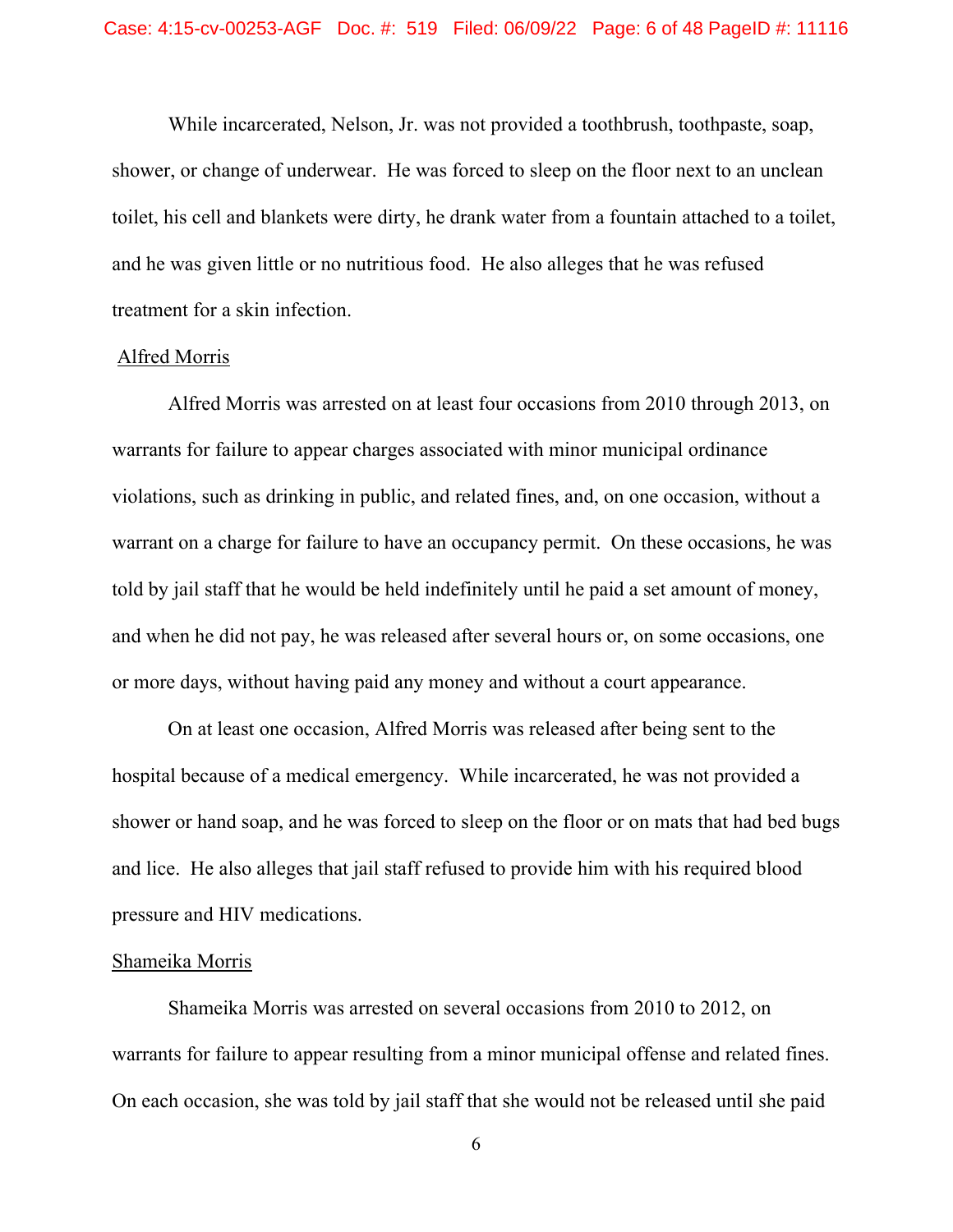several hundred dollars and, when she could not pay, she was held for a few days and, on one occasion, for more than a week, until her family either paid a lower amount negotiated with jail staff or she was released without payment. She was not given a court appearance.

While incarcerated, she was not provided a toothbrush, toothpaste, or soap; she was offered a shower on only one occasion, which was during her first detention; and she was forced to sleep in dirty cells with too few blankets and dirty water.

#### Anthony Kimble

Kimble was arrested on several occasions from 2010 to 2012 on warrants for failure to appear on charges associated with traffic violations and related fines. On each occasion, he was told by jail staff that he would not be released until he paid several hundred dollars, informed jail staff that he could not pay the money, and was released after two or more days<sup>[3](#page-6-0)</sup> when his family either paid the amount or a lower amount that he negotiated with jail staff, or without paying any money. He never received a court appearance.

While incarcerated, Kimble was not provided with soap, a toothbrush, or toothpaste; he was offered a shower on only one occasion; he slept in dirty, overcrowded cells with too few beds and blankets; and he was given little or no nutritious food.

<span id="page-6-0"></span> $3$  On one of these occasions, he alleges that he spent nearly two weeks in jail while jail staff attempted to negotiate a lower amount with him, before he was released for free and without a court appearance.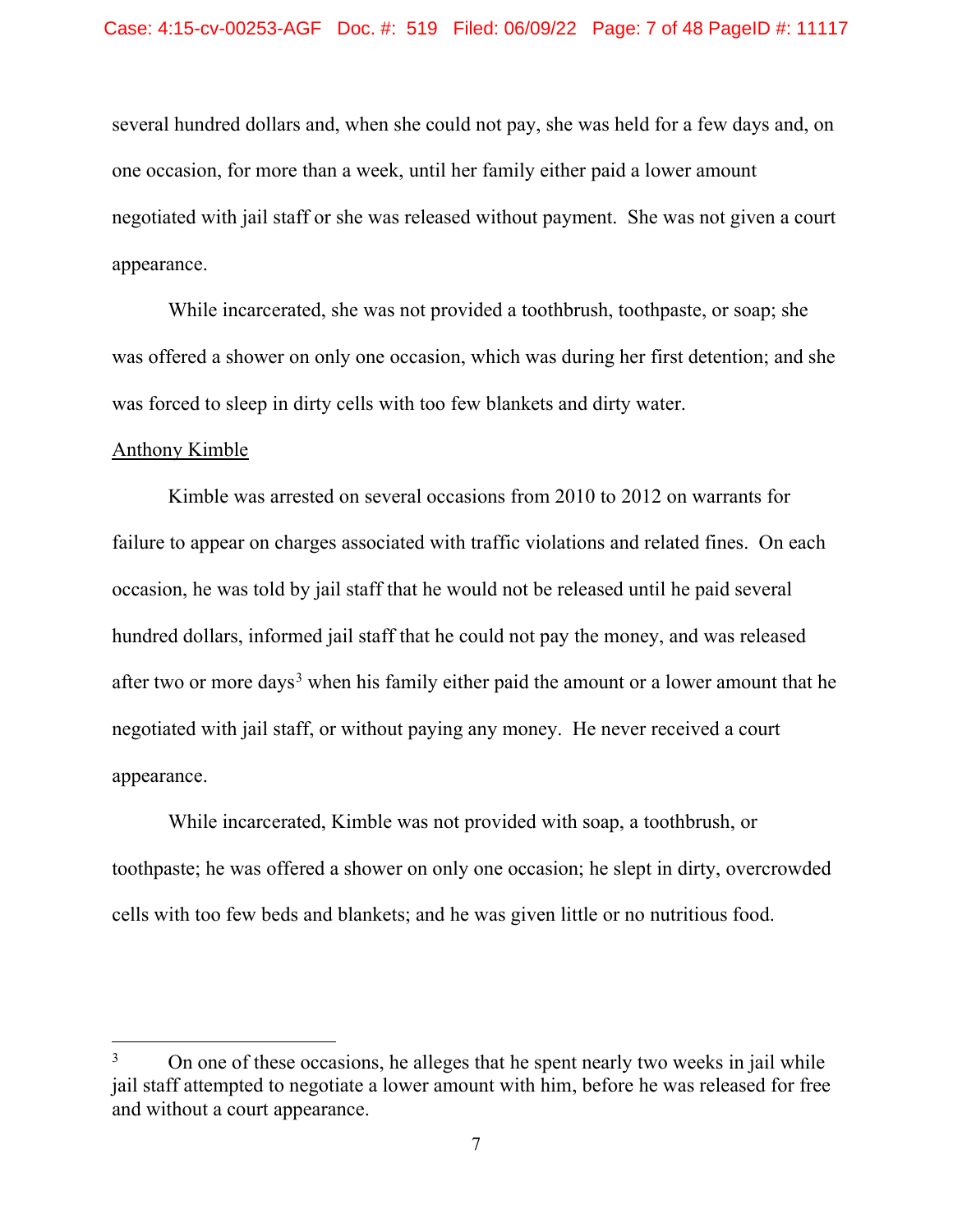## Donyale Thomas

Thomas was arrested in 2011 on warrants for failure to appear on charges associated with traffic violations and related fines. She was told by jail staff that she would be held indefinitely, and jail staff later told her mother that Thomas could be released if she paid several hundred dollars. Thomas could not afford to pay and was kept in jail for more than a week, until jail staff stated that they would accept \$200 and Thomas's mother paid that amount. Thomas did not receive a court appearance.

While incarcerated, Thomas was forced to sleep on the floor in substantially the same conditions as experienced by the other named Plaintiffs.

#### Ronnie Tucker

Tucker was arrested in 2012 without a warrant on a charge of making a false report. Jail staff told him that he would be held until he paid several hundred dollars. When he did not pay after several days, he was released without a court appearance.

While incarcerated, he was not provided a shower, soap, toothbrush, or toothpaste; and he was forced to sleep on the floor in a dirty cell.

#### **Plaintiffs' Complaint**

Plaintiffs' complaint alleges the following claims under 42 U.S.C. § 1983:

Count One: jailing Plaintiffs for their inability to pay the City in violation of Plaintiffs' rights under the Fourteenth Amendment's Due Process and Equal Protection Clauses;

Count Two: imprisoning Plaintiffs without appointing adequate counsel, in violation of Plaintiffs' rights under the Sixth Amendment;

Count Three: jailing Plaintiffs indefinitely without meaningful legal process by which to challenge the detention, in violation of the Due Process Clause;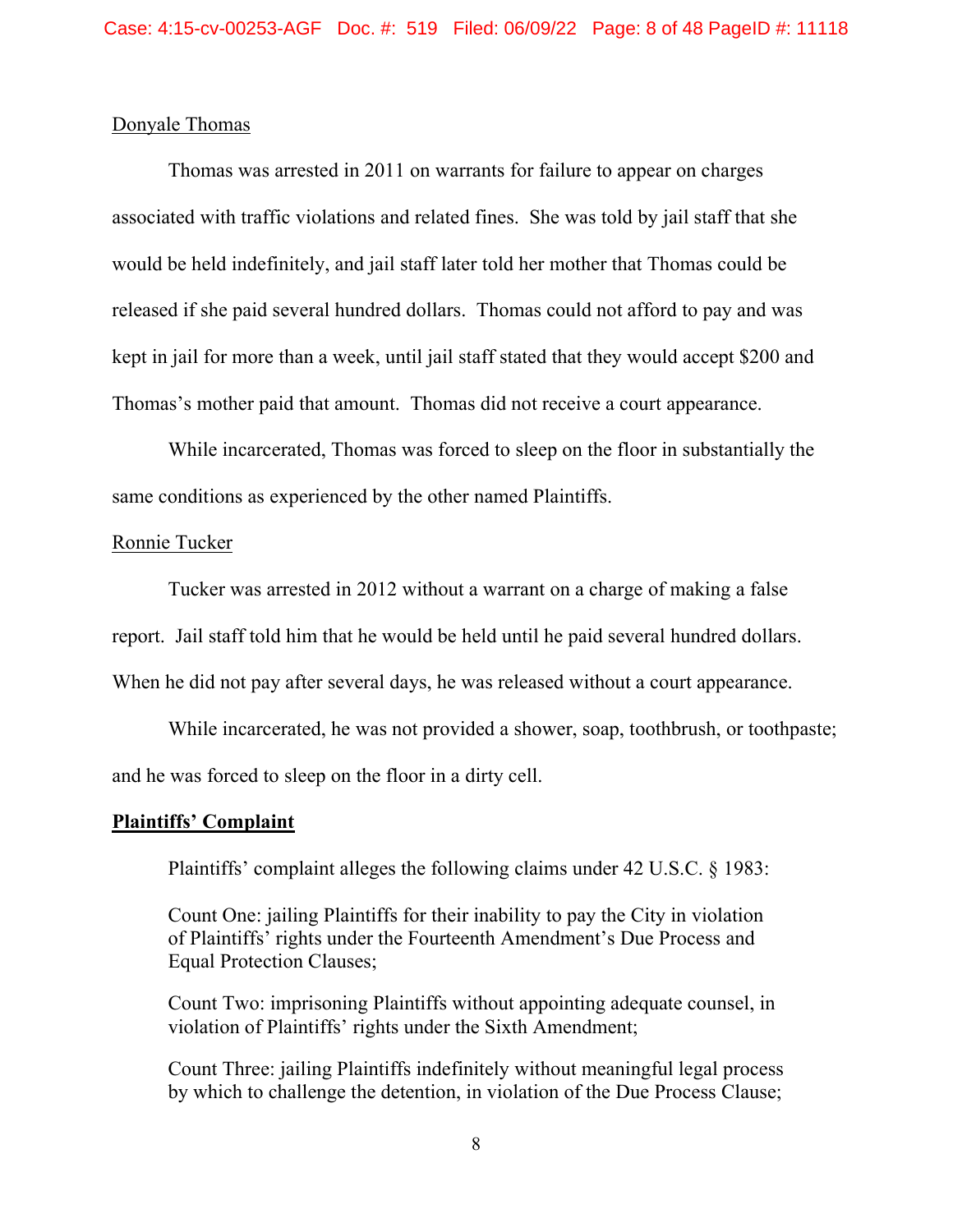Count Four: incarcerating Plaintiffs in deplorable conditions in violation of the Due Process Clause and Eighth Amendment;

Count Five: treating Plaintiffs more harshly than individuals who owe money to private creditors, in violation of the Equal Protection Clause;

Count: Six: issuing and serving invalid warrants based solely on nonpayment of monetary debt, in violation of the Fourth Amendment; and

Count Seven: detaining Plaintiffs on warrantless arrests without a prompt, neutral finding of probable cause, in violation of the Fourth Amendment.

ECF No. 53, Am. Comp.

# **Proposed Classes**

Plaintiffs now move to certify five damages classes under Rule 23(b)(3) of the

Federal Rules of Civil Procedure, and one injunctive class under Rule 23(b)(2). They

define these classes as follows:

1. *Bearden*<sup>[4](#page-8-0)</sup> Class: All persons who have, at any time since February 8, 2010, been kept in jail by the City of Ferguson for failing to pay a fine, fee, bond, surcharge, or cost, without an inquiry into their ability to pay (Count One).

<span id="page-8-0"></span><sup>4</sup> "*Bearden*" refers to *Bearden v. Georgia*, 461 U.S. 660 (1983), in which the Supreme Court cited principles of due process and equal protection to hold that, before imprisoning a probationer for failure to pay a court-ordered fine, "a sentencing court must inquire into the reasons for the failure to pay," and "[i]f the probationer could not pay despite sufficient bona fide efforts to acquire the resources to pay, the court must consider alternate measures of punishment other than imprisonment" and may imprison "[o]nly if alternate measures are not adequate to meet the State's interests[.]" 461 U.S. at 672.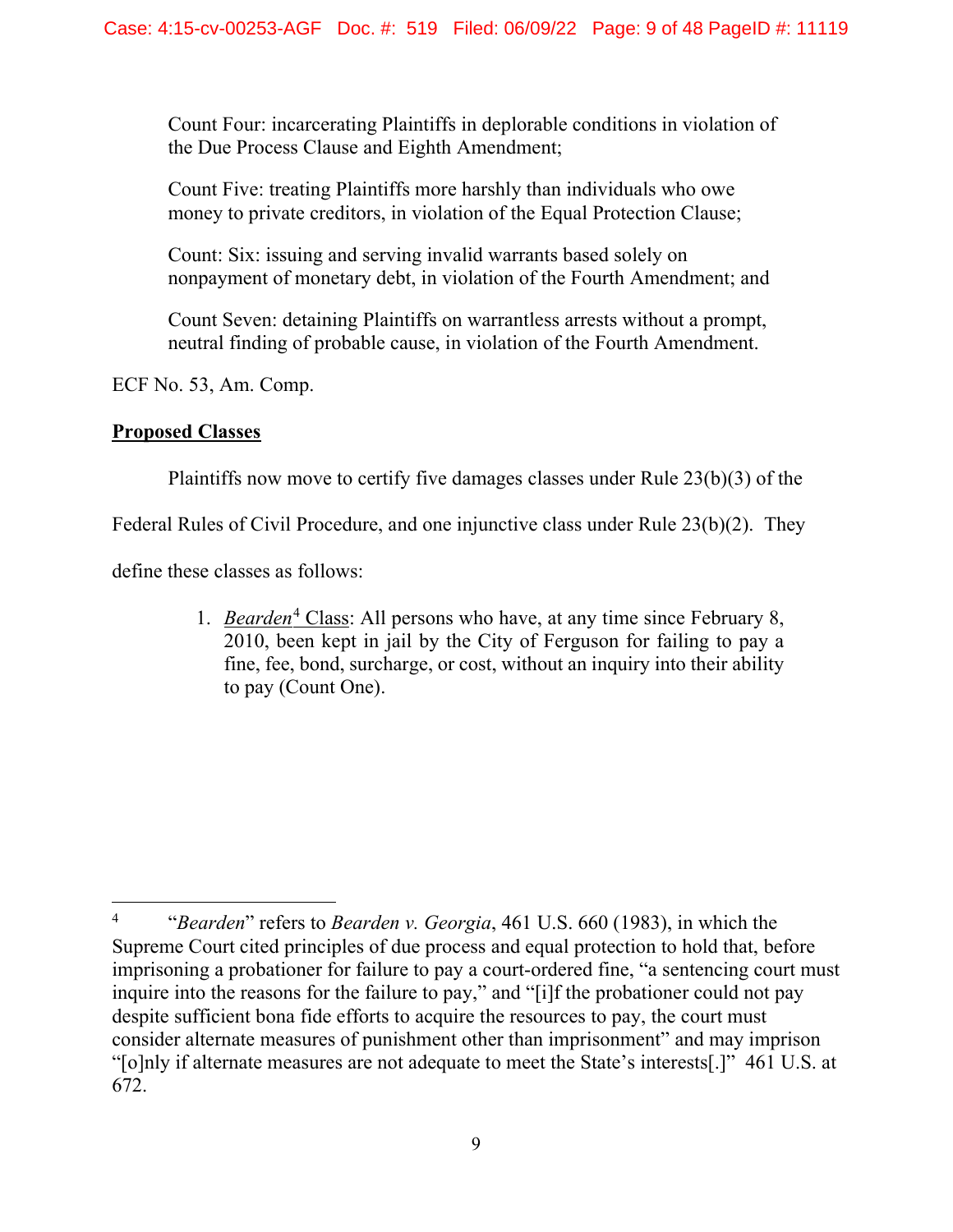- a. *Gerstein*<sup>[5](#page-9-0)</sup> Class (a subclass of the *Bearden* Class)<sup>[6](#page-9-1)</sup>: All persons who have, at any time since February 8, 2010, been held in jail by the City of Ferguson after a warrantless arrest for longer than a reasonable period of time (48 hours at a maximum or such shorter period of time as the Court may determine) prior to a finding of probable cause by a neutral magistrate for their arrest and continued detention (Count Seven).
- b. Warrant Class (a subclass of the *Bearden* Class): All persons who have, at any time since February 8, 2010, been held in jail by the City of Ferguson after being arrested on a warrant issued by the City (Count Three).
- c. Post-Judgment Class (a subclass of the *Bearden* Class): All persons who have, at any time since February 8, 2010, been jailed by the City of Ferguson because of their non-payment in connection with a prior judgment (Counts Two, Five, and Six).
- 2. Jail-Conditions Class: All persons who, at any time since February 8, 2010, were held in the City of Ferguson jail (Count Four).
- 3. Declaratory and Injunctive Class: All persons who currently owe or who will incur debts to the City of Ferguson from fines, fees, costs, or surcharges arising from judgments in cases prosecuted by the City (Counts Two, Five, and Six).

ECF No. 430-1 at 16-18. The City opposes class certification on several grounds,

discussed in more detail below.

<span id="page-9-0"></span><sup>5</sup> "*Gerstein*" refers to *Gerstein v. Pugh*, 420 U.S. 103 (1975), in which the Supreme Court held that "the Fourth Amendment requires a timely judicial determination of probable cause as a prerequisite to detention," and that a state procedure whereby individuals arrested without warrants were jailed pending trial without any opportunity for a probable cause determination violated the Fourth Amendment. 420 U.S. at 106-26.

<span id="page-9-1"></span><sup>6</sup> At oral argument, Plaintiffs' counsel represented that the *Gerstein*, Warrant, and Post-Judgment Classes were all subclasses of the *Bearden* Class; that members of these subclasses would also be members of the larger *Bearden* Class but would be asserting relief for unlawful detention based on alternative legal theories; and that they would not seek duplicative damages.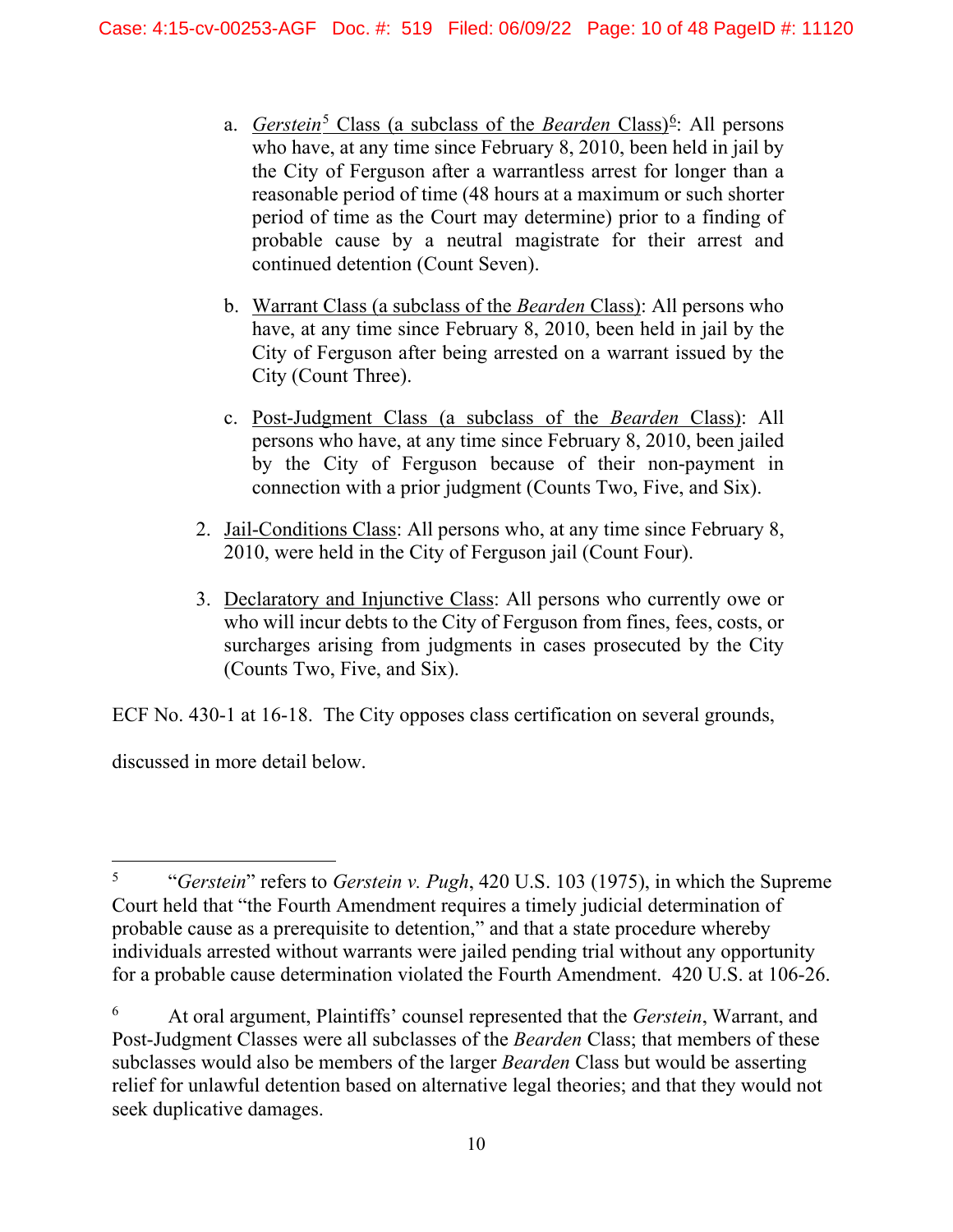#### **DISCUSSION**

### **Legal Standard**

"To be certified as a class, plaintiffs must meet all of the requirements of Rule 23(a) and must satisfy one of the three subsections of Rule 23(b)." *In re St. Jude Med., Inc.*, 425 F.3d 1116, 1119 (8th Cir. 2005) (citation omitted). "A party seeking class certification must affirmatively demonstrate his compliance with Rule 23." *Hudock v. LG Elecs. U.S.A., Inc.*, 12 F.4th 773, 775 (8th Cir. 2021) (citation omitted). "The movant must, among other things, satisfy "through evidentiary proof at least one of the provisions of Rule 23(b)." *Id.* at 775–76.

Certification of a class is proper only if, after "rigorous analysis," the Court is satisfied that the Rule 23 requirements are met. *Wal-Mart Stores, Inc. v. Dukes*, 564 U.S. 338, 350-51 (2011) (internal quotation marks and citation omitted). Although that "rigorous analysis" may frequently entail some overlap with the merits of the underlying claims, *see id.* at 351, "[m]erits questions may be considered only to the extent that they are relevant to determining whether the Rule 23 prerequisites for class certification are satisfied." *Amgen Inc. v. Connecticut Ret. Plans & Trust Funds*, 568 U.S. 455, 466 (2013). "[The Court's] primary task is not to determine the final disposition of a plaintiff's claims, but instead to examine whether those claims are appropriate for class resolution." *Postawko v. Missouri Dep't of Corr.*, 910 F.3d 1030, 1037 (8th Cir. 2018).

# **Standing**

As a preliminary matter, the City contends that no class may be certified because each proposed class purports to include members who did not have standing because they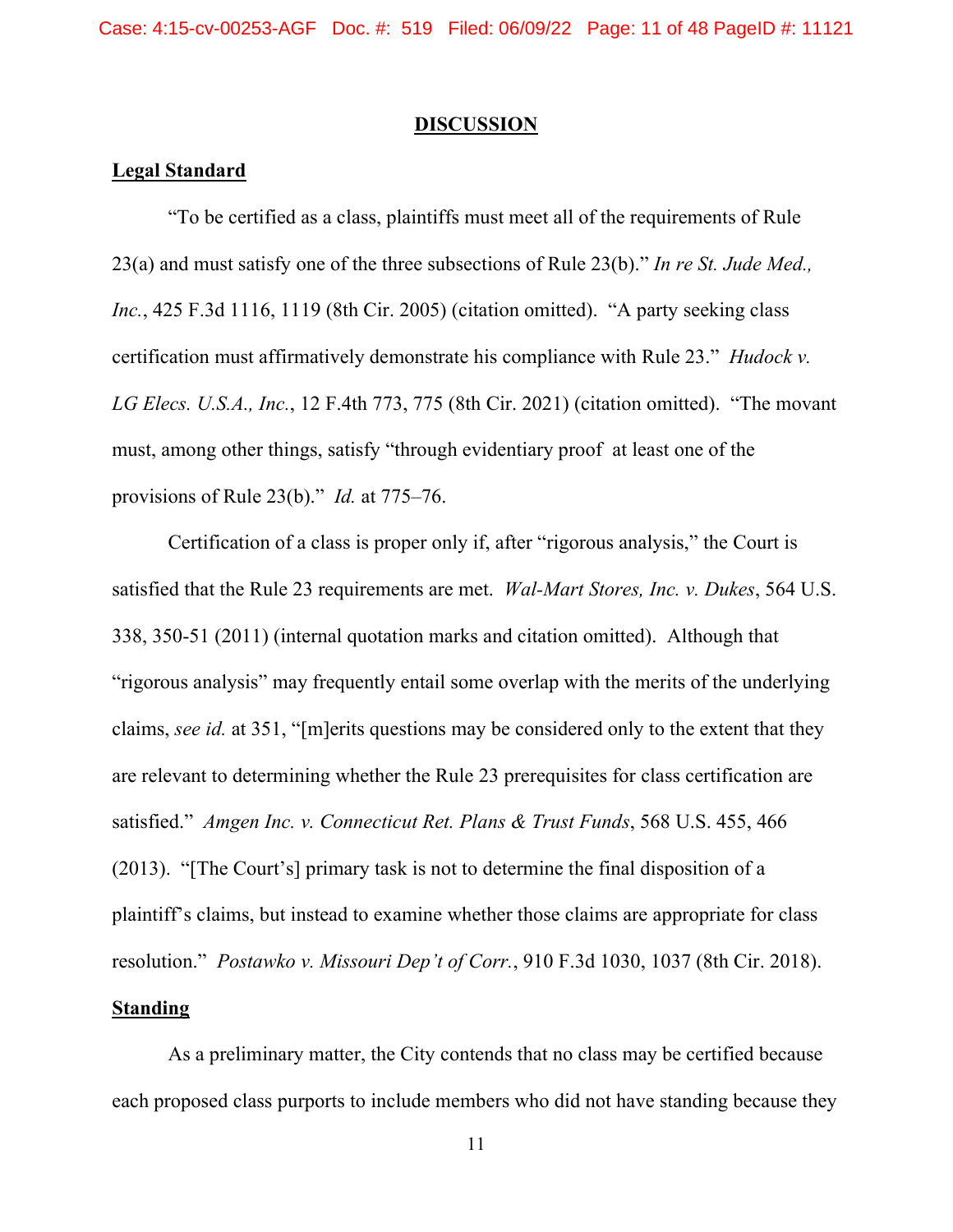were not jailed at the time the complaint was filed, on February 8, 2015, regardless of whether they were later jailed by the City. Citing *Avritt v. Reliastar Life Ins. Co.*, 615 F.3d 1023 (8th Cir. 2010), and its holding that "a class cannot be certified if it contains members who lack standing," *id.* at 1034, the City argues that for any putative class to be certified, each known and unknown member of the class had to have suffered a claimed injury as of the date the complaint was filed.

As Judge Catherine D. Perry recently ruled in a similar case, "[t]he City's reliance on *Avritt* is misplaced." *See Webb v. City of Maplewood*, 340 F.R.D. 124, 135 (E.D. Mo. 2021). A close reading of *Avritt* demonstrates that the Eighth Circuit's holding was simply that a named plaintiff cannot represent a class of persons "who could not have been injured by the defendant's conduct *at any time*" and, thus, "could never bring a suit themselves." *See id.* (citing *Avritt*, 615 F.3d at 1034) (emphasis in *Webb*). But nothing in *Avritt* contradicts the general rule that "[a] putative class action can proceed as long as one named plaintiff has standing" when the case was filed, *In re SuperValu, Inc.*, 870 F.3d 763, 768 (8th Cir. 2017), provided that the class is defined in a manner that includes only those that would have suffered an injury under Article III, *Avritt*, 615 F.3d at 1034.

## **Merits and Mootness Defenses**

The City also raises two defenses that the Court does not believe are appropriate for resolution at this stage. First, the City argues that the Ferguson municipal court is responsible for the setting of bond, review of arrestees' ability to pay bond, probable cause determinations, and issuance of warrants. The City argues that the municipal court, as a division of the state courts, is a state actor over which the City lacks control. Thus,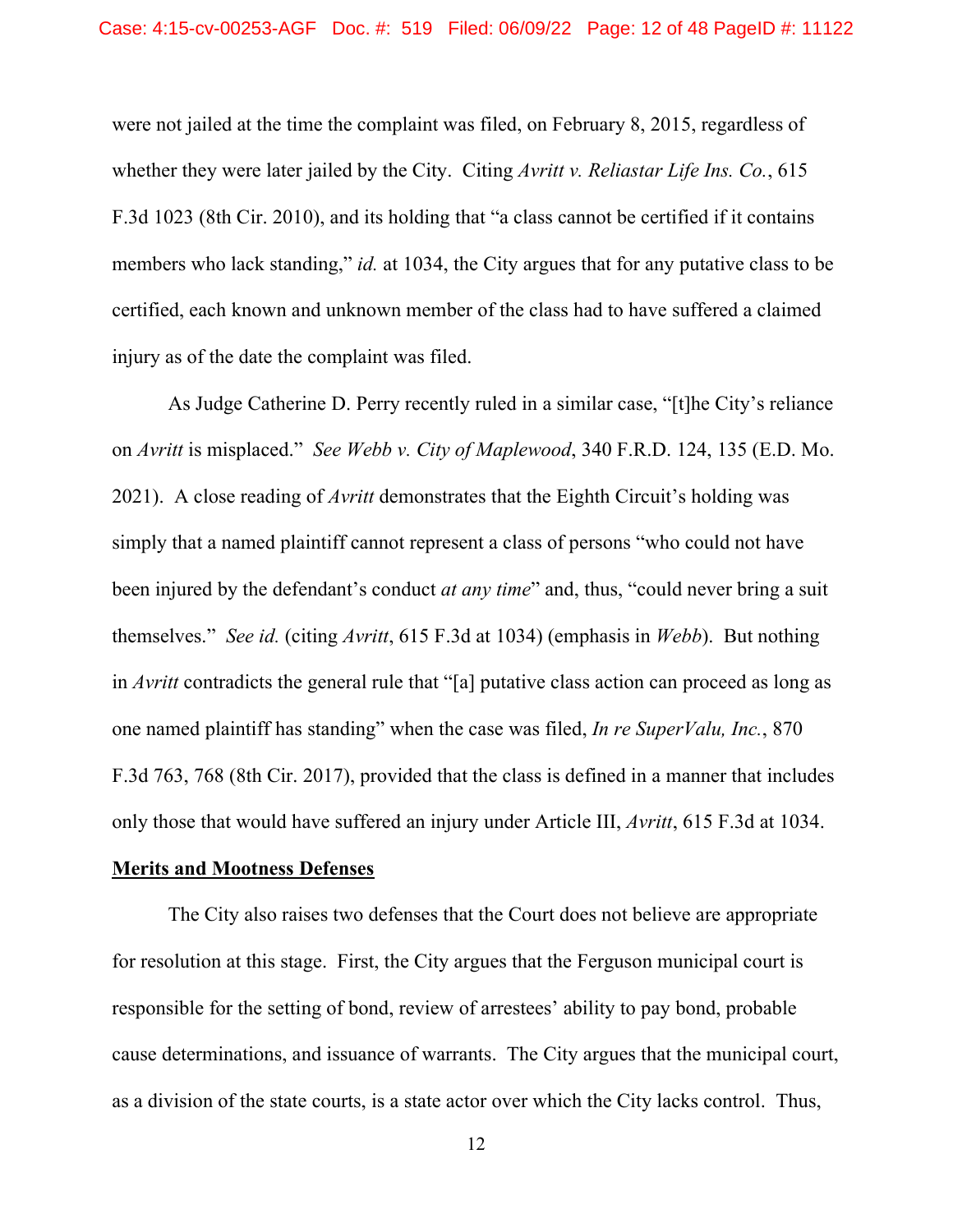the City argues that several of the practices that Plaintiffs claim are unlawful are not attributable to the City but to the state of Missouri.

The City has alluded to this argument in the past, most recently in an attempt to invoke sovereign immunity that this Court and the Eighth Circuit rejected. *See* ECF Nos. 173 & 204; *see also Webb v. City of Maplewood*, 889 F.3d 483 (8th Cir. 2018) (rejecting a similar sovereign immunity argument). However, the City has never presented this causation-based argument in a manner that would permit the Court to address its merits. The City still has not done so. The issue of causation in this context does not affect the Court's analysis under Rule 23. Whether the City (as opposed to the state or another entity) is the moving force behind the alleged constitutional violations here, as required under § 1983, is a question common to the class. The answer will likewise be common.

Second, the City argues that Plaintiffs' claims for declaratory and injunctive relief are moot in light of changes to Missouri law and Ferguson municipal court practices,[7](#page-12-0)

<span id="page-12-0"></span> $7 \text{ These changes include a new bond schedule issued by the Ferguson municipal}$ court on December 18, 2014, which provides that if a defendant is unable to post bond as required by the schedule within 12 hours, the defendant "shall be released on his/her own recognizance." ECF No. 446-8, Def.'s Ex. H. The changes also include Missouri's Senate Bill 5, which became effective on August 28, 2015, and which required state-wide reforms to the municipal court system. Among these reforms were that anyone in custody pursuant to an arrest warrant "have an opportunity to be heard by a judge . . . as soon as practicable and not later than forty-eight hours on minor traffic violations and not later than seventy-two hours on other violations and, if not given that opportunity, are released." Mo. Rev. Stat. § 479.360.1(1). Senate Bill 5 further prohibited detention for the purpose of "coerc[ing] payment of fines and costs" unless the detainee was found to be in contempt; and the bill required municipal courts to "establish<sup>[]</sup> procedures to allow indigent defendants to present evidence of their financial condition and [to] take[] such evidence into account if determining fines and costs and establishing related payment requirements." *Id.* §§ 479.360.1(3)-(4). As to warrantless arrests, Senate Bill 5 provided that "[d]efendants in municipal custody shall not be held more than twenty-four hours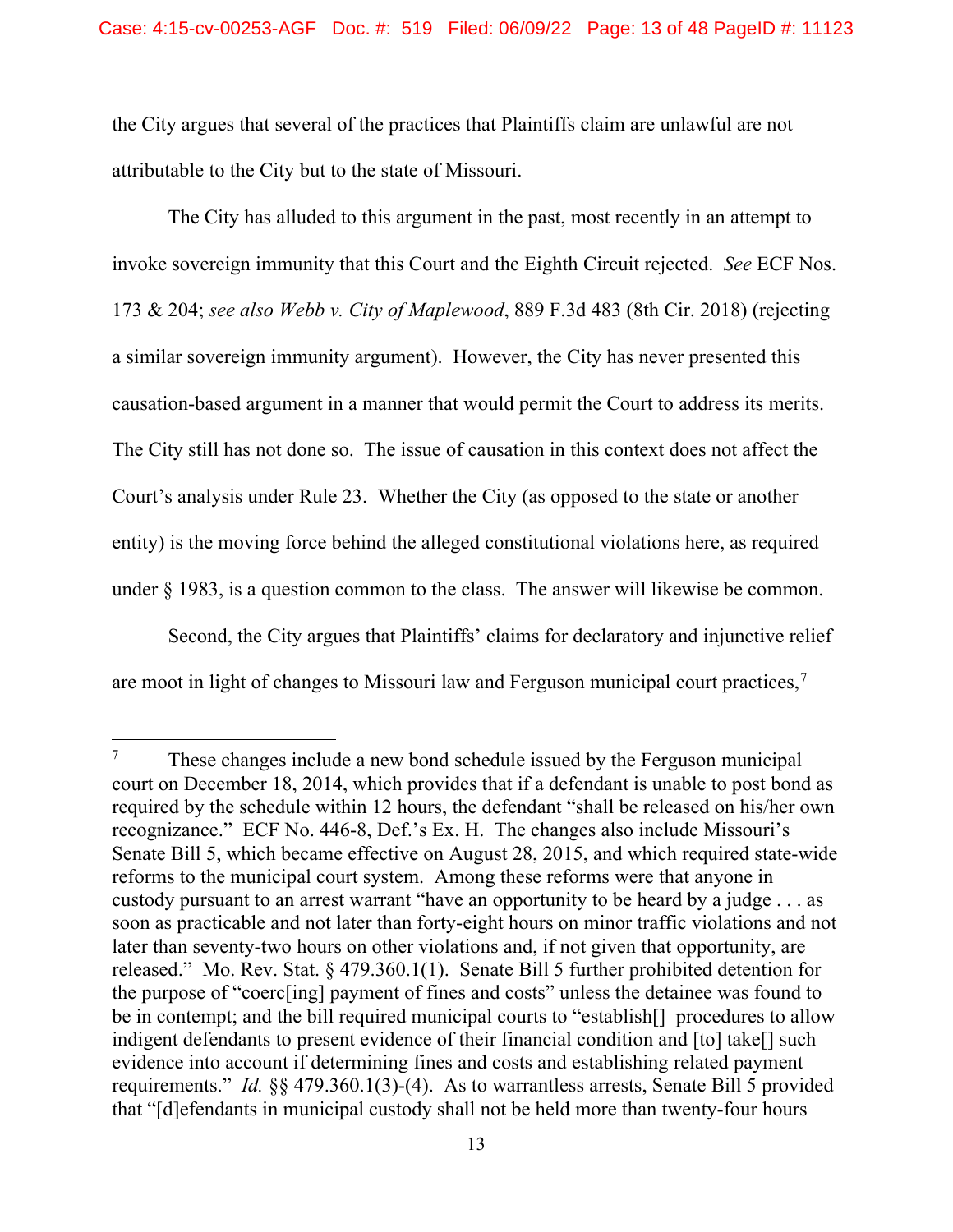and a Consent Decree that the City previously entered with the Department of Justice in *United States v. City of Ferguson*, Case No. 4:16-cv-00180-CDP (E.D. Mo.), which addressed municipal court reforms. Although mootness is a justiciability issue that the Court may address at any stage, the City bears the burden of demonstrating mootness. *See Strutton v. Meade*, 668 F.3d 549, 556 (8th Cir. 2012) (The burden of showing that the challenged conduct is unlikely to recur rests on the party asserting mootness."). The City has not presented a sufficient record to do so here.

The City devotes only a few sentences of its 70-page memo to arguing in conclusory fashion that "[i]t is beyond dispute that changes in the law and further changes mandated by the DOJ Consent Decree resulted from substantial deliberation and are permanent in nature," such that the equitable claims are moot. ECF No. 446 at 77.

The Court will thus limit its discussion of Plaintiffs' claims for declaratory and injunctive relief to determining whether Plaintiffs have satisfied the requirements of Rule 23. However, the City may make a properly supported mootness argument and/or address the appropriateness of injunctive relief<sup>[8](#page-13-0)</sup> in the context of supplemental briefing that the Court will require regarding proposed end-dates for the Rule 23(b)(3) class

without a warrant after arrest." *Id.* § 479.360.1(2). Aside from these municipal court changes, the municipal policies and practices alleged here changed as a practical matter when the Ferguson jail ceased operating in 2017.

<span id="page-13-0"></span><sup>8</sup> *See Dixon v. City of St. Louis*, 950 F.3d 1052, 1056 (8th Cir. 2020), *as corrected* (Mar. 23, 2020) (holding that district courts must adequately account for the effect of state-court rule changes on the question of whether injunctive relief "serves the public interest in comity between the state and federal judiciaries" and must also consider "the necessity of an injunction" in light of the most recent course of conduct).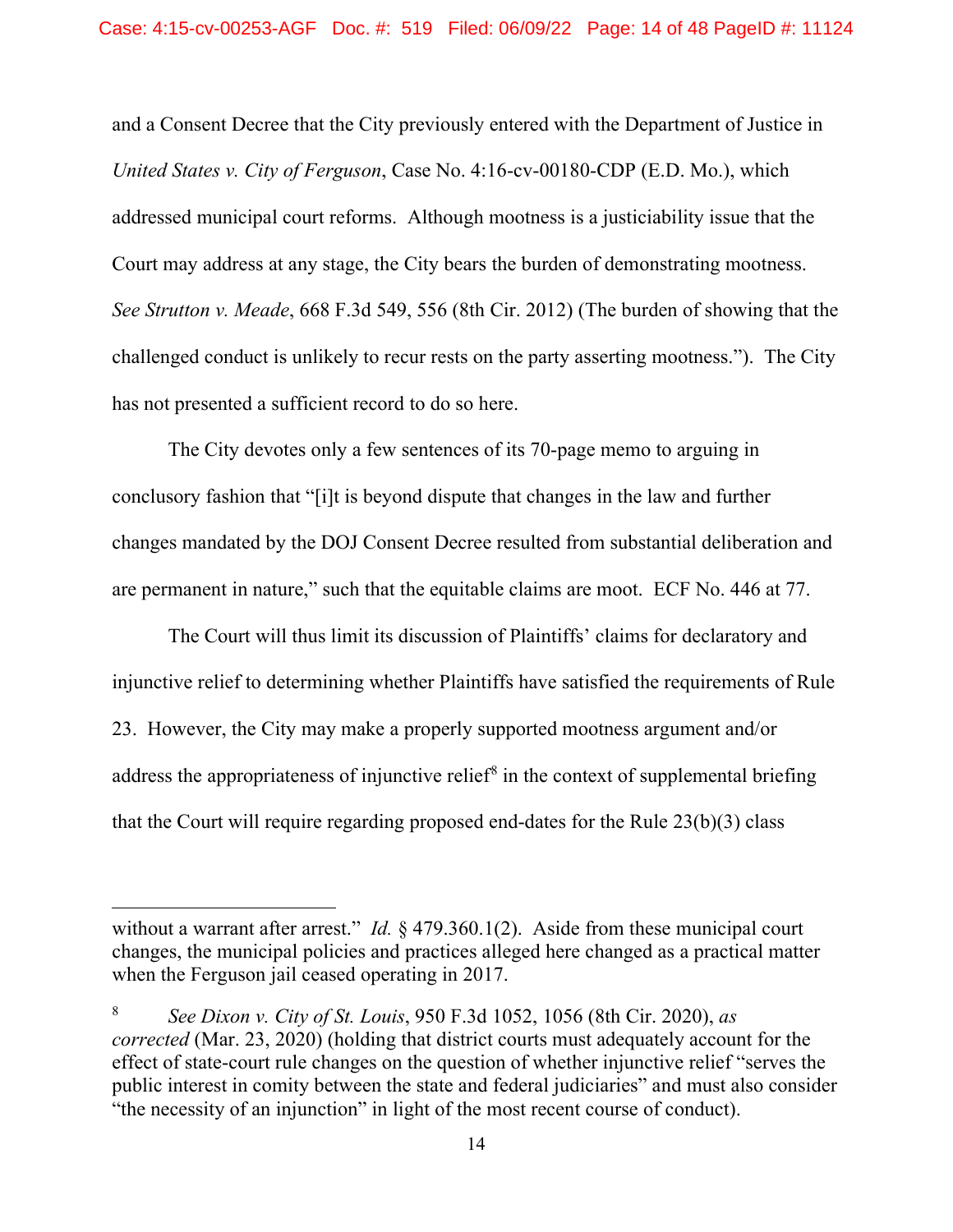periods, as discussed below.

# **Ascertainability**

Before considering the explicit requirements set forth in Rule 23, the Court must also be satisfied that the proposed class is ascertainable. *Sandusky Wellness Ctr., LLC v. Medtox Sci., Inc.*, 821 F.3d 992, 995 (8th Cir. 2016). The Eighth Circuit has not addressed whether ascertainability is a "separate, preliminary requirement" of class certification, but it has confirmed that ascertainability is at least an implicit requirement that must be enforced as part of the "rigorous analysis" of Rule 23's requirements. *Id.* at 996; *McKeage v. TMBC, LLC*, 847 F.3d 992, 998 (8th Cir. 2017). And where, as here, a dispute arises regarding the method for identifying class members, "an independent discussion of whether a class is ascertainable" is warranted. *McKeage*, 847 F.3d at 998.

"A class may be ascertainable when its members may be identified by reference to objective criteria." *Id.* at 998 (citing *Sandusky*, 821 F.3d at 996). Ascertainability is especially important in Rule 23(b)(3) classes because of the need to notify absent class members and allow those members an opportunity to opt out. *See Mullins v. Direct Digital, LLC*, 795 F.3d 654, 660 (7th Cir. 2015) (noting that vagueness in a class definition "is a problem because a court needs to be able to identify who will receive notice, who will share in any recovery, and who will be bound by a judgment"); *Cole v. City of Memphis*, 839 F.3d 530, 541 (6th Cir. 2016).

Open-ended class periods may present ascertainability problems for the proposed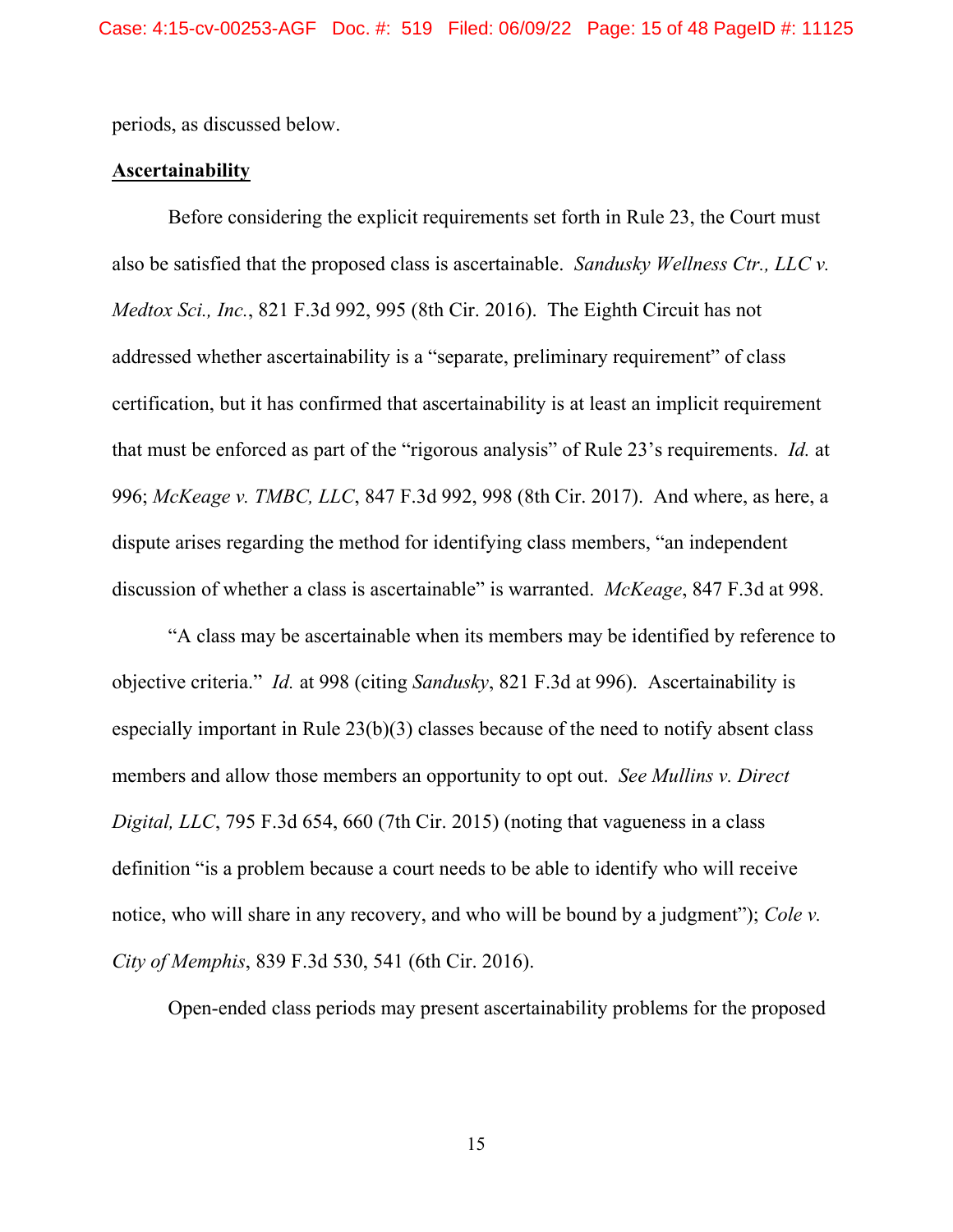Rule 23(b)(3) classes.<sup>[9](#page-15-0)</sup> See Vasquez v. Leprino Foods Co., No. 117CV00796AWIBAM, 2020 WL 1527922, at \*9 (E.D. Cal. Mar. 31, 2020) ("[T]he proposed end date for the class period — 'until resolution of this action' — is not ascertainable. An end date of 'until resolution' or 'until the present' creates 'a moving target and presents potential case management problems.'"); *Hart v. Rick's NY Cabaret Int'l, Inc.*, No. 09 CIV. 3043(PAE), 2013 WL 11272536, at \*5 (S.D.N.Y. Nov. 18, 2013) ("Lack of clarity as to the end date of the class period also has the potential to confuse putative class members as to whether their interests will, or will not, be represented in the pending lawsuit.").

Recognizing this potential problem, the Court discussed with counsel at the hearing several alternative end-dates that the Court could impose with respect to the Rule 23(b)(3) classes. These alternatives corresponded with changes to the Ferguson municipal court's and Ferguson jail's policies and practices that, as noted above, have been separately identified by the City as grounds for establishing mootness.

As discussed with counsel at the hearing and for the reasons stated at that hearing, the Court will ask the parties to file supplemental briefs addressing the proposed enddates, the question of mootness, and/or the appropriateness of injunctive relief. Following such briefing, the Court will determine whether and how to revise the class definitions in order to impose end-dates on the class periods, and may also determine whether Plaintiffs' request for declaratory and injunctive relief is moot or should

<span id="page-15-0"></span>The Declaratory and Injunctive Class does not suffer from this problem because "the very nature of an injunctive class contemplates that there will be class members who can only be determined in the future." *Webb*, 340 F.R.D. at 138.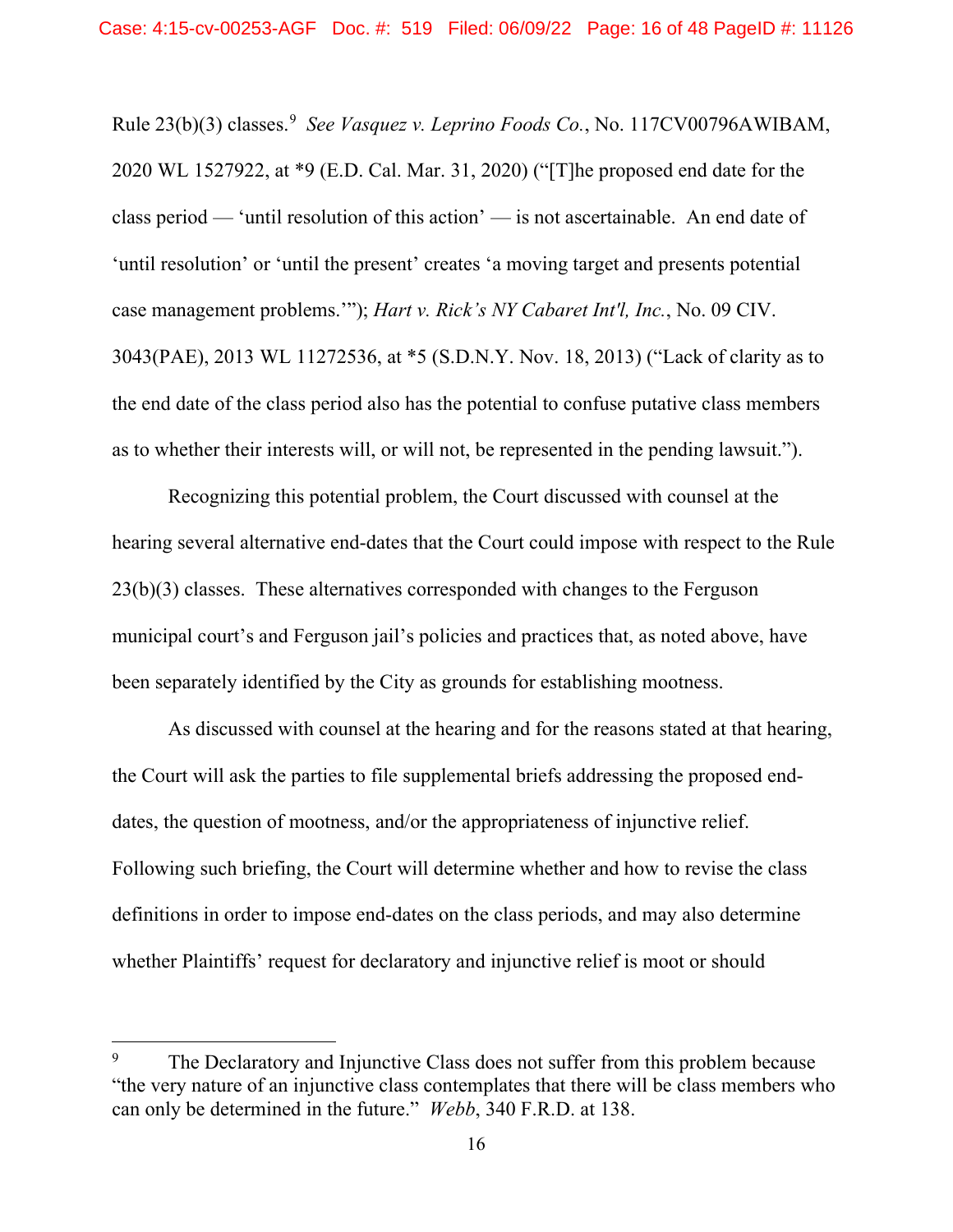otherwise be denied as a matter of law.

# **Rule 23(a)**

Rule 23(a) allows individuals to sue on behalf of a class if: (1) the class is so numerous that joinder of all members is impracticable (numerosity); (2) there are questions of law or fact common to the class (commonality); (3) the claims or defenses of the representative parties are typical of the claims or defenses of the class (typicality); and (4) the representative parties will fairly and adequately protect the interests of the class (adequacy). Fed. R. Civ. P. 23(a).

With respect to commonality, the common question "must be of such a nature that it is capable of classwide resolution—which means that determination of its truth or falsity will resolve an issue that is central to the validity of each one of the claims in one stroke." *Dukes*, 564 U.S. at 350. "What matters to class certification is not the raising of common 'questions'—even in droves—but rather, the capacity of a class-wide proceeding to generate common *answers* apt to drive the resolution of the litigation. Dissimilarities within the proposed class are what have the potential to impede the generation of common answer." *Id.* (emphasis in original).

## **Rule 23(b)**

### I. Rule  $23(b)(2)$

Rule 23(b)(2) applies to the Declaratory and Injunctive Class and requires that defendants have "acted or refused to act on grounds that apply generally to the class, so that final injunctive relief or corresponding declaratory relief is appropriate respecting the class as a whole." Class claims under Rule 23(b)(2) must be cohesive, "in that 'the relief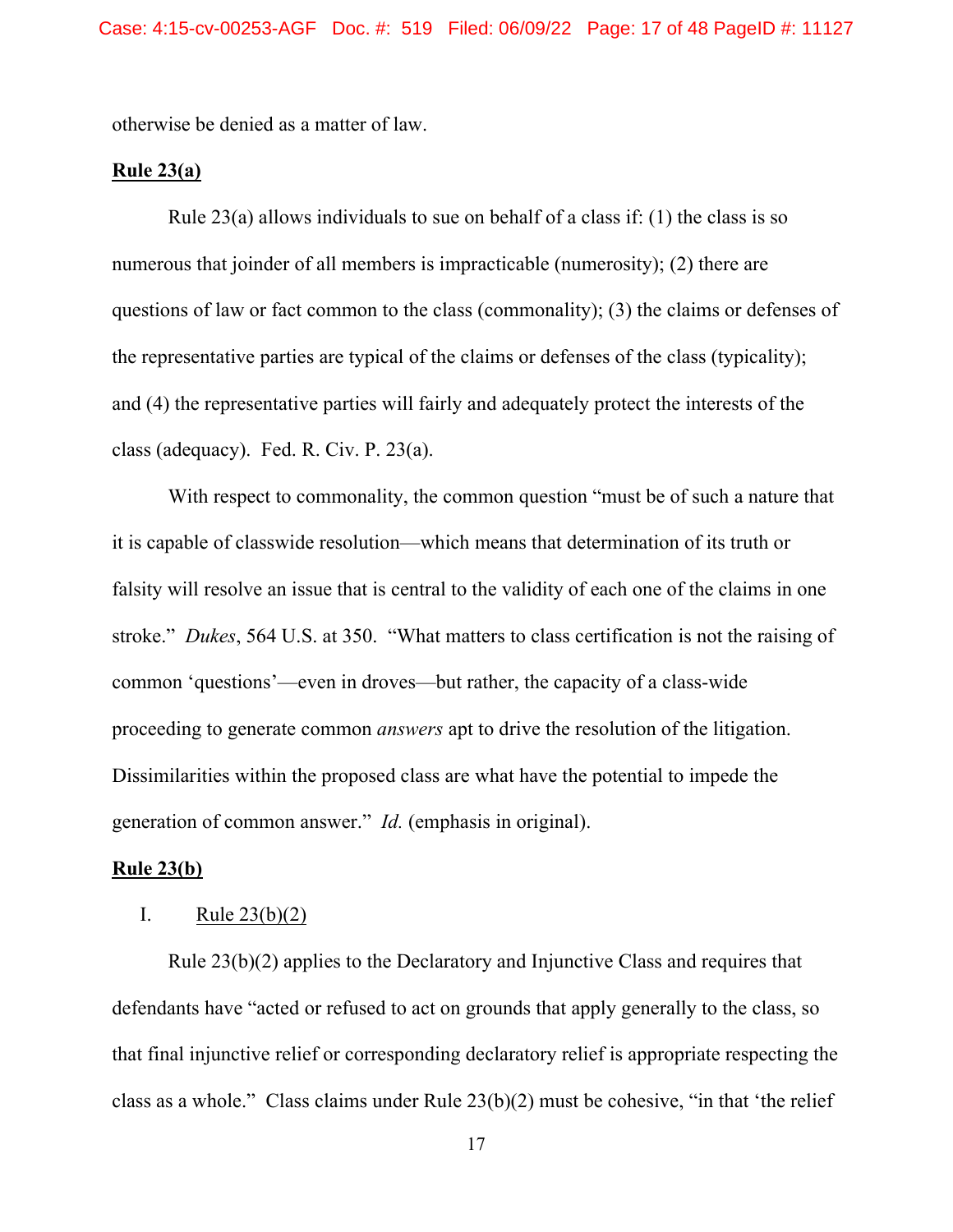sought must perforce affect the *entire class at once.*'" *Ebert v. General Mills, Inc.*, 823 F.3d 472, 480 (8th Cir. 2016) (quoting *Dukes*, 564 U.S. at 361-62) (emphasis in *Ebert*).

II. Rule  $23(b)(3)$ 

Rule 23(b)(3) applies to the damages classes and requires that "the questions of law or fact common to class members predominate over any questions affecting only individual members" (predominance), and that a class action "is superior to other available methods for fairly and efficiently adjudicating the controversy" (superiority). Fed. R. Civ. P. 23(b)(3). "The predominance requirement is 'demanding'; a court considering certification pursuant to Rule 23(b)(3) must take a 'close look at whether common questions predominate over individual ones.'" *Hudock v*, 12 F.4th at 776.

"Predominance subsumes the commonality requirement, so both can be analyzed through the lens of predominance." *Custom Hair Designs by Sandy v. Cent. Payment Co., LLC*, 984 F.3d 595, 601 (8th Cir. 2020). "The predominance inquiry 'asks whether the common, aggregation-enabling, issues in the case are more prevalent or important than the non-common, aggregation-defeating, individual issues.'" *Tyson Foods, Inc. v. Bouaphakeo*, 577 U.S. 442, 453 (2016). "An individual question is one where members of a proposed class will need to present evidence that varies from member to member, while a common question is one where the same evidence will suffice for each member to make a prima facie showing or the issue is susceptible to generalized, class-wide proof." *Johannessohn v. Polaris Indus. Inc.*, 9 F.4th 981, 984–85 (8th Cir. 2021).

Moreover, the calculation of damages must be based on a model applicable to all members of the class. *Comcast Corp. v. Behrend*, 569 U.S. 27, 35 (2013); *Cromeans v.*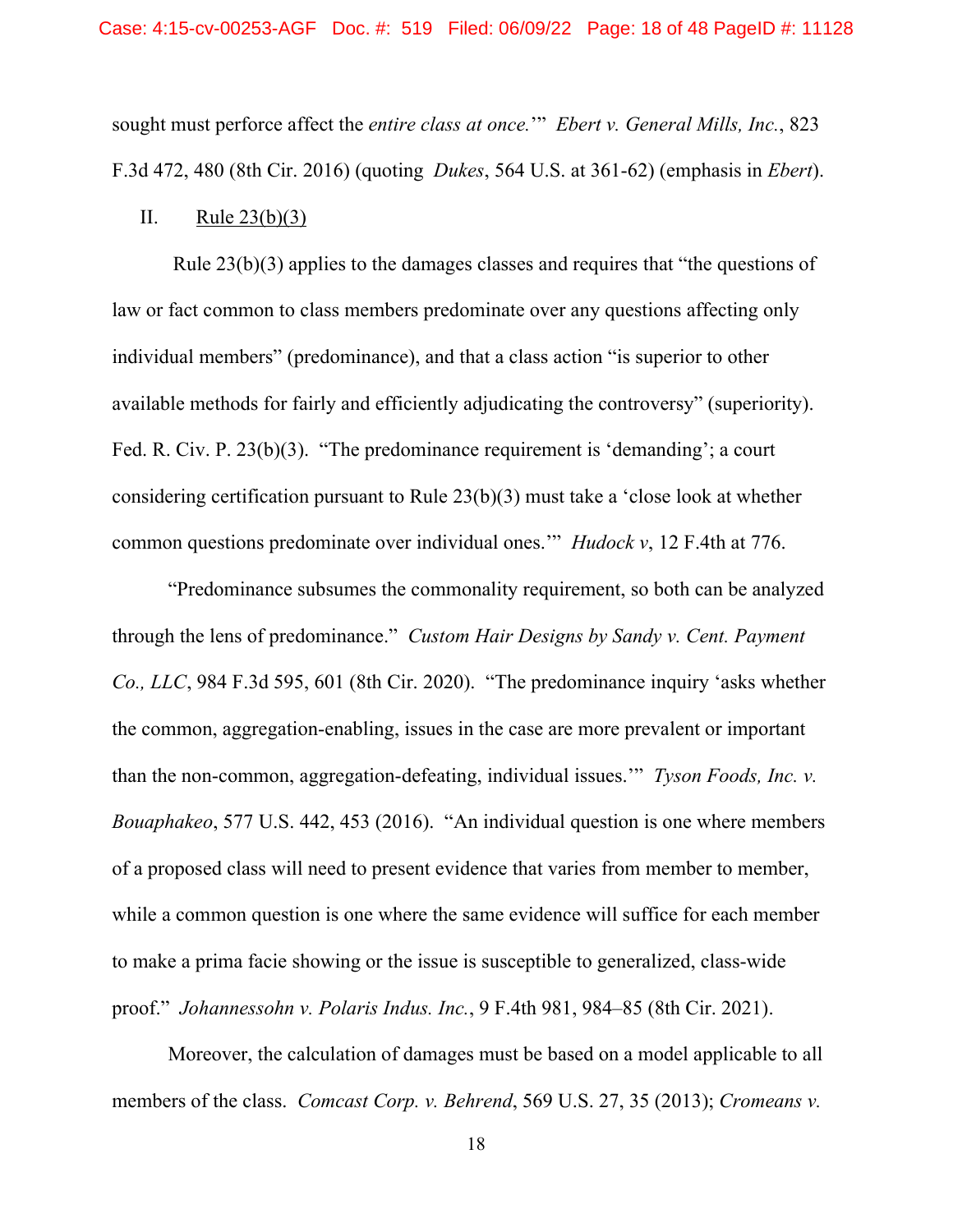*Morgan Keegan & Co., Inc.*, 303 F.R.D. 543, 559 (W.D. Mo. 2014). If the measure of damages is based on a common model linked to plaintiffs' theory of liability, individual assessments of damages do not erode Rule 23(b)(3)'s predominance factor. *See Day v. Celadon Trucking Servs., Inc.*, 827 F.3d 817, 833 (8th Cir. 2016).

# *Bearden* **Class Under Rule 23(b)(3)**

As noted above, Plaintiffs seek Rule 23(b)(3) certification of the *Bearden* class, which they define as:

All persons who have, at any time since February 8, 2010, been kept in jail by the City of Ferguson for failing to pay a fine, fee, bond, surcharge, or cost, without an inquiry into their ability to pay (Count One).

Plaintiffs contend that members of this class were jailed for failure to pay or

failure to appear on minor municipal ordinance violations with related fines; were held

for periods of hours or days because they could not afford bond; and were never provided

a hearing to assess their ability to pay bond.

The City argues that the *Bearden* class should not be certified because Plaintiffs fail to demonstrate ascertainability, typicality, commonality, predominance, and superiority<sup>[10](#page-18-0)</sup> in that (1) the class definition fails to distinguish between indigent and non-

<span id="page-18-0"></span><sup>10</sup> The City does not contest that *Bearden* and other proposed classes satisfy the numerosity and adequacy factors, and the Court concludes that these factors are satisfied with respect to all proposed classes. Specifically, the parties do not dispute that membership in each of the classes ranges from more than 1,000 to more than 10,000 individuals, which is sufficiently numerous such that joinder of all members would be impracticable. Further, Plaintiffs' counsel represented at the hearing (and the City did not dispute) that the vast majority of these individuals were arrested prior to 2015, such that even if the Court after supplemental briefing imposes end-dates with respect to some or all of the Rule 23(b)(3) classes, numerosity would still be satisfied.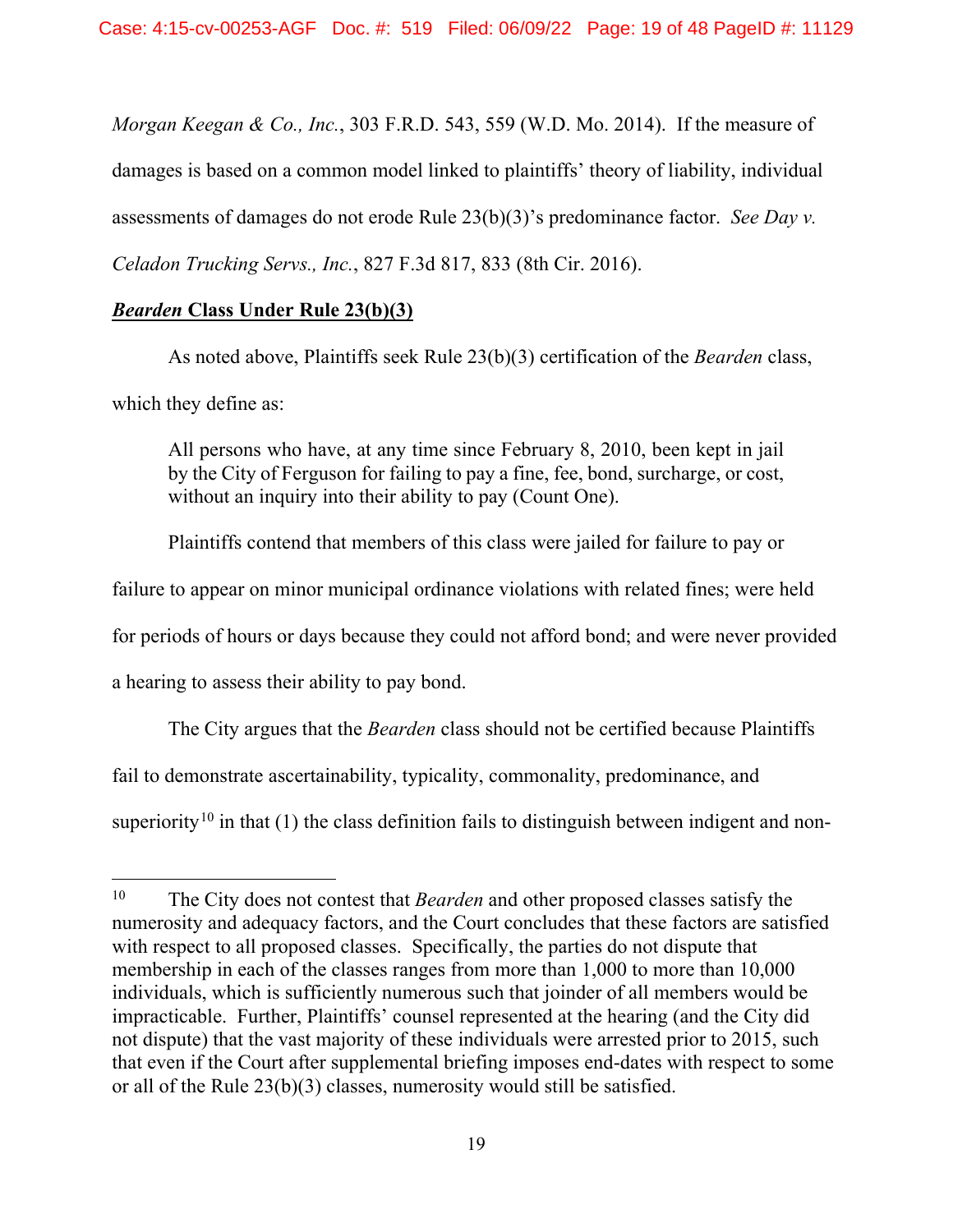indigent class members, (2) the applicable standard is one of "reasonableness," which is an inherently individualized inquiry, and (3) damages cannot be determined on a classwide basis.

# I. Indigency

As an initial matter, the Court is not convinced that an inmate's right to an abilityto-pay inquiry, which courts have considered under both the Equal Protection and Due Process Clauses, depends on his or her indigence. *See, e.g.*, *Cain v. City of New Orleans*, 327 F.R.D. 111, 124 (E.D. La. 2018) ("[A] putative class member's right to an ability-topay inquiry does not depend on indigence; the procedural protections required by the Supreme Court in *Bearden* apply equally to indigent and non-indigent individuals."). Regardless, the proposed class is, by definition, limited to the indigent "given that most people would not willingly stay incarcerated if their financial circumstances permitted them to avoid it." *Webb*, 340 F.R.D. at 139 (quoting *Dixon v. City of St. Louis*, No. 4:19- CV-0112-AGF, 2021 WL 616153, at \*7 (E.D. Mo. Feb. 17, 2021)). In light of the City's failure to conduct indigency hearings or create any record from which to otherwise determine an individual's indigence,<sup>[11](#page-19-0)</sup> the Court concludes that the *Bearden* Class is sufficiently limited to the indigent.

As to adequacy, the Court is confident based on the record and the conduct of counsel and parties throughout this litigation that the named Plaintiffs' interests are aligned with those of the putative classes and that their attorneys are competent to prosecute the action.

<span id="page-19-0"></span>See Tyson Foods, 577 U.S. at 456 (discussing the evidentiary consequences of a defendant's failure to keep adequate records).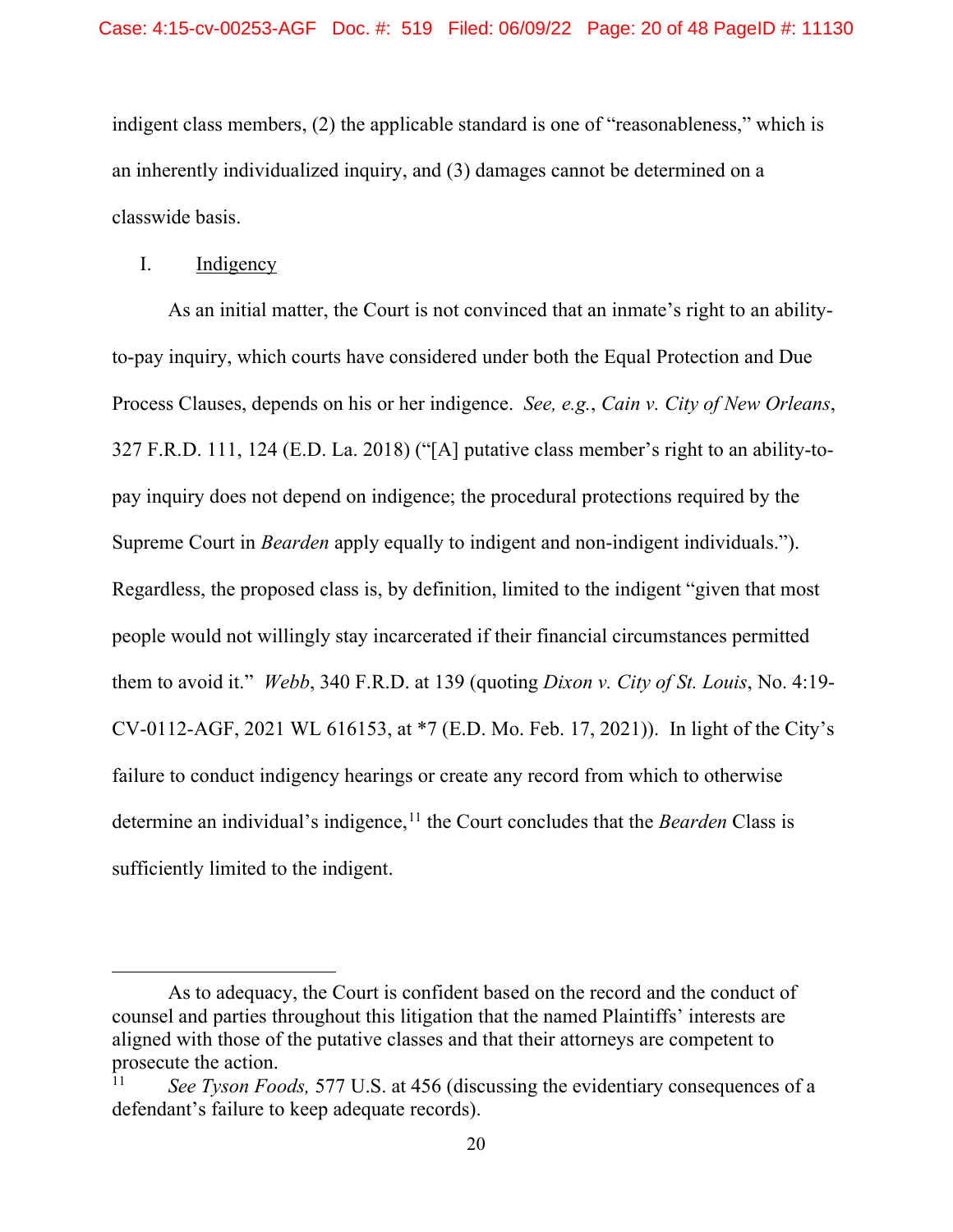Moreover, each of the named Plaintiffs offered as a class representative is a proper representative of this class and satisfies the typicality factor, as each alleges that he or she was assessed a fine, fee, bond, surcharge, or cost; was unable to pay the amount required; and was jailed as a result thereof, without an inquiry into his or her ability to pay.

# II. Reasonableness

The City next contends that the standard to establish a constitutional violation regarding the timing of any required hearing in this context is one of "reasonableness," which is an inherently individualized inquiry. The City cites *County of Riverside v. McLaughlin,* 500 U.S. 44 (1991) and its progeny such as *Portis v. City of Chicago*, 613 F.3d 702 (7th Cir. 2010), to argue that Plaintiffs must prove that any delay in their release from detention was unreasonable.

*County of Riverside* and *Portis*, in turn, both derived from *Gerstein v. Pugh*, 420 U.S. 103. Like *Gerstein*, both involved Fourth Amendment claims by individuals arrested without warrants and challenging the length of their pretrial detention prior to a judicial hearing on the issue of probable cause. Plaintiffs in the instant case assert a somewhat similar Fourth Amendment claim in Count Seven of their complaint.

But the *Bearden* Class falls under Count One of Plaintiffs' complaint, which asserts a hybrid due process and equal protection claim. The basis for the City's liability with respect to the *Bearden* Class is whether the City had a policy and practice of jailing people for failure to pay without any consideration of their ability to pay, in violation of due process and equal protection. The City's reliance on Fourth Amendment caselaw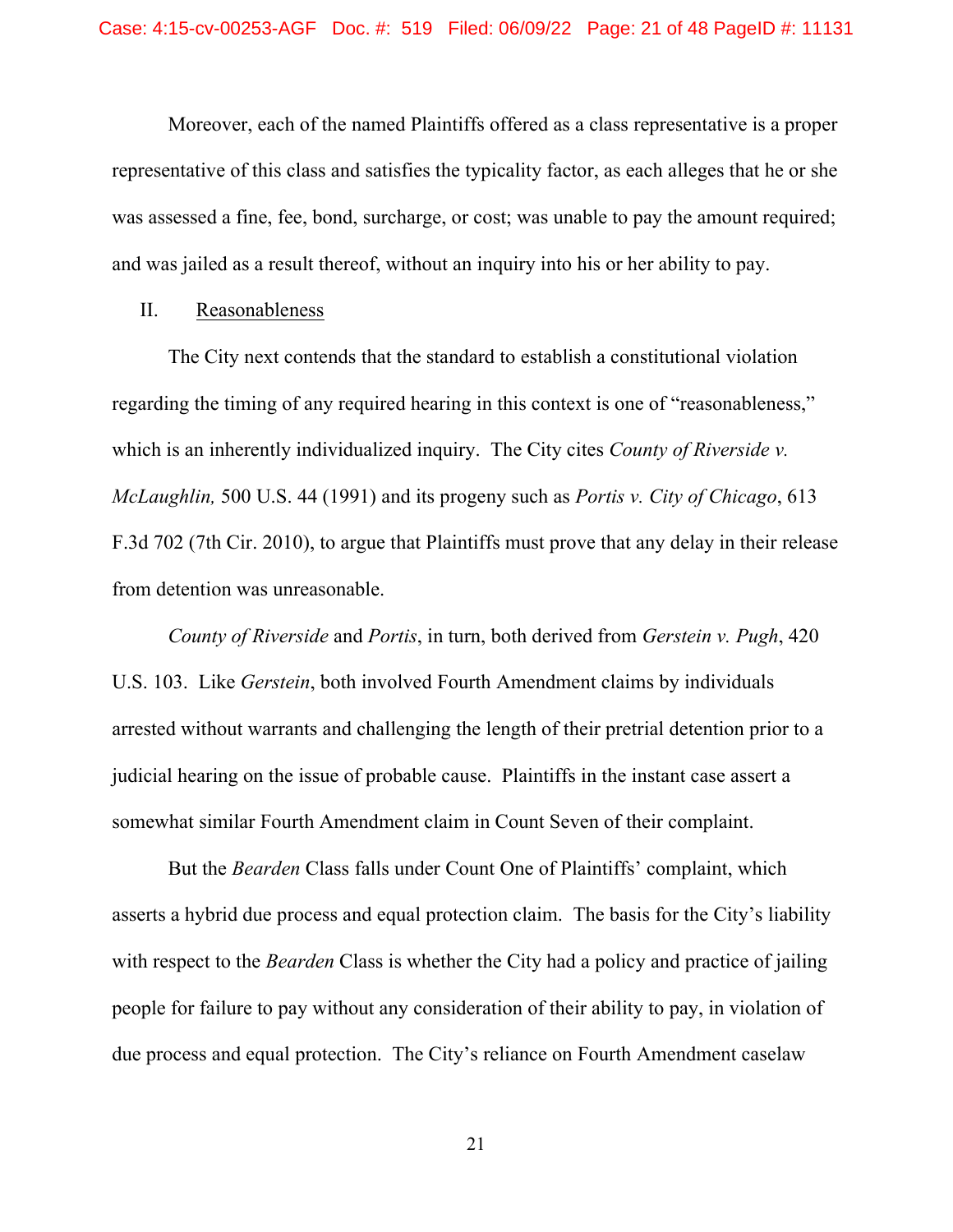regarding prompt determinations of probable cause after warrantless arrests is therefore inapposite.

Nevertheless, even if the Court were to apply the reasoning of *County of Riverside*  and *Portis* here, class certification would not be precluded. *County of Riverside* involved a class action alleging that the manner in which a county provided probable cause determinations to persons arrested without a warrant violated the Fourth Amendment. 500 U.S. 44, 47. The California process at issue combined probable cause determinations with arraignment procedures and provided that the combined arraignment/probable cause hearing must be held within two days of arrest but excluded weekends and holidays, such that the delay for a probable cause determination could be as long as five days. *Id.* 

The Supreme Court held that the Fourth Amendment does not compel immediate determination of probable cause upon completion of the administrative steps incident to a warrantless arrest, but that jurisdictions must hold probable cause determinations as soon as is reasonably feasible. *Id.* at 54-57. The Court also imposed a presumptively reasonable standard of 48 hours and concluded that counties who hold judicial determinations of probable cause no later than 48 hours after arrest are generally immune from systemic challenges, such as class actions. *Id.* at 56. But the Court noted that a hearing within 48 hours may still violate the Fourth Amendment if the arrested individual could prove the probable cause determination was delayed unreasonably, such as delay for delay's sake. *Id.* at 56-57.

*Portis* relied on *County of Riverside* to hold that a class action was improperly certified under Rule 23(b)(3) where the plaintiffs challenged a city practice of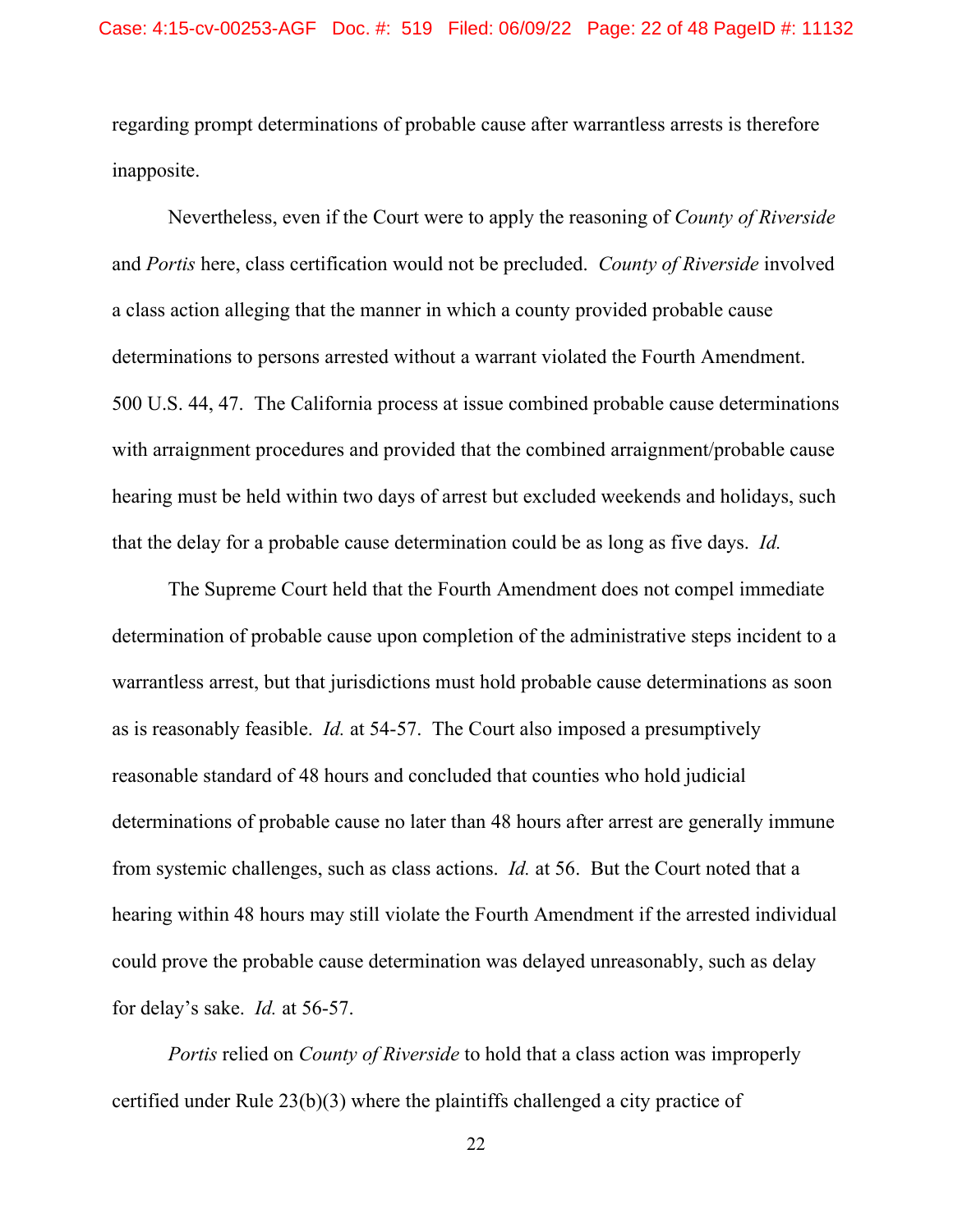unconstitutionally delaying release of persons arrested for non-jailable, fine-only ordinance violations, for more than two hours. 613 F.3d at 703. The plaintiffs in that case reasoned that taking any more than two hours to perform all the administrative steps necessary to determine the arrestees' eligibility for release was inherently unreasonable under the Fourth Amendment. *Id.* The Seventh Circuit held that district courts cannot establish a numerical definition of a reasonable detention and that the rationale of *County of Riverside*'s 48-hour burden-shifting approach was to inform courts that "reasonableness must be assessed one case at a time." *Id.* at 703-04. The Seventh Circuit then concluded that "[b]ecause reasonableness is a standard rather than a rule, and because one detainee's circumstances differ from another's," common questions in that case did not predominate and the class did not satisfy Rule 23(b)(3). *Id.* at 705.

However, the Seventh Circuit went on to note that *County of Riverside*'s "48–hour burden-shifting approach does not apply when the police don't plan to present the suspect to a magistrate for a probable-cause hearing." *Id.* at 704. The Seventh Circuit likewise recognized that "class treatment might be appropriate if the class sought to establish that a jurisdiction had adopted a policy of deliberate delay." *Id.* at 705. Thus, the circuit did "not foreclose the possibility" of classwide relief in the case before it, but it noted that the record in that case had not yet established such deliberate delay. *Id.* at 705-06.

In this case, Plaintiffs have in fact alleged deliberate delay with respect to both the *Bearden* Class and the *Gerstein* Class. It is on this basis that another judge of this Court rejected a similar argument that the City of Maplewood asserted in a response to a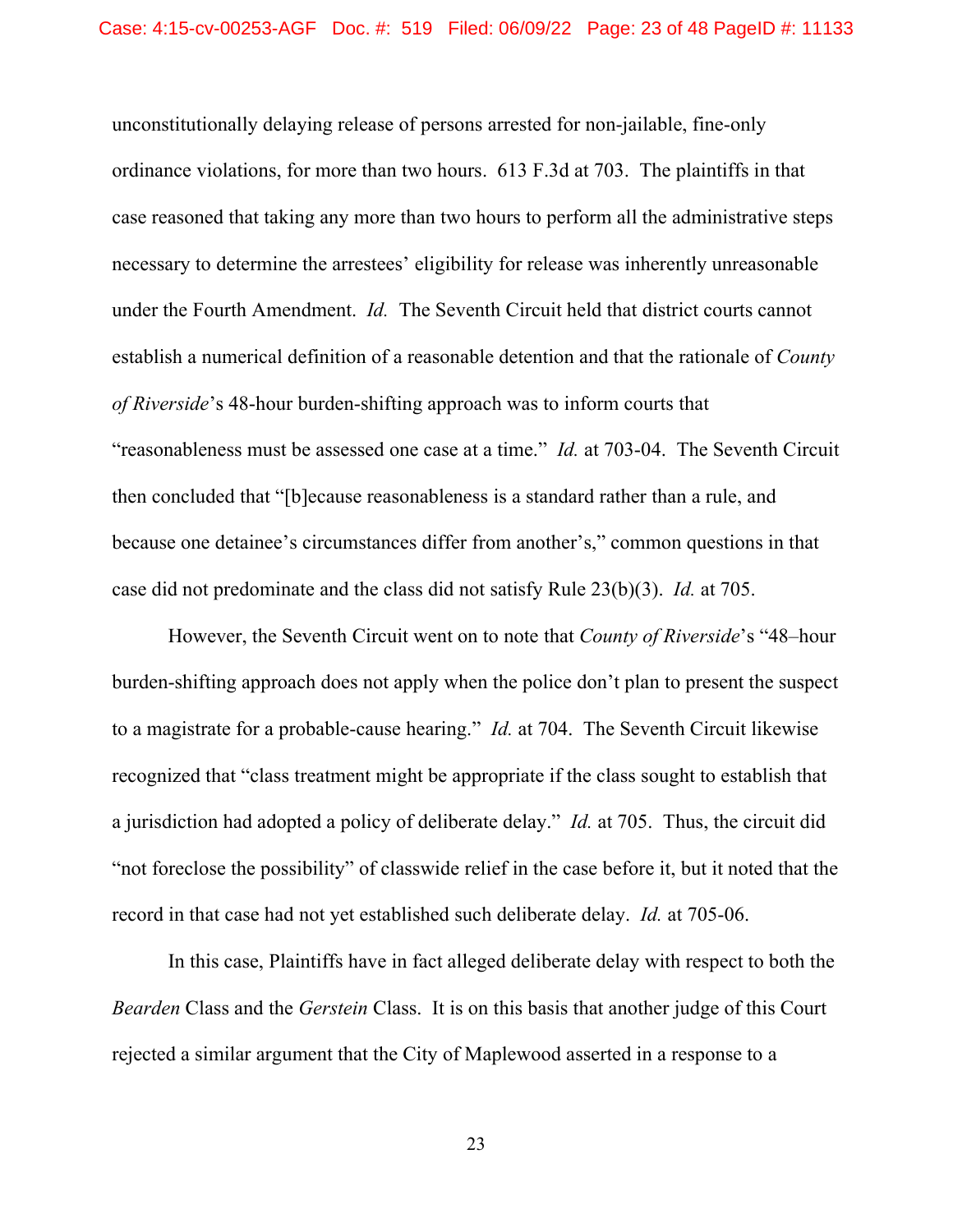proposed class challenging that municipality's practices with respect to its municipal jail.

As that judge noted:

The City misses the mark on plaintiffs' theory of liability for this Class. The periods of detention for [the] named plaintiffs ranged from 3 hours to more than 44 hours. Regardless of these varied durations and the plaintiffs' eventual release with or without payment of bond, it is the *fact* of their detention without *any* consideration given to their ability to pay to secure their release that is the thread that connects the legal and remedial theories of plaintiffs and the putative class members. And the City's established policy, practice, or procedure of not considering a person's ability to pay *at all* renders the presumptively reasonable 48-hour period of detention meaningless. . . . [According to the plaintiffs,] the policy of holding these persons without inquiring into their ability to pay served the City's purpose of extracting any monies it could before releasing them – whether it be full bond after 3 hours or a reduced bond or no bond as the 48-hour mark approached. The City held these persons as long as it could until either they could scrounge up some money for bond or an arbitrary decision had to be made to release them without payment of bond. Accordingly, . . . the delay in releasing these persons was merely for delay's sake. Given this alleged purpose for keeping these persons in jail – whether it be for one hour after booking, 7 hours, or 47 hours and 59 minutes – this detention is not "reasonable" as the City argues.

*Webb*, 340 F.R.D. at 141–42 (emphasis in original).

The same holds true in this case, in which Plaintiffs assert substantially similar claims. Plaintiffs' theory of liability with respect to the *Bearden* Class is that the class members' detentions were uniformly unreasonable because, as a matter of City policy or custom, they were held in the Ferguson jail as long as it took to extract money for a bond, without any consideration of their ability to pay, or until an arbitrary decision was made to release them without payment. Such a policy or practice, if proven, is subject to common proof. *See id.* at 142 (holding that "[a]ny period of detention based solely on a failure to pay without an inquiry into indigency is a common question subject to common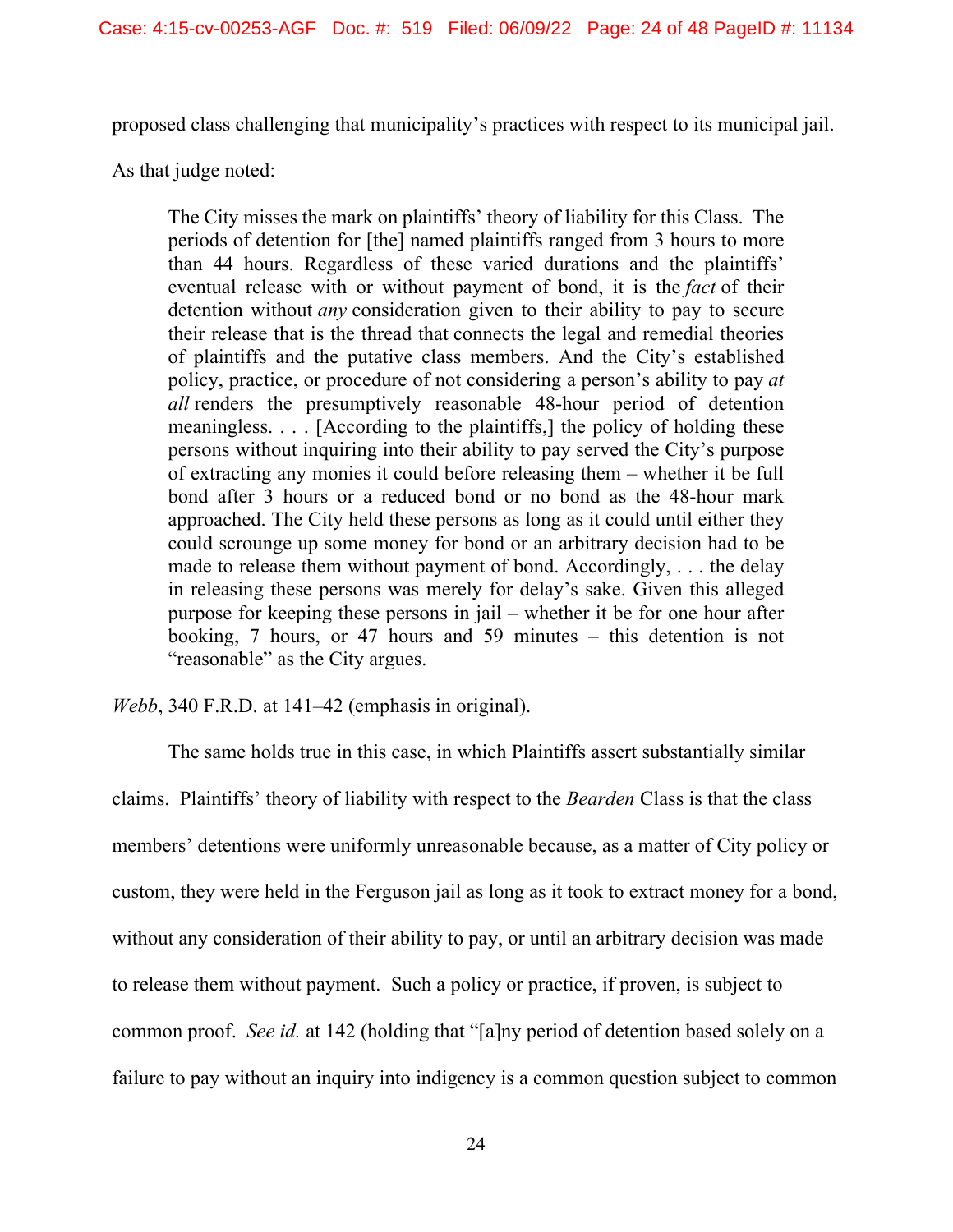proof," regardless of the length of such detention, the amount of the bond, or whether the bond was paid in part, in full, or not at all).

# Damages

Plaintiffs contend they will seek damages for each hour spent in jail beyond the estimated two hours to complete booking, reasoning that such hours of detention were unlawfully based on their failure to pay without inquiry into their ability to pay. This model for calculating damages is linked to Plaintiffs' theory of liability and is applicable to all members of the Class.

"The damages recoverable for the loss of liberty for the period spent in a wrongful confinement are separable from damages recoverable for such injuries as physical harm, embarrassment, or emotional suffering." *Webb v. City of Maplewood*, No. 4:16 CV 1703 CDP, 2021 WL 5371247, at \*2 (E.D. Mo. Nov. 18, 2021) (quoting *Betances v. Fischer*, 304 F.R.D. 416, 431 (S.D.N.Y. 2015)). Such general damages "would include at least the value of the time lost by the plaintiff during the period of detention," and thus "do not turn on any individual characteristics of any class members." *Id.* (quoting *Betances*, 304 F.R.D. at 431 and collecting other cases for the same proposition).

Plaintiffs also proffer common proof of the number of hours that each class member was wrongfully detained through their expert, Stephen Demuth, Ph.D. Based on Dr. Demuth's analysis of the municipal court records, Plaintiffs have offered representative evidence that the median amount of time that City officials took to complete administrative steps incident to arrest during the class period was approximately two hours. This evidence is appropriate for the Court's consideration in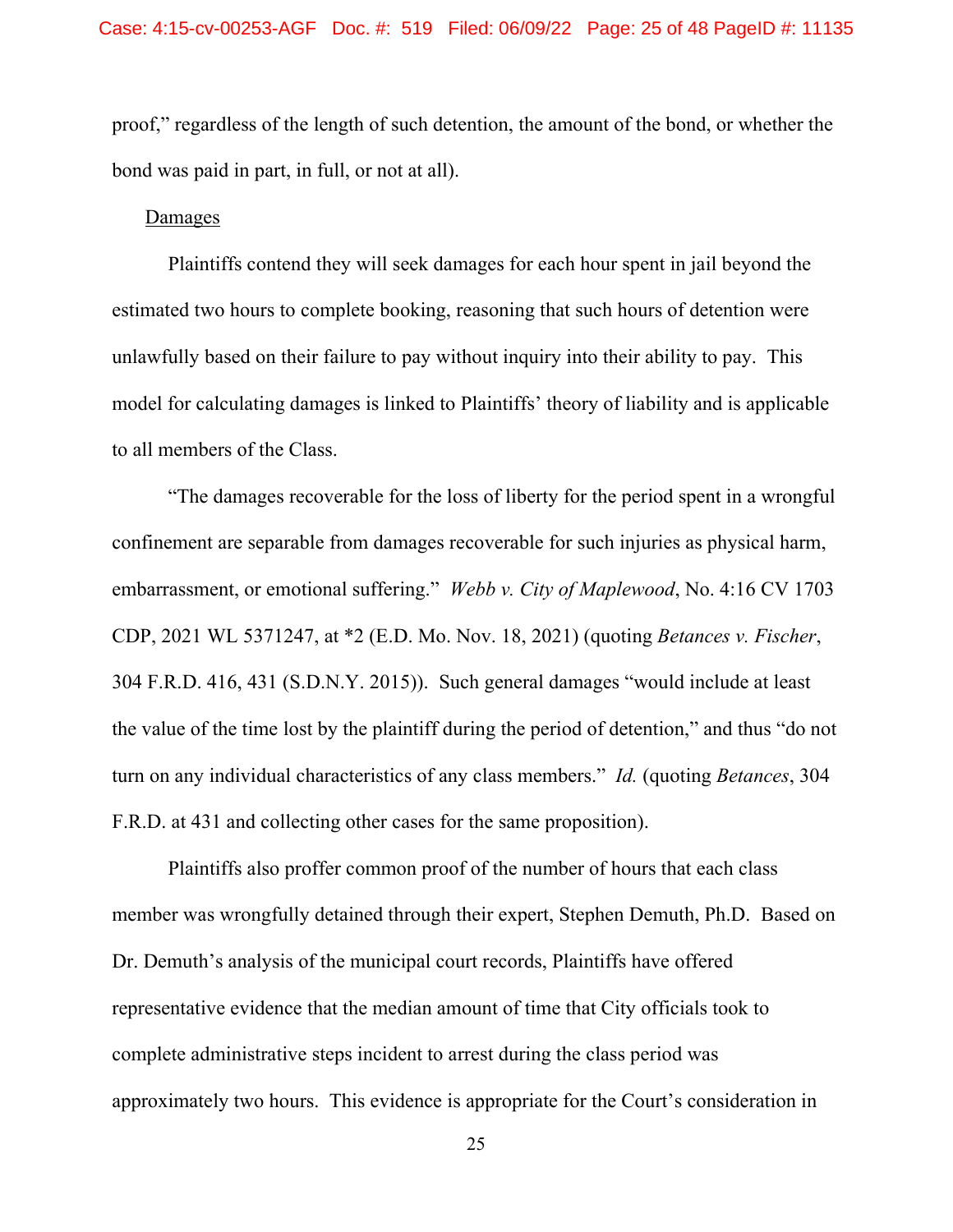light of the City's failure to maintain records necessary for more accurate calculations. *See Tyson Foods*, 577 U.S. at 456 (recognizing that it is appropriate for class plaintiffs "to introduce a representative sample to fill an evidentiary gap created by the [defendant's] failure to keep adequate records").

Further, to the extent that the City wishes to argue in defense that some portion of certain class members' detentions were due to reasons unrelated to Plaintiffs' theory of liability, such as detention on a warrant from another jurisdiction, the data necessary to make such an argument is available in the municipal court records. Indeed, Plaintiffs' expert, Dr. Demuth, has already identified from such records those arrests that involved warrants from another jurisdiction. And because the municipal records do not delineate the amount of time held on an outside warrant versus a Ferguson warrant or charge, the City would be asking the Court to make assumptions regarding such delineation, regardless of whether these claims were pursued on an individual or classwide basis.[12](#page-25-0) For all of these reasons, individual assessments of damages do not erode Rule 23(b)(3)'s predominance factor.

Finally, the Court concludes that certification of this class is superior to individual litigation. The class includes thousands of allegedly indigent persons who would be

<span id="page-25-0"></span><sup>12</sup> Representative evidence could be used in mounting such a defense. *See Tyson Foods*, 577 U.S. at 454–55 ("A representative or statistical sample, like all evidence, is a means to establish or defend against liability. Its permissibility turns not on the form a proceeding takes—be it a class or individual action—but on the degree to which the evidence is reliable in proving or disproving the elements of the relevant cause of action."). For example, Dr. Demuth has estimated that the median amount of time that inmates were held in the Ferguson jail solely on warrants from other jurisdictions was approximately five hours. *See* ECF No. 466-1 at 21, 24 n.14.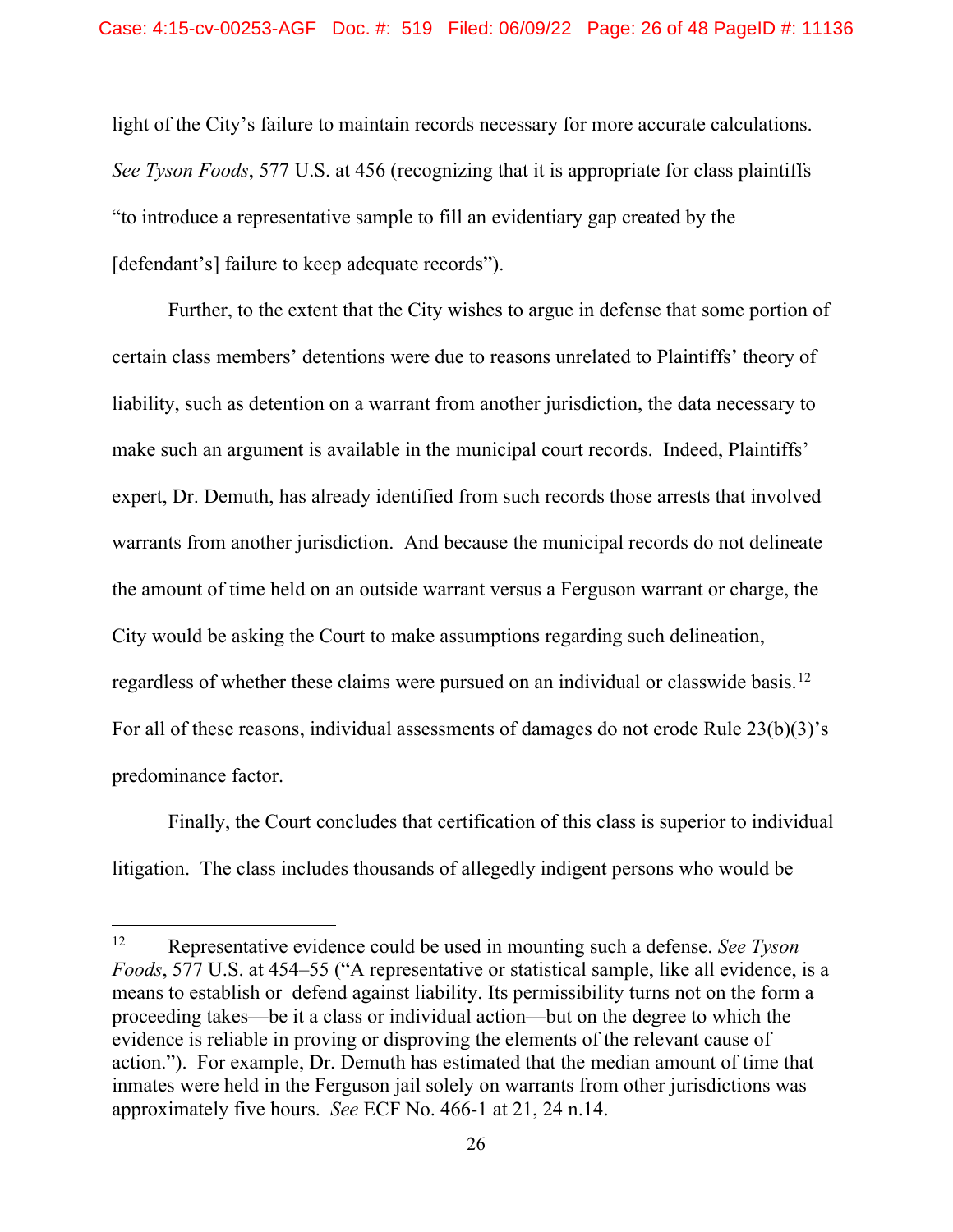unlikely to commence litigation on their own behalf. *See D'Alauro v. GC Servs. Ltd. P'ship*, 168 F.R.D. 451, 458 (E.D.N.Y. 1996) ("It is appropriate for the court to consider the inability of the poor or uninformed to enforce their rights and the improbability that large numbers of class members would possess the initiative to litigate individually."). Resolution of their claims in a single forum would also serve judicial economy interests.

Accordingly, the Court will certify the *Bearden* Class under Rule 23(b)(3) and appoint named Plaintiffs Fant, Carter, Nelson, Nelson, Jr., Alfred Morris, Shameika Morris, Kimble, Thomas, and Tucker as Class Representatives. However, as noted above, the Court may revise this class definition based on the expected supplemental briefing in order to impose an end-date for the class period. *See* Fed. R. Civ. P.  $23(c)(1)(C)$  ("An order that grants or denies class certification may be altered or amended before final judgment.").

# **A.** *Gerstein* **Class Under Rule 23(b)(3)**

Next, Plaintiffs seek Rule 23(b)(3) certification of the *Gerstein* class, which Plaintiffs describe as a subclass of the *Bearden* Class and define as:

All persons who have, at any time since February 8, 2010, been held in jail by the City of Ferguson after a warrantless arrest for longer than a reasonable period of time (48 hours at a maximum or such shorter period of time as the Court may determine) prior to a finding of probable cause by a neutral magistrate for their arrest and continued detention (Count Seven).

ECF No. 430-1 at 17.

Plaintiffs contend that members of this subclass were arrested without a warrant and held for hours or days without probable-cause hearings because the City maintained a policy of *never* providing probable-cause hearings to warrantless arrestees.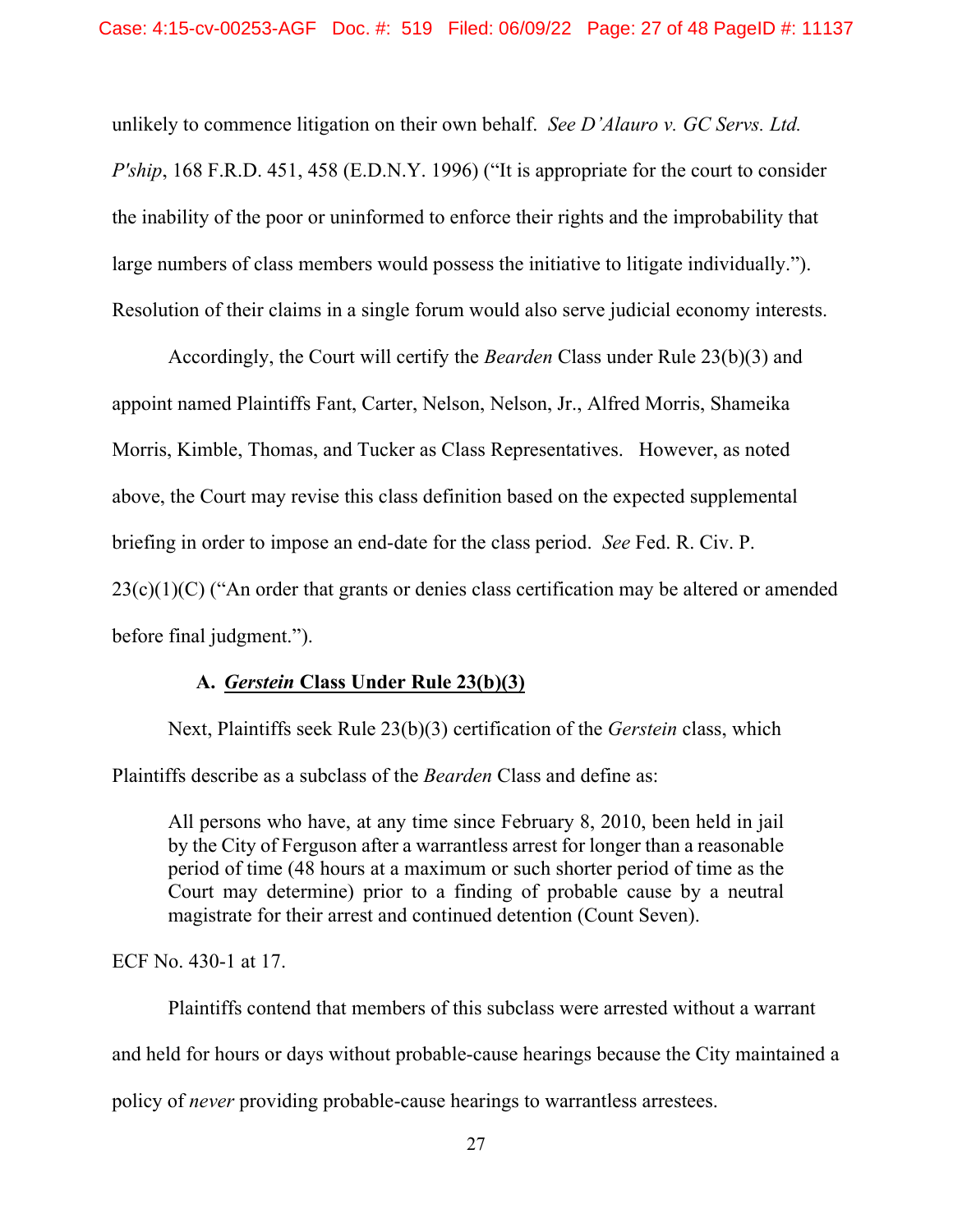Reasserting many of the same arguments that it raised with respect to the *Bearden*  class, the City argues that the *Gerstein* subclass should not be certified because Plaintiffs fail to demonstrate ascertainability, typicality, commonality, predominance, and superiority in that (1) the applicable standard is one of "reasonableness," which is an inherently individualized inquiry; (2) the class definition fails to distinguish between those whose arrests were supported by probable cause and those whose arrests were not; and (3) damages cannot be determined on a classwide basis.

### 1. Reasonableness

The City again cites *County of Riverside* and *Portis* to argue that the standard to establish a constitutional violation here is an inherently individualized "reasonableness" inquiry, and that Plaintiffs must prove that any delay in holding a probable cause hearing was both unreasonable *and* lasted longer than 48 hours.

Again, the City misses the mark. Although the *Gerstein* subclass, like the plaintiffs in *County of Riverside* and *Portis*, alleges a Fourth Amendment violation on behalf of individuals arrested without a warrant, the nature of the subclass's claim differs from that alleged in those cases. In particular, the subclass does not merely challenge the "manner" in which the City provides probable cause determinations as in *County of Riverside*, 500 U.S. at 47, or the length of time that the City alleges takes to complete administrative steps incident to arrest as in *Portis*.

Rather, the *Gerstein* subclass alleges that the Ferguson police "don't plan to present [persons arrested without a warrant] to a magistrate for a probable-cause hearing"—at least they did not until Senate Bill 5 was made effective. *See Portis*, 613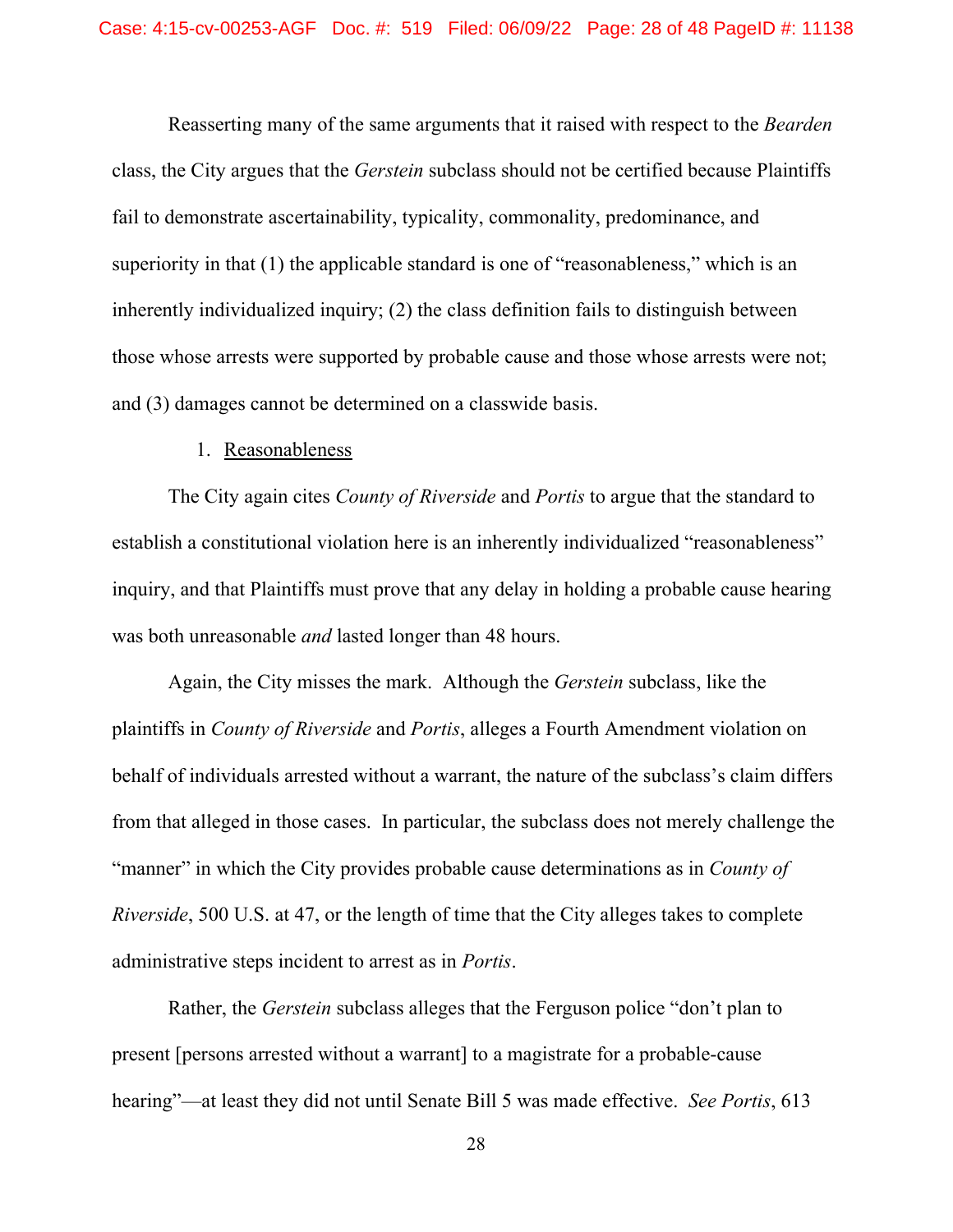F.3d at 704. Specifically, Plaintiffs allege that no process existed by which those arrested without a warrant would *ever* be provided a probable cause hearing. Thus, Plaintiffs' claim is more like that asserted in *Gerstein* itself, in which an injunctive class was certified that challenged a Florida procedure under which "a person arrested without a warrant and charged by information [could] be jailed or subjected to other restraints pending trial without *any* opportunity for a probable cause determination." *Gerstein*, 420 U.S. at 116 (emphasis added). In such cases, *County of Riverside*'s "48-hour burdenshifting approach does not apply." *See Portis*, 613 F.3d at 704.

 In other words, reasonableness in this case does not turn on whether class members were held for too long (as in *County of Riverside* and *Portis*) but whether they were held for reasons unrelated to the arrangement of the probable-cause determination or completion of the steps incident to arrest—reasons such as revenue generation. *See*. *e.g.*, *MacNamara v. City of New York*, 275 F.R.D. 125, 150 (S.D.N.Y. 2011) (granting class certification of an excessive detention claim under Rule 23(b)(3) where "[t]he central and predominant focus of the class action suit [was] not the mere length of detention for . . . arrestees, but the existence of a policy to detain them longer than would otherwise be required."); *see also County of Riverside*, 500 U.S. at 70 (Scalia, J., dissenting) ("[A]bsent extraordinary circumstances, it is an 'unreasonable seizure' within the meaning of the Fourth Amendment for the police, having arrested a suspect without a warrant, to delay a determination of probable cause for the arrest *either (1) for reasons unrelated to arrangement of the probable-cause determination or completion of the steps incident to arrest, or* (2) [for too long] after the arrest.") (emphasis added).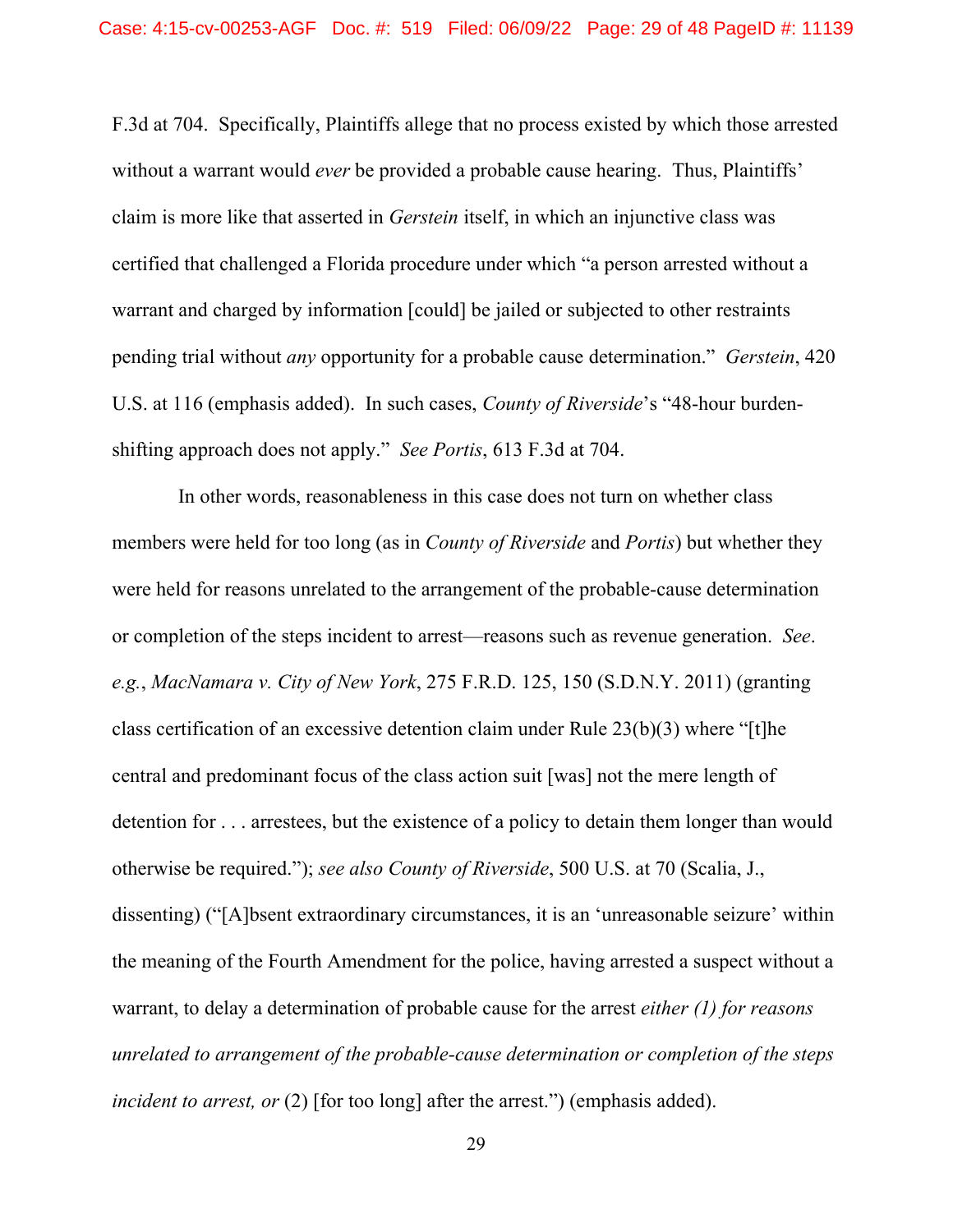The success or failure of every class member's claim turns on proof that no process existed by which those arrested without a warrant would have an opportunity for a probable cause determination.<sup>13</sup> That proof will be common to the class.

With this understanding of Plaintiffs' legal theory, it is unclear why Plaintiffs reference the 48-hour safe harbor in their proposed class definition. *See* ECF No. 430-1 at 17 (defining the *Gerstein* Class to include those held in jail after a warrantless arrest "for longer than a reasonable period of time (48 hours at a maximum or such shorter period of time as the Court may determine) prior to a finding of probable cause . . . ."). However, at oral argument, Plaintiffs' counsel clarified that the reference was an alternative to be imposed only if the Court rejected Plaintiffs' argument that the 48-hour safe harbor did not apply.

Because the Court in fact agrees with Plaintiffs' argument, and in order to capture class members with common claims under Plaintiffs' legal theory and satisfy Rule 23, the Court will modify the class definition as follows: All persons who have, at any time since February 8, 2010, been held in jail by the City of Ferguson after a warrantless arrest with no finding of probable cause by a neutral magistrate for their arrest and continued detention (Count Seven) (the "Modified *Gerstein* Class"). As with the *Bearden* Class, the Court may further revise this class definition following supplemental briefing on the parties' proposed end-dates. *See* Fed. R. Civ. P. 23(c)(1)(C).

<span id="page-29-0"></span><sup>&</sup>lt;sup>13</sup> Whether the City, rather than another entity, was the moving force behind this alleged constitutional violation is a merits question that would impact the class uniformly and, therefore, does not change the Court's Rule 23 analysis.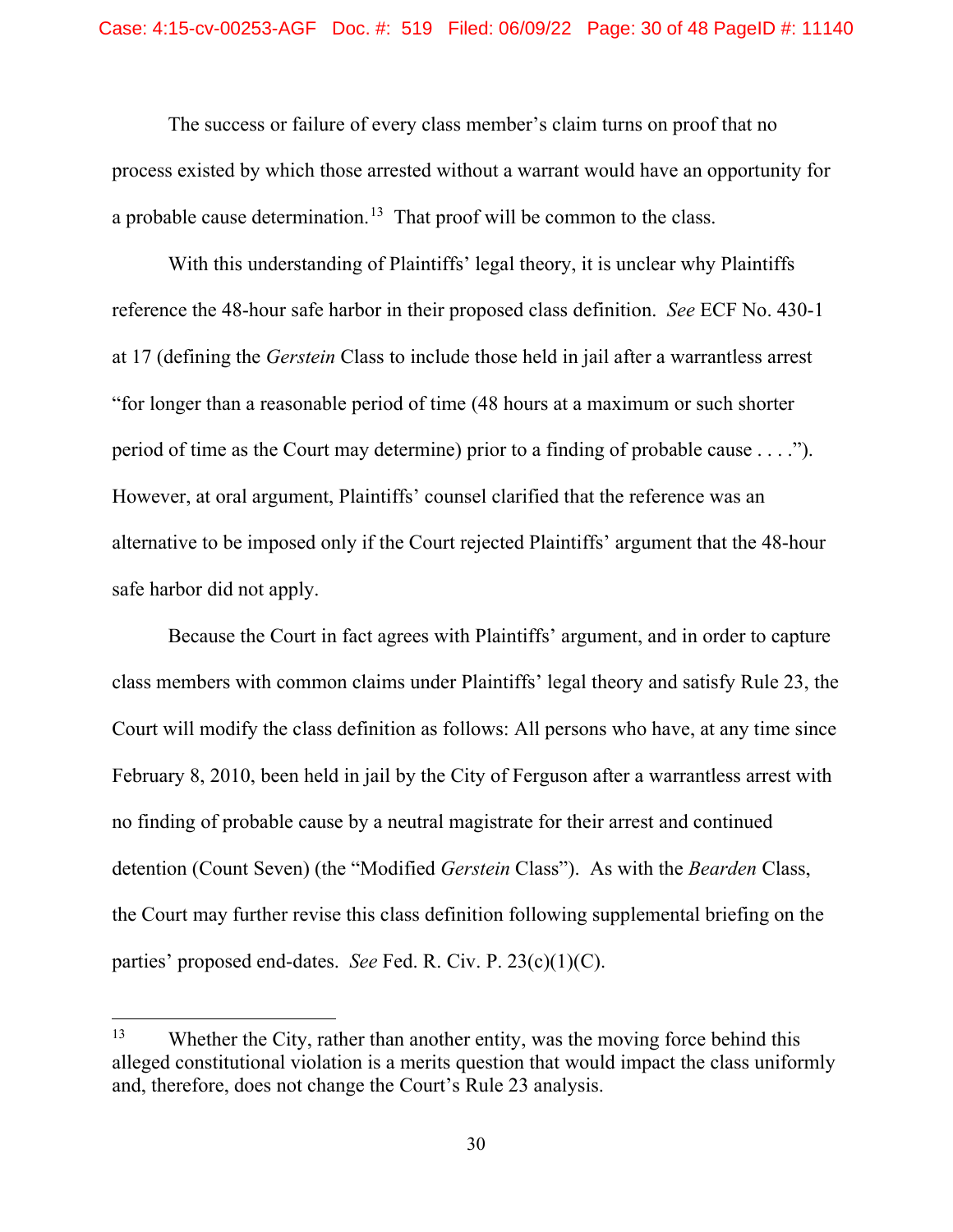So modified, the class satisfies both the commonality and predominance

requirements of Rule 23(a) and (b)(3). Moreover, the three named Plaintiffs offered as class representatives—Carter, Tucker, and Alfred Morris—are proper representatives of this class and satisfy the typicality factor, as each alleges that he was arrested without a warrant and held with no prospect of receiving a probable cause determination.

#### 2. Identifying Warrantless Arrests That Were Supported by Probable Cause

The City likewise misses the mark when it argues that the class definition must distinguish between those whose warrantless arrests were supported by probable cause and those whose arrests were not. The very point of the Modified *Gerstein* Class members' claims is that they were never afforded any determination of probable cause. The City's failure to hold a probable-cause hearing and its alleged policy or practice to *never* hold such a hearing is the claimed constitutional violation here. According to Plaintiffs, probable cause was never determined for any of the warrantless arrests and detentions at issue.

#### 3. Damages

As with the *Bearden* Class, Plaintiffs' damages calculations for the Modified *Gerstein* Class are based on how long each class member spent in the Ferguson jail beyond an estimated two hours for completing any administrative steps incident to arrest. Such general damages again "include at least the value of the time lost by the plaintiff during the period of detention," and thus "do not turn on any individual characteristics of any class members." *Webb*, 2021 WL 5371247, at \*2 (quoting *Betances*, 304 F.R.D. at 431 and collecting other cases for the same proposition). And again, any defense by the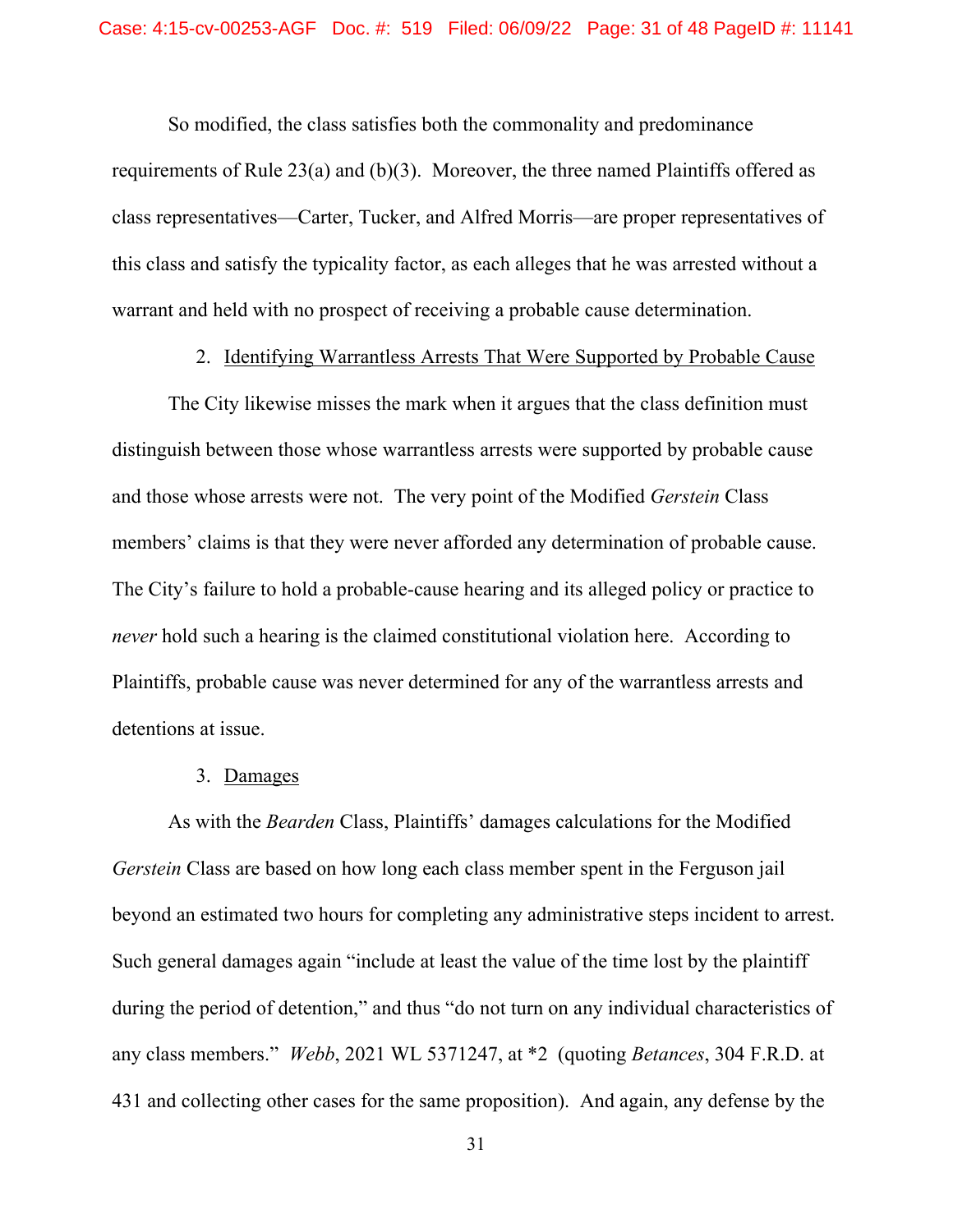City in individual cases that the detention was due to other factors, such as an outside warrant, can be asserted based on court records in a classwide proceeding just as it could in an individual proceeding.

Plaintiffs likewise proffer common proof of damages, based on the number of hours class members were wrongfully detained, through their economics expert, Dr. Demuth. Accordingly, damages can be measured using common means. Because this model for calculating damages is linked to Plaintiffs' theory of liability and is applicable to all members of the Class, individual assessments of damages do not erode Rule 23(b)(3)'s predominance factor.

Finally, the Court concludes that certification of this class is superior to individual litigation and that resolution of these claims in a single forum would serve the interests of judicial economy. For all of these reasons, the Court will certify the Modified *Gerstein*  Class under Rule 23(b)(3) and appoint named Plaintiffs Carter, Tucker, and Alfred Morris as Class Representatives.

## **B. Warrant Class Under Rule 23(b)(3)**

Next, Plaintiffs seek Rule 23(b)(3) certification of the Warrant Class, which Plaintiffs describe as another subclass of the *Bearden* Class consisting of only those members who were arrested on a warrant; in other words, the Warrant Class consists of those members of the *Bearden* Class who are not also members of the Modified *Gerstein*  Class. Plaintiffs define the Warrant Class as:

> All persons who have, at any time since February 8, 2010, been held in jail by the City of Ferguson after being arrested on a warrant issued by the City (Count Three).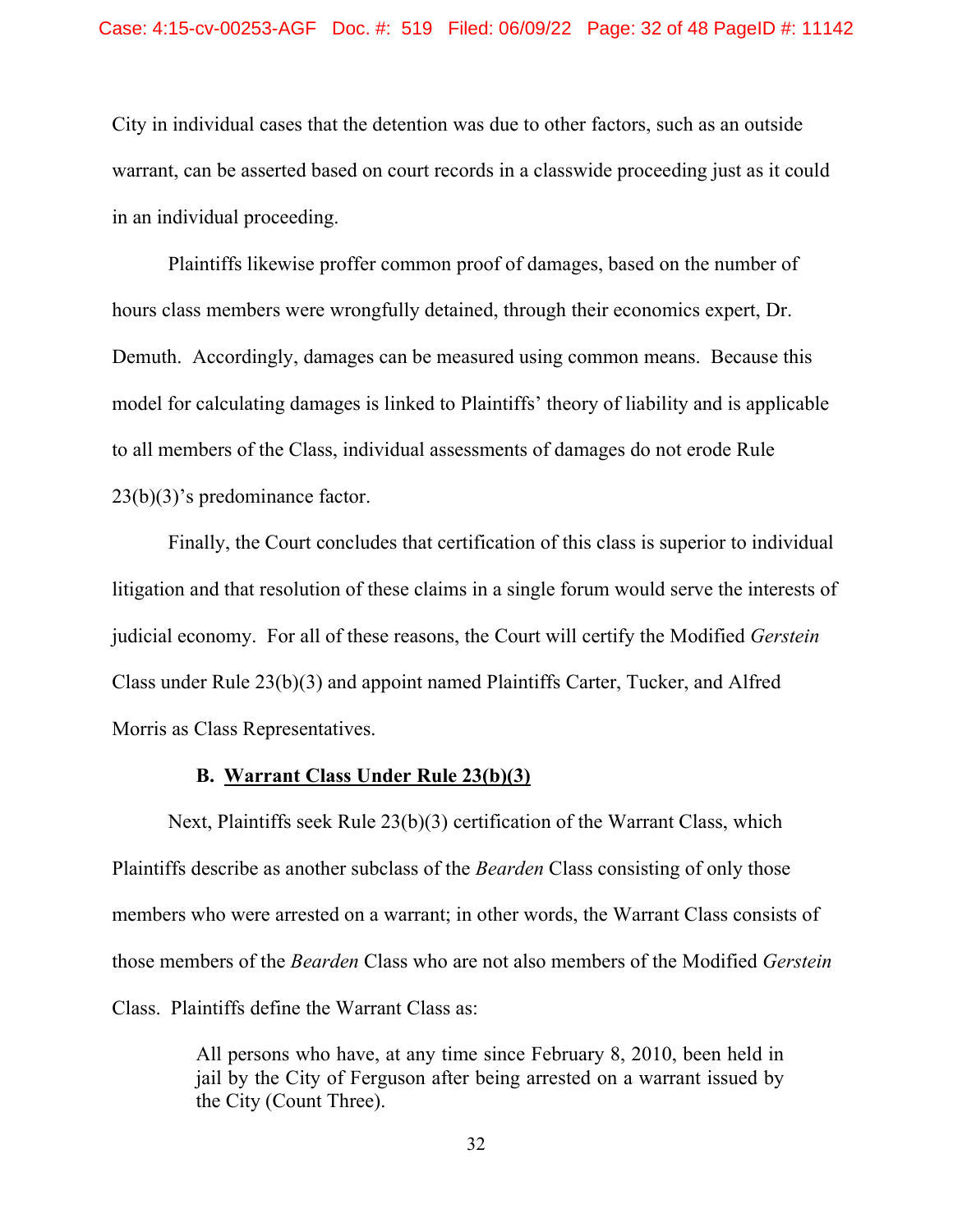#### ECF No. 430-1 at 17.

Plaintiffs contend that members of this class were arrested on a warrant and held in the Ferguson jail without any opportunity to be brought before a judge for a first appearance.

The difference between the Warrant Class and the classes based on *Bearden* and *Gerstein* is the legal theory asserted by class members. As noted above, members of the *Bearden* Class challenge their detention as based on their inability to pay, in violation of due process and equal protection. Members of the Modified *Gerstein* Class challenge their detention as failing to be based on a prompt, neutral finding of probable cause, in violation of the Fourth Amendment. Members of the Warrant Class challenge their detention as violating their substantive due process "right to a prompt appearance in court, after arrest by warrant." *See Hayes v. Faulkner Cty., Ark.*, 388 F.3d 669, 673 (8th Cir. 2004) (recognizing such a right and noting that the standard of liability is "[d]eliberate indifference to prisoner welfare" that is sufficient to "shock the conscience").

The City argues that, like reasonableness, the shocks-the-conscience standard is inherently individualized and precludes class certification. To highlight the individualized nature of the inquiry, the City again cites caselaw in which individual arrestees claimed they were held too long before receiving a first appearance in court. *See, e.g.*, *Martz v. Simmons*, No. 4:18-CV-04040, 2019 WL 2110576, at \*1 (W.D. Ark. May 14, 2019) (cited by the City).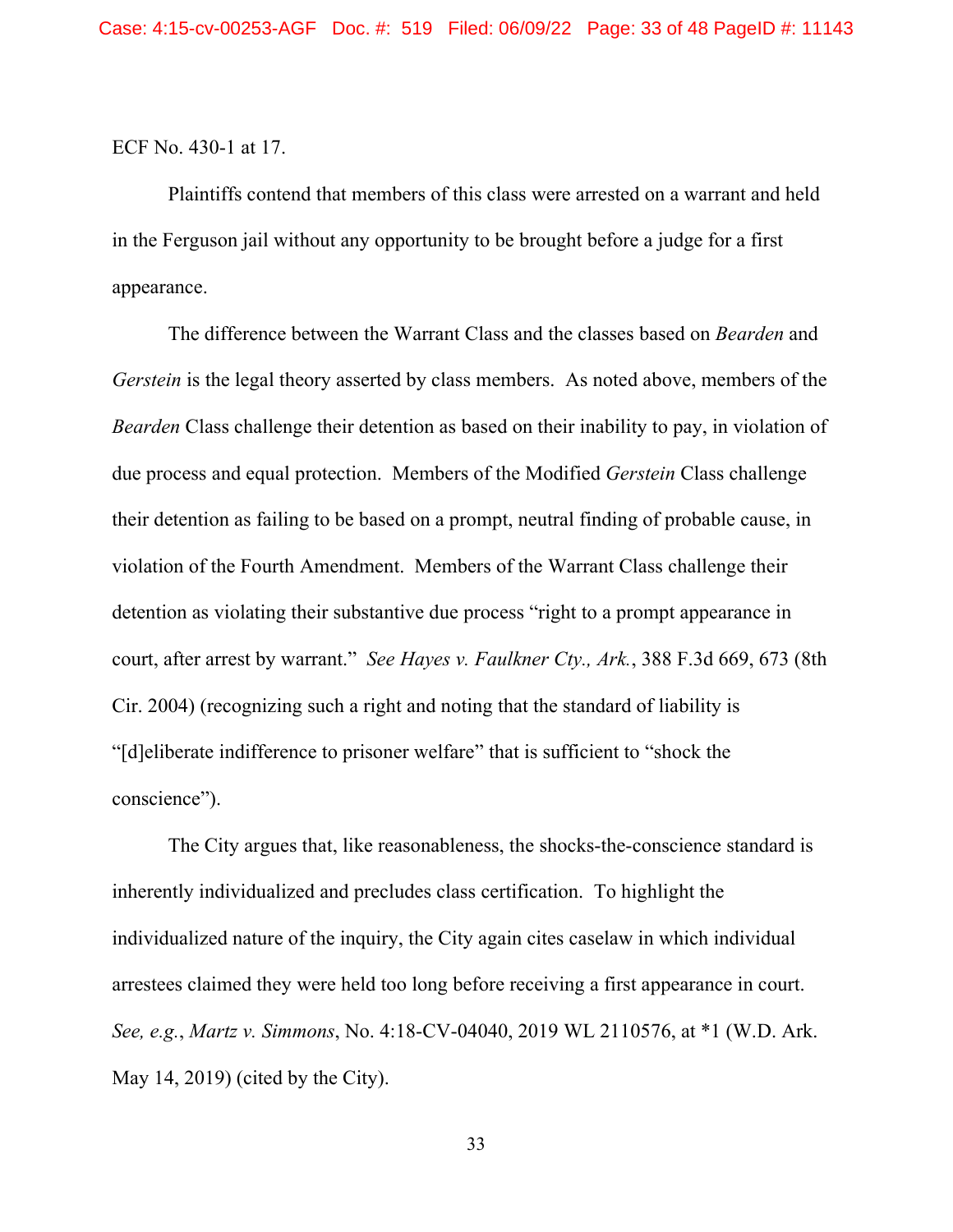The City's reliance on such caselaw is again misplaced. The Warrant Class members do not merely challenge the length of their detention prior to receiving a first appearance. They allege that, as a matter of the City's uniform policy and practice, they were *never* provided a first appearance because no process for such appearance existed. Whether no such process existed, whether that failure is attributable to the City, whether the City acted with deliberate indifference, and whether the City's conduct shocks the conscience, are all common questions the answers to which will be the same for all class members.

For the same reasons discussed above with respect to the *Bearden* and Modified *Gerstein* Classes, the Warrant Class satisfies both the requirements of Rule 23(a) and (b)(3). Plaintiffs proffer common proof of damages through their expert, Dr. Demuth, which are based on the number of hours class members were wrongfully detained. Moreover, the seven named Plaintiffs offered as class representatives—Fant, Carter, Nelson, Nelson, Jr., Alfred Morris, Shameika Morris, Kimble, and Thomas<sup>14</sup>—are proper representatives of this class and satisfy the typicality factor, as each alleges that he or she was arrested on a warrant and detained with no prospect of receiving a first appearance before a judge.

For all of these reasons, the Court will certify the Warrant Class under Rule 23(b)(3) and appoint named Plaintiffs Fant, Carter, Nelson, Nelson, Jr., Alfred Morris, Shameika Morris, Kimble, and Thomas as Class Representatives. Again, the Court may

<span id="page-33-0"></span><sup>&</sup>lt;sup>14</sup> Plaintiffs assert that Tucker's sole arrest was warrantless and, as such, he is not being offered as a class representative of the Warrant Class.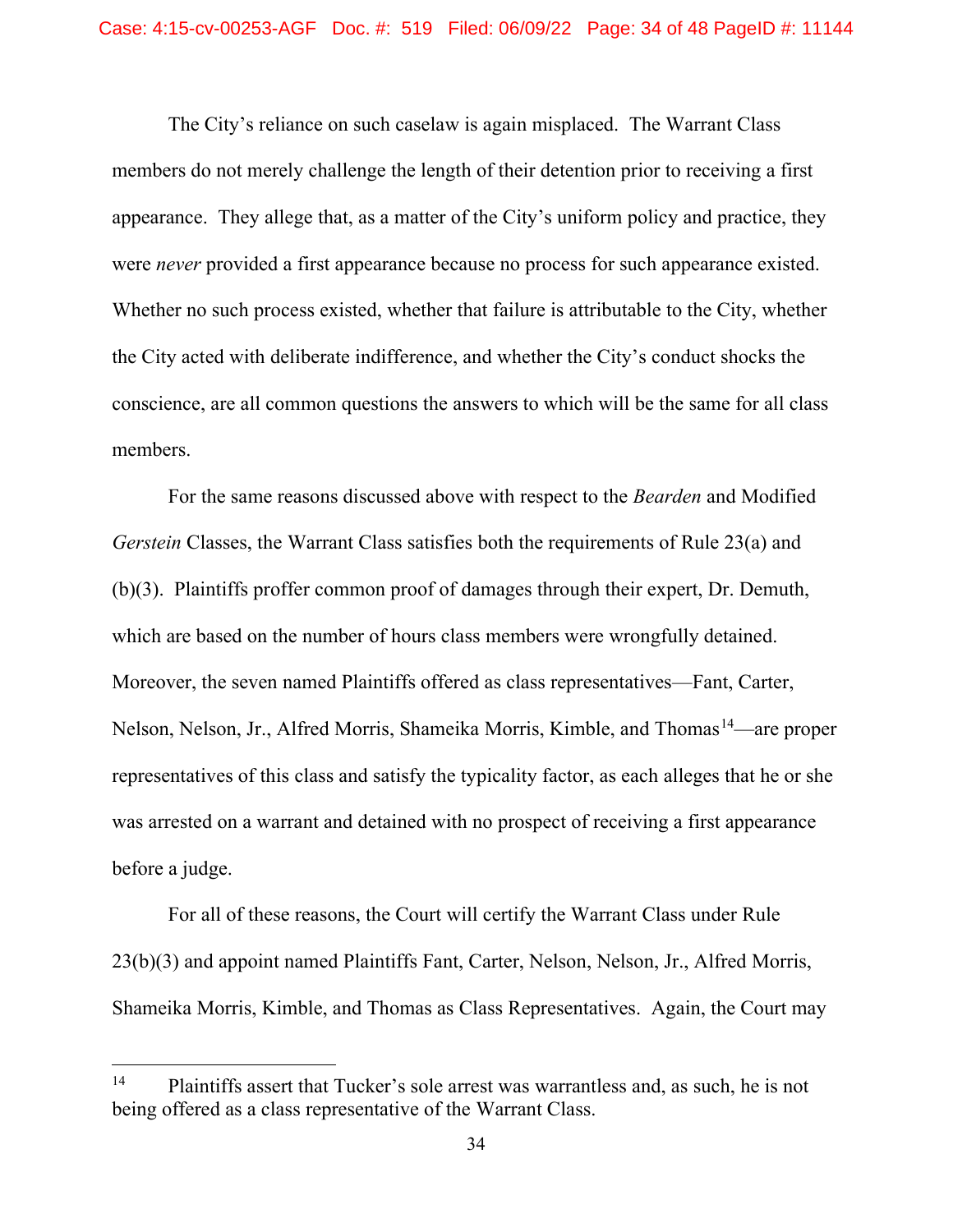revise the class definition following supplemental briefing on the parties' proposed enddates. *See* Fed. R. Civ. P. 23(c)(1)(C).

# **C. Post-Judgment Class Under Rule 23(b)(3)**

The last self-described subclass of the *Bearden* Class of which Plaintiffs seek Rule 23(b)(3) certification is the Post-Judgment Class, defined as:

All persons who have, at any time since February 8, 2010, been jailed by the City of Ferguson because of their non-payment in connection with a prior judgment (Counts Two, Five, and Six).

ECF No. 430-1 at 17.

Plaintiffs contend that members of this subclass were arrested on warrants issued automatically when they missed a payment due with respect to fines or costs assessed by the Ferguson municipal court in connection with a judgment. Plaintiffs contend that these warrants were invalid, in violation of the Fourth Amendment, because they were issued solely for non-payment, without probable cause and without prior notice or an opportunity to be heard concerning ability to pay. Next, Plaintiffs contend that members of this subclass should have been but were not provided legal representation, in violation of the Sixth Amendment. Finally, Plaintiffs contend that these class members were treated more harshly than those similarly situated—including individuals owing money to private creditors who receive protections against unduly harsh methods of debt collection, and individuals able to afford an attorney or able to pay a predetermined fee, whose arrest warrants in this context were automatically recalled—in violation of the Equal Protection Clause.

The City argues that this subclass should not be certified because Plaintiffs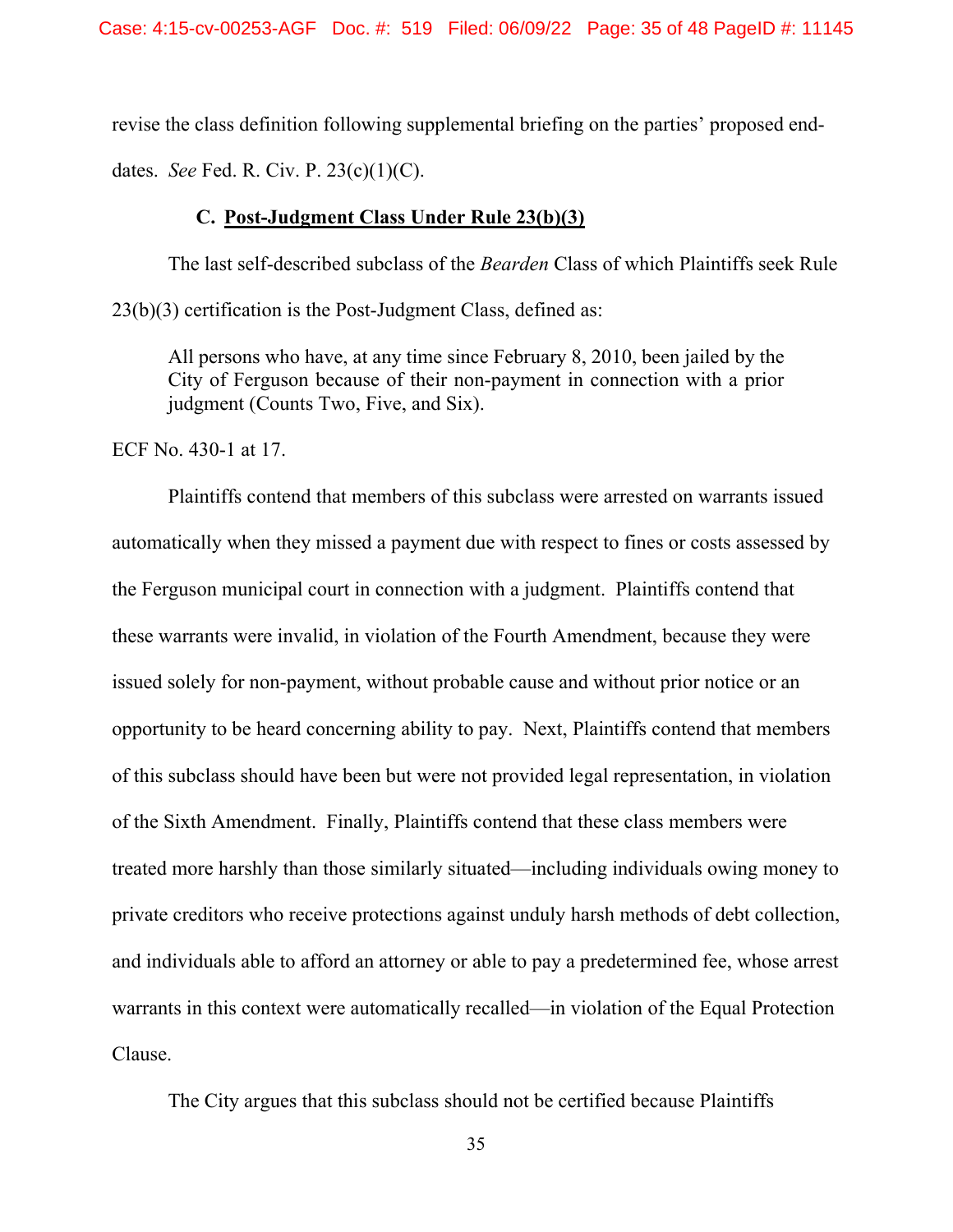conceded in their brief that the class "contains thousands of people who have been jailed by the City on the basis of warrants arising from nonpayment of debts" but that "[d]ue to the City's flawed record keeping, a more precise tally of the Post-Judgment Class would require a manual review of the City's existing individual paper court files." ECF No. 430-1 at 23. The City contends that this concession renders the class unascertainable.

The City further argues that it is unclear who would be included in the class and whether, for example, it would include persons who were being detained on warrants from other jurisdictions or on warrantless arrests in addition to those allegedly arrested for nonpayment of debts.

At oral argument, Plaintiffs' counsel clarified that class members could be ascertained by review of municipal court records. Counsel cited as an example arrest warrants for several of the named Plaintiffs that reference "fines and costs" owed by these Plaintiffs. *See, e.g.*, ECF No.427-81, Pls.' Ex. 80 (one of the arrest warrants for named Plaintiff Roelif Carter referencing such "fines and costs"). Plaintiffs further assert that the municipal court's paper files contain information about detainees' outstanding fines and costs owed and payments made, which will ensure an accurate list of class members. Based on these representations, the Court concludes that class members may be identified by reference to objective criteria and, as such, the class is ascertainable.

As to the City's contention that the Post-Judgment Class may improperly include those detained on outside warrants or on warrantless arrests, in addition to warrants arising from failure to pay court-assessed fines and costs, the Court agrees with Plaintiffs that at least some period of detention would be due to the warrant arising from failure to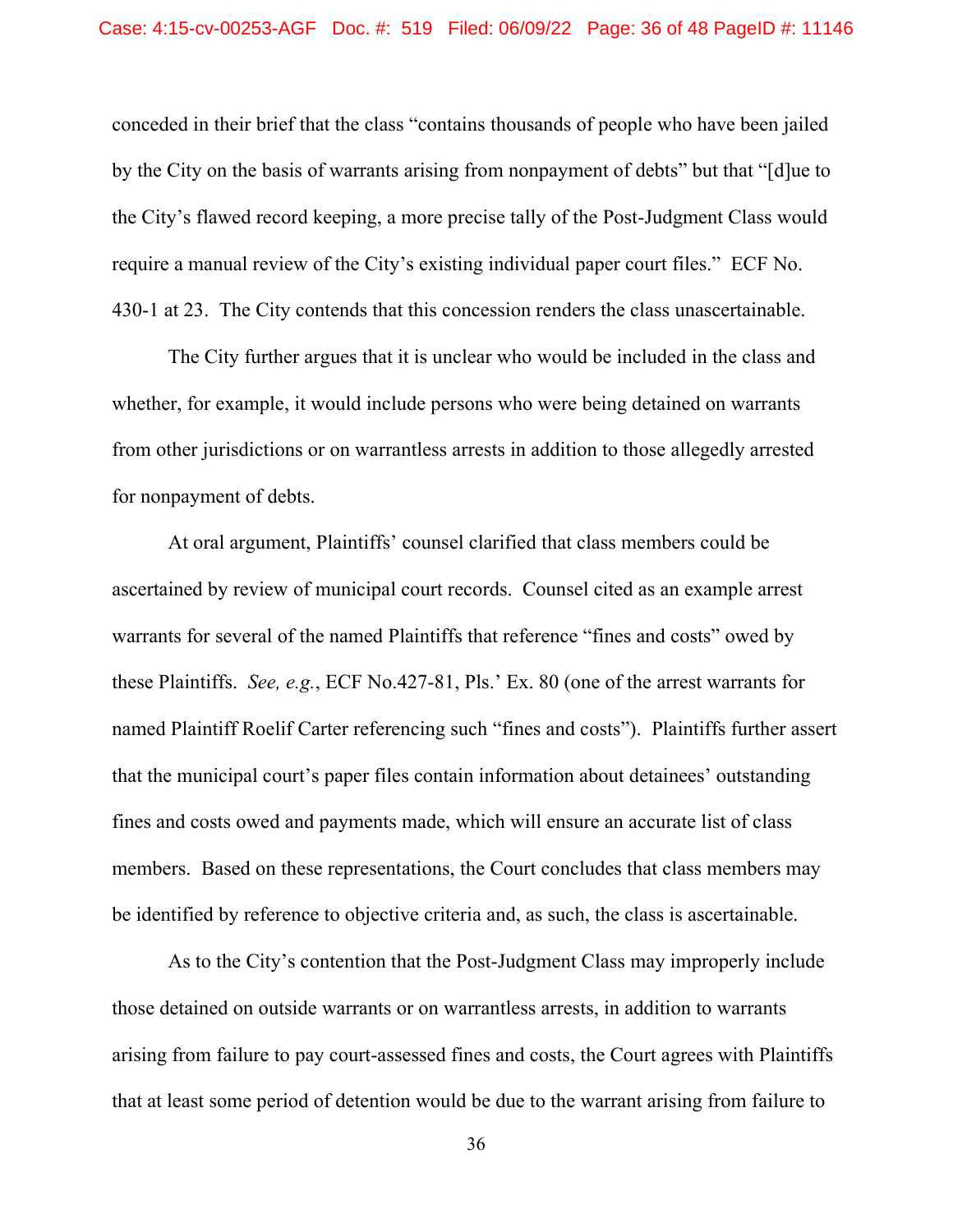pay. As with the other classes described above, to the extent that the City wishes to argue in defense that some portion of the detention was due to other reasons (such as an outside warrant or warrantless arrest), the data necessary to establish such an argument is available from court records, which reflect any such dual-purpose arrests. Litigation on a classwide, as opposed to individual, basis would not impede the City's ability to pursue such a defense.

As with the other classes, the success or failure of each Post-Judgment Class member's claim turns on common proof. In this case, it is proof that it was the City's policy or practice to automatically issue arrest warrants when an individual failed to make timely payment with respect to fines and costs assessed in connection with prior judgments; and to fail to appoint counsel in connection with such legal proceedings.<sup>[15](#page-36-0)</sup>

For the same reasons discussed above with respect to the *Bearden* and Modified *Gerstein* Classes, the Post-Judgment Class satisfies both the requirements of Rule 23(a) and (b)(3). Plaintiffs proffer common proof of damages through their expert, Dr. Demuth, which are based on the number of hours class members were wrongfully detained. Moreover, the seven named Plaintiffs offered as class representatives—Fant, Carter, Nelson, Nelson, Jr., Alfred Morris, Shameika Morris, and Thomas—are proper representatives of this class and satisfy the typicality factor, as each alleges that he or she was arrested on a warrant arising from non-payment of a fine or cost assessed in connection with a prior judgment and was incarcerated without counsel.

<span id="page-36-0"></span><sup>&</sup>lt;sup>15</sup> Likewise, the City's contention that another entity was the moving force behind these alleged constitutional violations is a common question with a common answer.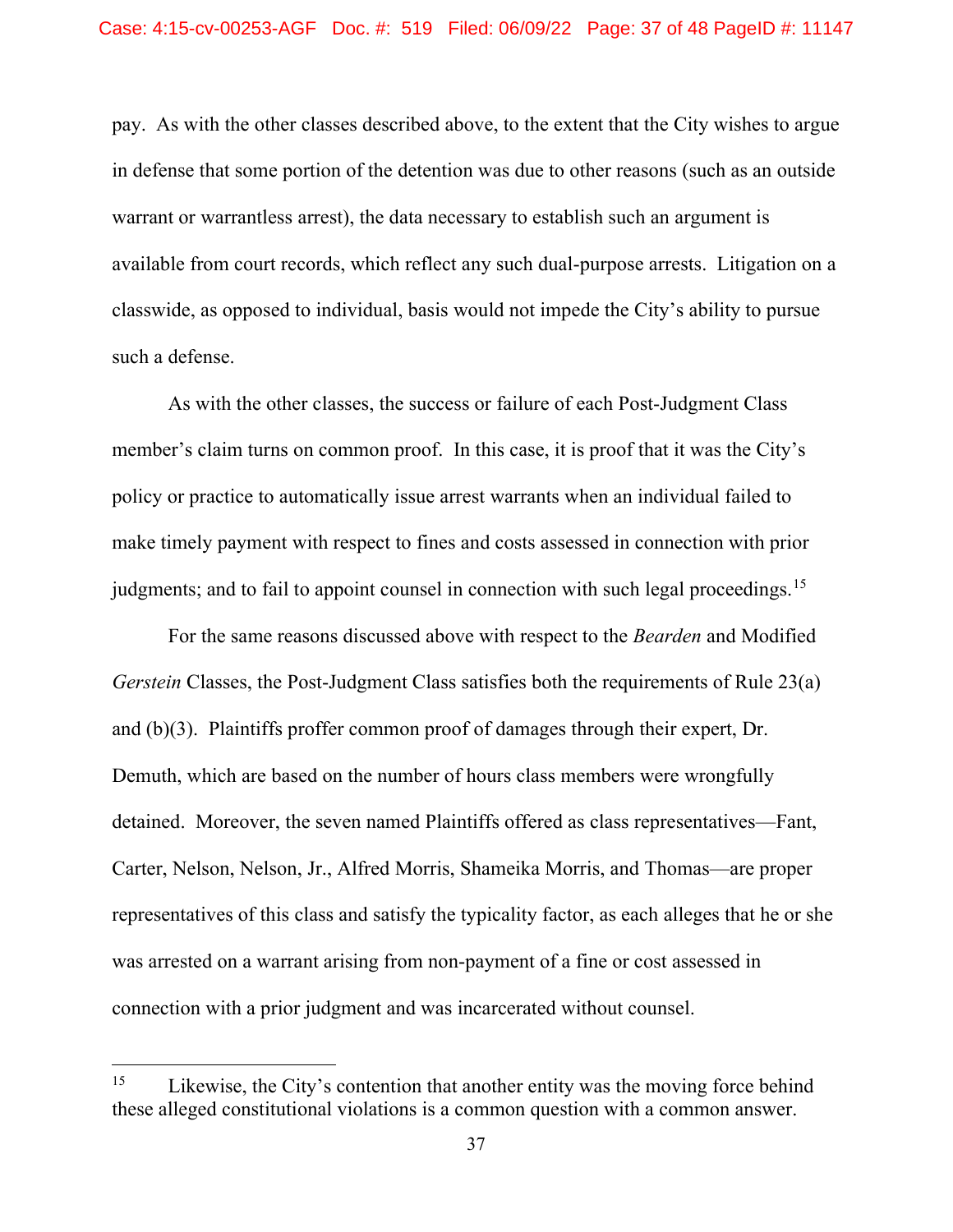For all of these reasons, the Court will certify the Post-Judgment Class under Rule 23(b)(3) and appoint named Plaintiffs Fant, Carter, Nelson, Nelson, Jr., Alfred Morris, Shameika Morris, and Thomas as Class Representatives. As with the other classes, the Court may revise the class definition following supplemental briefing on the parties' proposed end-dates. *See* Fed. R. Civ. P. 23(c)(1)(C).

# **Jail Conditions Class Under Rule 23(b)(3)**

Next, Plaintiffs seek Rule 23(b)(3) certification of the Jailed Conditions Class, which they define as:

> All persons who, at any time since February 8, 2010, were held in the City of Ferguson jail (Count Four).

Plaintiffs contend that the Jail Conditions Class includes all arrestees who were detained in the Ferguson jail during the relevant period, even if they were held on behalf of another municipality. Plaintiffs argue that class members are united by their shared exposure to the jail's inhumane conditions, including inadequate food, lack of access to hygiene products and showers, and lack of access to clean water by virtue of water fountains being attached to toilets.

The City argues that the Jail Conditions Class should not be certified because Plaintiffs fail to demonstrate ascertainability, typicality, and commonality, predominance, and superiority<sup>[16](#page-37-0)</sup> in that (1) the proposed class impermissibly combines distinct alleged constitutional violations of excessive force, denial of medical care, and inhumane jail

<span id="page-37-0"></span><sup>&</sup>lt;sup>16</sup> As noted above, the Court concludes and the City does not contest that this proposed class satisfies the numerosity and adequacy factors.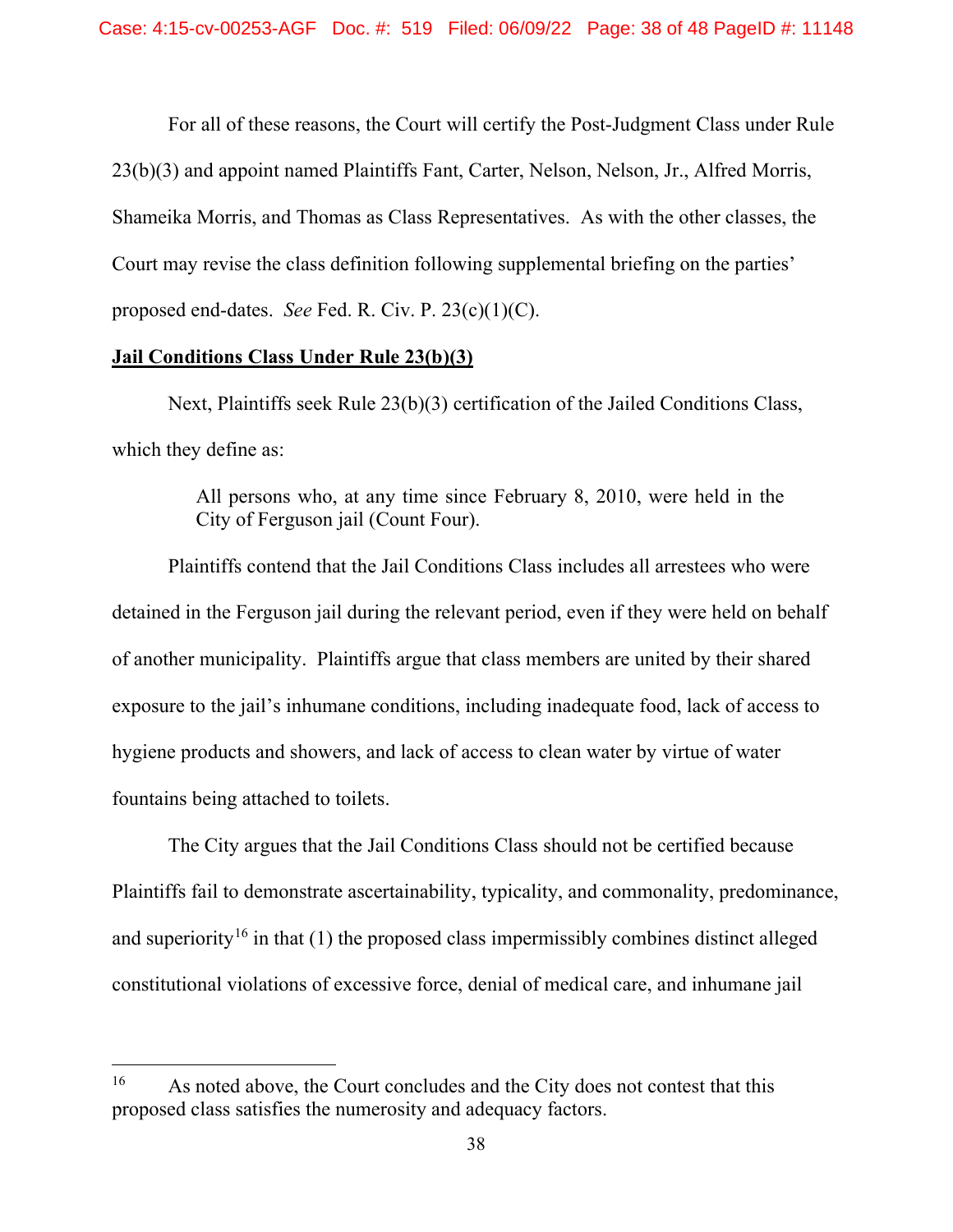conditions; (2) the differences in the length of time each class member was detained in allegedly poor conditions defeats commonality and typicality; and (3) Plaintiffs lack evidence of an element of their claim because the expert testimony they rely upon should be excluded under Federal Rule of Evidence 702.

# I. Constitutional Violations Alleged

The City correctly notes that, to the extent that Plaintiffs intend to combine their claims of inhumane jail conditions with discrete claims of excessive force or denial of medical care into a single class, the class would fail to satisfy Rule 23's requirements. *See Elizabeth M. v. Montenez*, 458 F.3d 779, 787 n.4, 788 (8th Cir. 2006) (holding that combining failure-to-protect and right-to-custodial-treatment claims with "differing legal standards" in a single class action was contrary to Rule 23). But Plaintiffs confirmed at oral argument that they do not seek to assert constitutional violations based on jail staff's use of excessive force or denial of medical care in particular instances.

Rather, Plaintiffs argue that their Jail Conditions Class asserts a general conditions-of-confinement claim requiring proof that the conditions of confinement "posed a substantial risk of serious harm" to the plaintiffs, and that the defendant was aware of the substantial risk of harm and deliberately indifferent to it. *See, e.g., Beaulieu v. Ludeman*, 690 F.3d 1017, 1045 (8th Cir. 2012). Because Plaintiffs allege that the conditions applied to them in substantially uniform ways, in a single facility, a classwide proceeding on this claim will generate common answers as to each of these elements. *See, e.g.*, *Scott v. Quay*, 338 F.R.D. 178, 190 (E.D.N.Y. 2021) (certifying a conditions-of-confinement class under Rule 23(b)(3) upon finding that "Plaintiffs' claims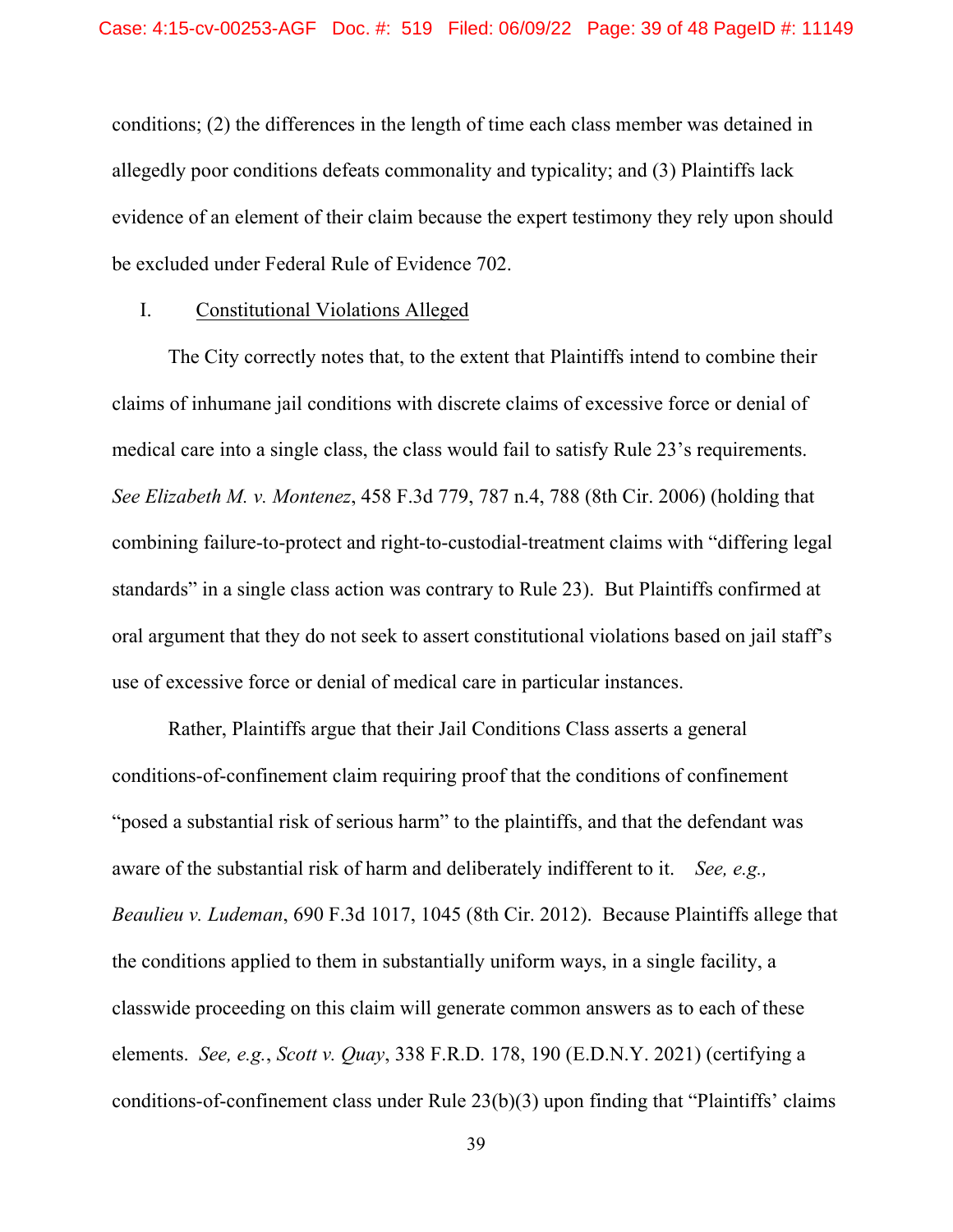arise from conditions that applied to them in uniform or similar ways, and which they allege were caused by defendants' policies, acts, and omissions").

# II. Differences in Length of Time of Detention

The Court rejects the City's contention that differences in the length of time during which each class member was exposed to allegedly harmful conditions precludes class certification. The City relies upon the general proposition that conditions-ofconfinement claims require consideration of the "totality of circumstances" of confinement and that exposure to harmful conditions for only a minimal length of time may not rise to the level of a constitutional violation. *See, e.g.*, *Owens v. Scott Cty. Jail*, 328 F.3d 1026, 1027 (8th Cir. 2003).

But this rule does not preclude a finding of commonality. *See, e.g.*, *Yates v. Collier*, 868 F.3d 354, 363 (5th Cir. 2017) (affirming class certification even where no two class members had "the exact same risk," as the prison's conditions were alleged to pose an unconstitutional risk of serious harm to all class members); *Parsons v. Ryan*, 754 F.3d 657, 678 (9th Cir. 2014) ("[E]very inmate suffers exactly the same constitutional injury when he is exposed to a single . . . policy or practice that creates a substantial risk of serious harm") *Hassine v. Jeffes*, 846 F.2d 169, 178 (3d Cir. 1988) (holding that commonality was satisfied where prisoners complained that deficient conditions regarding plumbing, food service, and inmate security existed at the prison and that they were subject to these conditions).If it did, it is not clear how any class of prisoners seeking to contest the conditions of confinement could satisfy Rule 23.

Liability for all class members will depend on proof that the City had a policy or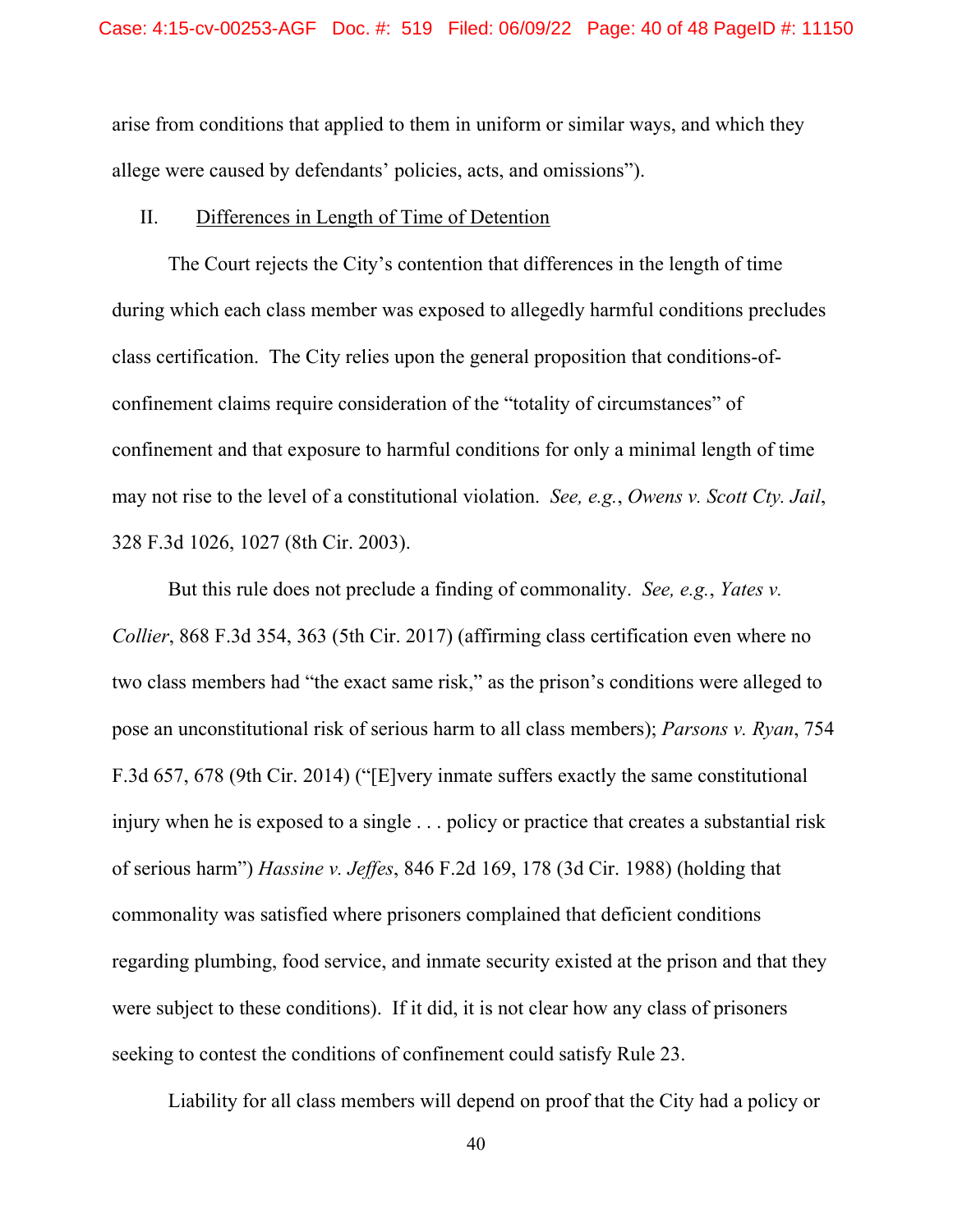custom of detaining inmates with inadequate food, lack of access to hygiene products and showers, and lack of access to clean water; that these conditions posed a substantial risk of serious harm to inmates; and that the City was deliberately indifferent to that risk. Assuming that Plaintiffs can prove these elements, any variations in the length of time of detention may *"*speak . . . to damages, not liability. And differences in damages alone will not defeat class certification." [17](#page-40-0) *Flood v. Dominguez*, 270 F.R.D. 413, 418 (N.D. Ind. 2010); *see also Dunn v. City of Chicago*, 231 F.R.D. 367, 377 (N.D. Ill. 2005), *amended on reconsideration,* No. 04 C 6804, 2005 WL 3299391 (N.D. Ill. Nov. 30, 2005) ("[I]f it is unlawful to hold detainees for prolonged periods in interrogation rooms without a toilet, bed, or regular meal service, it is unlawful as to each class member regardless of factual variations in their actual experiences while in custody."); *MacNamara v. City of New York*, 275 F.R.D. at 152–53 ("The fact that the eventual assessment of damages may require individualized proof of injury does not preclude class

treatment of allegations that the shared confinement conditions were unlawful.").

# III. Expert Testimony

The City's arguments with respect to Plaintiffs' expert, Eldon Vail, have been fully briefed by way of a separate *Daubert* motion. *See* ECF No. 440. The Court will address that motion by separate Order. However, the merit of that motion does not affect the Court's Rule 23 analysis. The questions of whether Vail's testimony is reliable and

<span id="page-40-0"></span><sup>&</sup>lt;sup>17</sup> To the extent that the City successfully establishes that the conditions did not pose a substantial risk of harm to those held for less than a certain amount of time as a matter of law, classwide relief may be limited accordingly.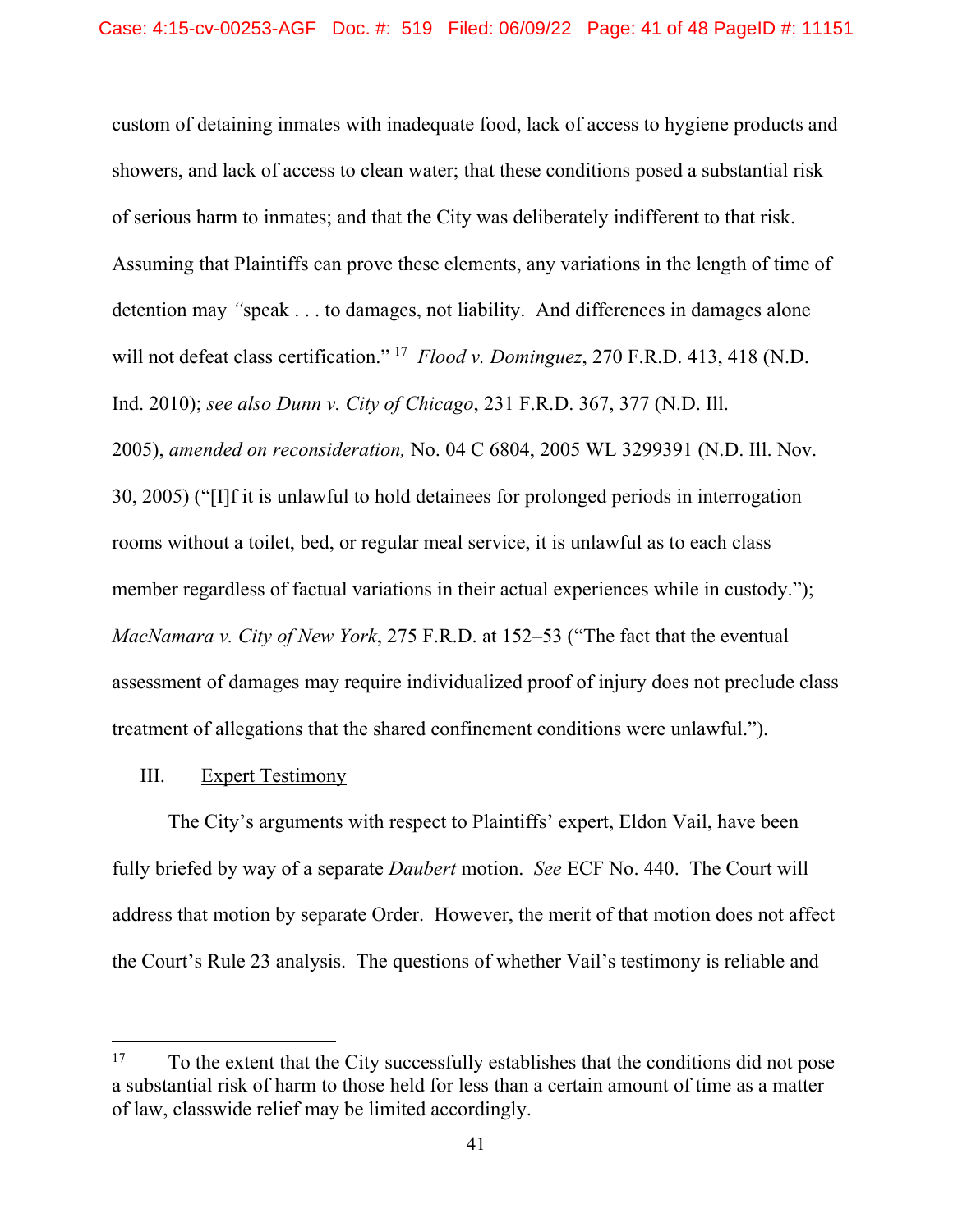whether Plaintiffs have sufficient evidence to support their claim that the jail conditions posed a substantial risk of serious harm, and the answers to these questions, will be common to the class.

In sum, the Jail Conditions Class satisfies the requirements of Rule 23(a) and (b)(3); each of the named Plaintiffs offered as class representatives is a proper representative of this class as each alleges that he or she was subject substantially similar poor conditions of Ferguson's jail; Plaintiffs proffer common proof of their damages through their expert, Dr. Demuth, which are based on how long each class member spent in the Ferguson jail rather than on any individual characteristics of class members; and for the reasons stated above, the Court concludes that class certification is superior to individual litigation.

For all of these reasons, the Court will certify the Jail Conditions Class under Rule 23(b)(3) and appoint named Plaintiffs Fant, Carter, Nelson, Nelson, Jr., Alfred Morris, Shameika Morris, Kimble, Thomas, and Tucker as Class Representatives. Following supplemental briefing, the Court may revise the class definition in order to impose an end-date to the class period, which is likely to be no later than the date on which the Ferguson jail ceased operations. *See* Fed. R. Civ. P. 23(c)(1)(C).

# **Declaratory and Injunctive Class Under Rule 23(b)(2)**

Finally, Plaintiffs seek Rule 23(b)(2) certification of the Declaratory and Injunctive Class, which they define as:

All persons who currently owe or who will incur debts to the City of Ferguson from fines, fees, costs, or surcharges arising from judgments in cases prosecuted by the City (Counts Two, Five, and Six).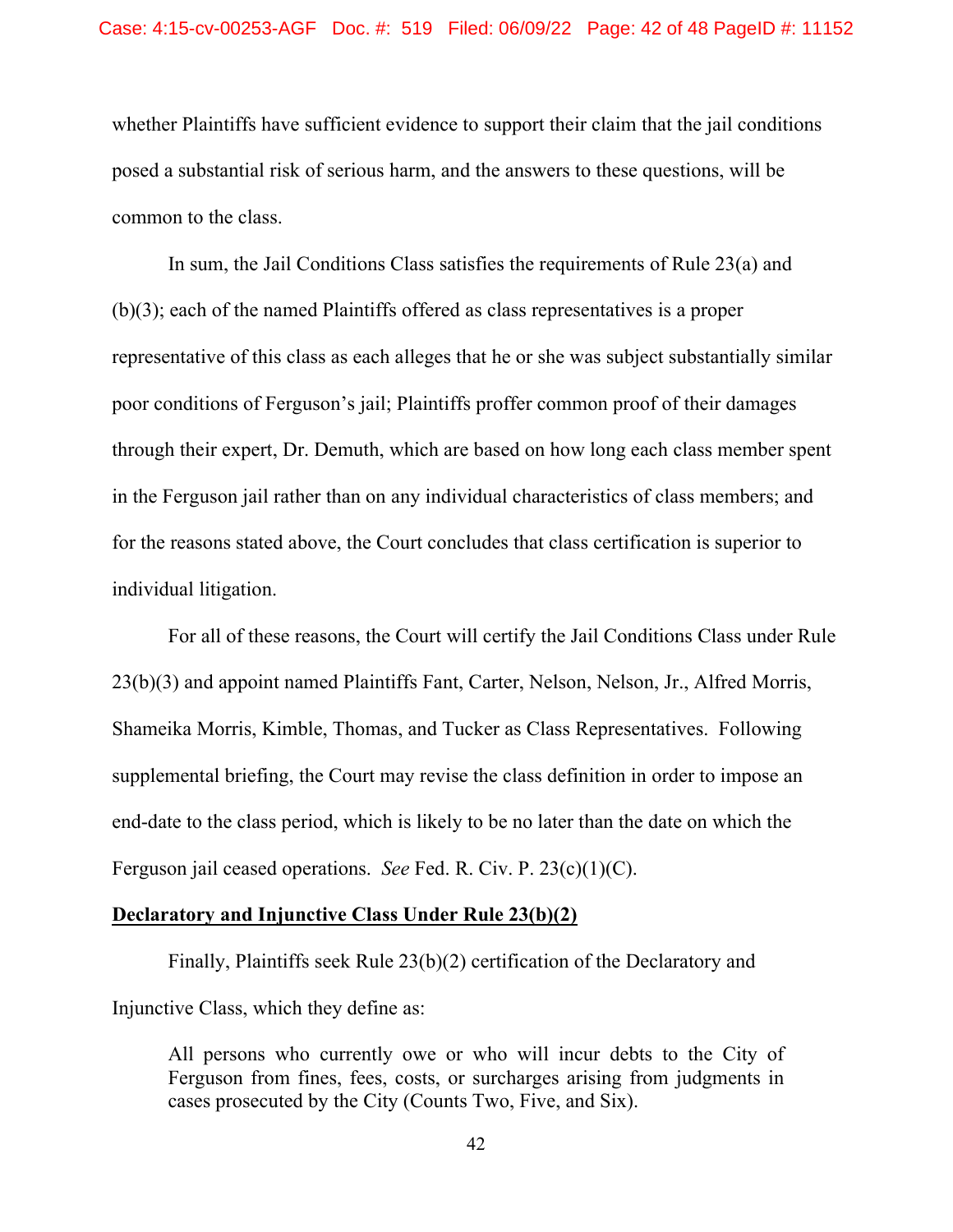ECF No. 430-1 at 18.

Although Plaintiffs reference only Counts Two (lack of counsel, in violation of the Sixth Amendment); Five (differential treatment compared to debtors owing money to private creditors, in violation of equal protection), and Six (invalid warrants, in violation of Fourth Amendment) in this class definition, they assert that members of this class will be jailed under the City's unconstitutional policies and practices as alleged in all of the counts of their complaint. *See* ECF No. 430-1 at 30-32 (describing the common questions that this class intends to address, which touch on all of the causes of action pled in the complaint). They likewise seek declaratory and injunctive relief to address all of the alleged constitutional violations.

Therefore, the Court will modify the class definition to reflect that it addresses all of Plaintiffs' causes of action, as follows: All persons who currently owe or who will incur debts to the City of Ferguson from fines, fees, costs, or surcharges arising from judgments in cases prosecuted by the City (Counts One, Two, Three, Four, Five, Six, and Seven) (the "Modified Declaratory and Injunctive Class").<sup>18</sup>

The City's opposition to this class consists primarily or exclusively of challenges to the merits, including arguments that the requests for declaratory and/or injunctive

<span id="page-42-0"></span><sup>&</sup>lt;sup>18</sup> The Court recognizes that, following supplemental briefing and/or dispositive motion, it may be determined as a matter of law that some or all of the claims on which this class is proceeding are moot or otherwise inappropriate for injunctive relief. For example, the cessation of the Ferguson jail's operations in 2017 likely renders Plaintiffs' claims under Count Four (conditions of confinement) moot. However, the Court believes it prudent to address such issues on a more complete record.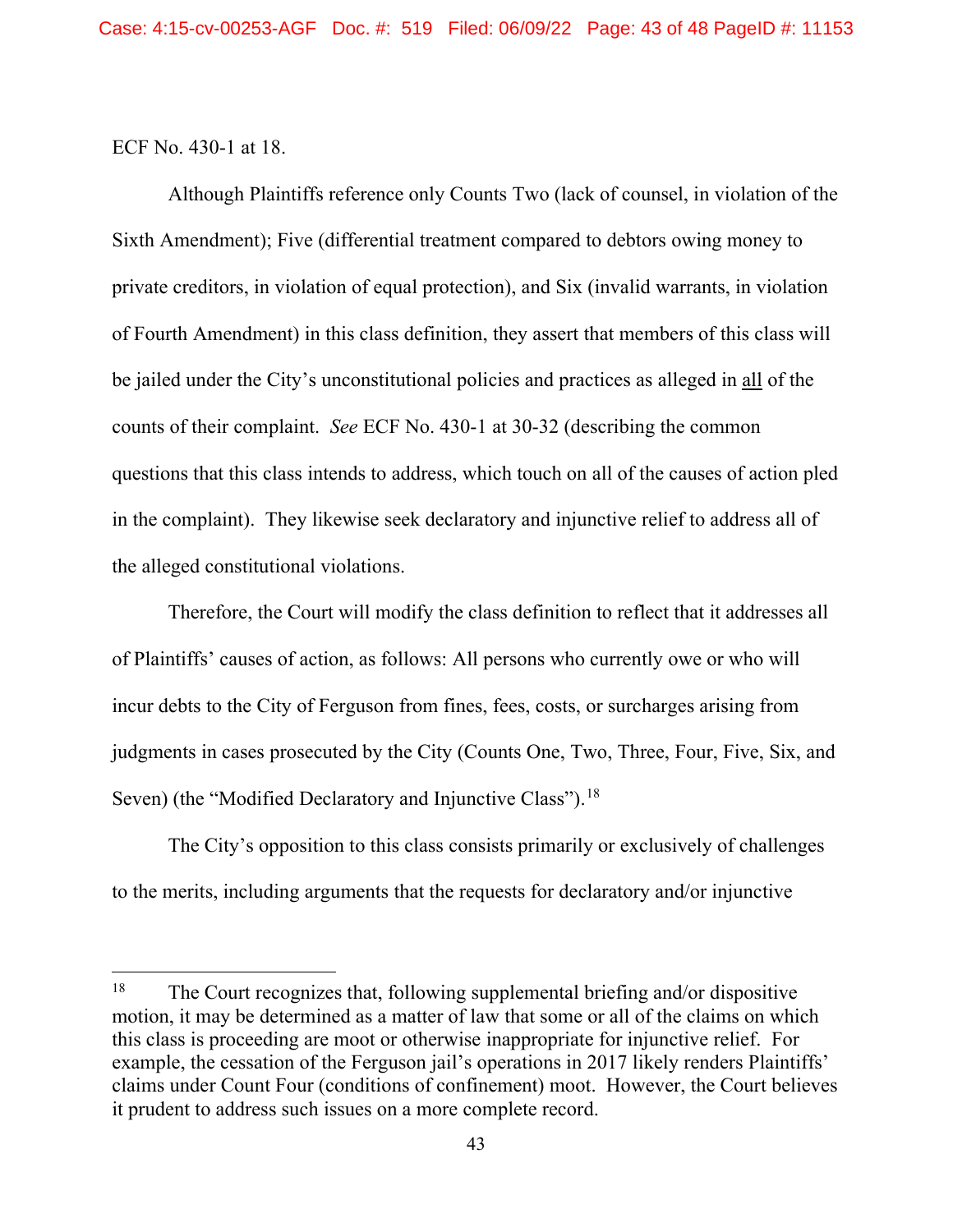relief are moot; the requests for such relief are otherwise inappropriate in light of governing legal principles; and the relief sought is not within the authority of the City.<sup>[19](#page-43-0)</sup> The City does not address Rule 23's requirements with respect to this class.

The Court finds that the proposed class satisfies the requirements of Rule 23(a) for the reasons set forth above with respect to the corresponding damages classes. The named Plaintiffs offered as class representatives—Fant, Carter, Alfred Morris, Shameika Morris, and Thomas—are typical of the class because they each allege they were, at the time the lawsuit was filed, indebted to the City as a result of fines, fees, costs, or surcharges arising from judgments in cases prosecuted by the City. As noted above, the City does not challenge the adequacy of the class representatives or class counsel, and the Court finds based on the record and the conduct of counsel and parties throughout this litigation that the class representatives' interests are aligned with those of the putative classes and that their attorneys are competent to prosecute the action.

"The key to the (b)(2) class is "the indivisible nature of the injunctive or declaratory remedy warranted—the notion that the conduct is such that it can be enjoined or declared unlawful only as to all of the class members or as to none of them." *Dukes*, 564 U.S. at 360. The City raises no specific argument against the cohesiveness of this class. And the relief sought here is applicable to all class members as it seeks to declare the City's policies and practices described above with respect to the damages classes unconstitutional and seeks to enjoin the City from enforcing such policies and practices.

<span id="page-43-0"></span><sup>&</sup>lt;sup>19</sup> As noted above, some of these arguments may be addressed in supplemental filings that will follow this Memorandum and Order.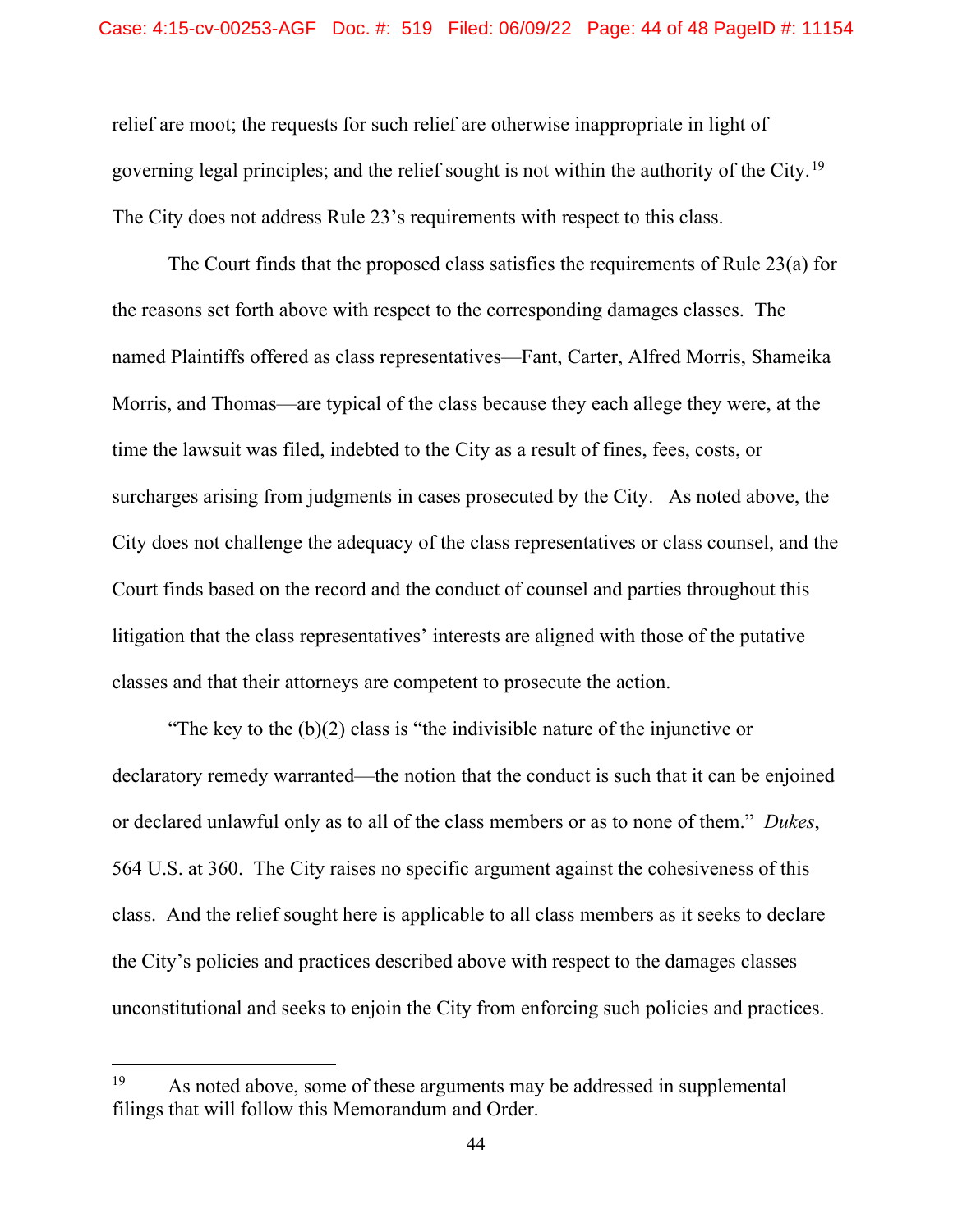Because the Modified Declaratory and Injunctive Class's challenges to the City's policies and practices are premised on grounds applicable to the entire class, Rule 23(b)(2) is satisfied. *See Ebert*, 823 F.3d at 480. And as Plaintiffs have met their burden of showing that the Modified Declaratory and Injunctive Class satisfies the requirements of Rule 23(a) and (b)(2), the Court will certify the Class and appoint named Plaintiffs Fant, Carter, Alfred Morris, Shameika Morris, and Thomas as Class Representatives.

#### **CONCLUSION**

Accordingly,

**IT IS HEREBY ORDERED** that Plaintiffs' motion for class certification is **GRANTED in part**, as set forth above, such that the Court will grant certification but will modify certain of the class definitions. ECF No. 425.

**IT IS FURTHER ORDERED** that named Plaintiffs Keilee Fant, Roelif Carter, Allison Nelson, Herbert Nelson, Jr., Alfred Morris, Shameika Morris, Anthony Kimble, Donyale Thomas, and Ronnie Tucker are appointed as Class Representatives to represent the *Bearden* Class, defined as follows:

All persons who have, at any time since February 8, 2010, been kept in jail by the City of Ferguson for failing to pay a fine, fee, bond, surcharge, or cost, without an inquiry into their ability to pay (Count One).

**IT IS FURTHER ORDERED** that named Plaintiffs Roelif Carter, Alfred Morris, and Ronnie Tucker are appointed as Class Representatives to represent the Modified *Gerstein* Class (a subclass of the *Bearden* Class), defined as follows:

All persons who have, at any time since February 8, 2010, been held in jail by the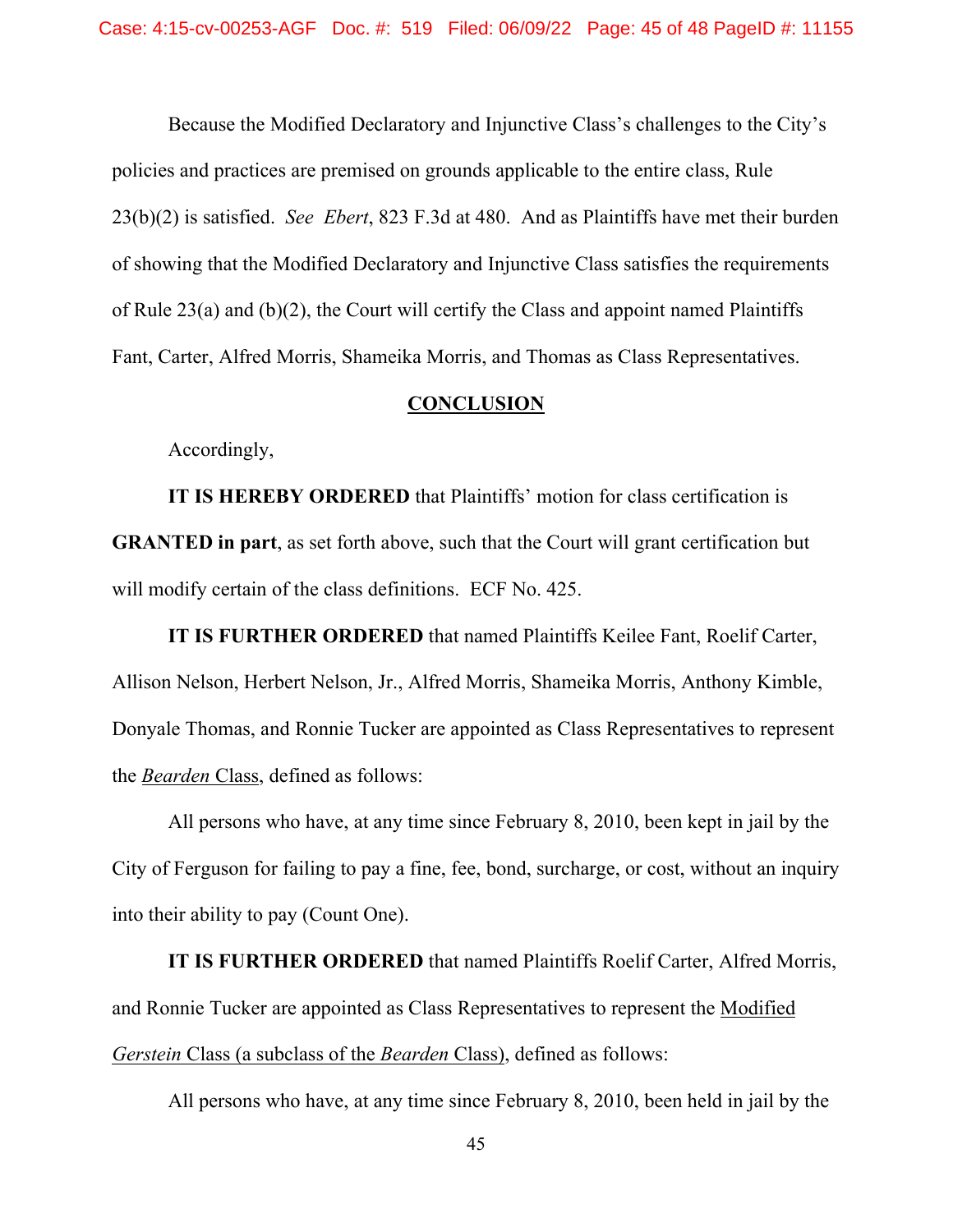City of Ferguson after a warrantless arrest with no finding of probable cause by a neutral magistrate for their arrest and continued detention (Count Seven).

**IT IS FURTHER ORDERED** that named Plaintiffs Keilee Fant, Roelif Carter, Allison Nelson, Herbert Nelson, Jr., Alfred Morris, Shameika Morris, Anthony Kimble, and Donyale Thomas are appointed as Class Representatives of the Warrant Class (a subclass of the *Bearden* Class), defined as follows:

All persons who have, at any time since February 8, 2010, been held in jail by the City of Ferguson after being arrested on a warrant issued by the City (Count Three).

**IT IS FURTHER ORDERED** that named Plaintiffs Keilee Fant, Roelif Carter, Allison Nelson, Herbert Nelson, Jr., Alfred Morris, Shameika Morris, and Donyale Thomas are appointed as Class Representatives of the Post-Judgment Class (a subclass of the *Bearden* Class), defined as follows:

All persons who have, at any time since February 8, 2010, been jailed by the City of Ferguson because of their non-payment in connection with a prior judgment (Counts Two, Five, and Six).

**IT IS FURTHER ORDERED** that named Plaintiffs Keilee Fant, Roelif Carter, Allison Nelson, Herbert Nelson, Jr., Alfred Morris, Shameika Morris, Anthony Kimble, Donyale Thomas, and Ronnie Tucker are appointed as Class Representatives of the Jail Conditions Class, defined as follows:

All persons who, at any time since February 8, 2010, were held in the City of Ferguson jail (Count Four).

**IT IS FURTHER ORDERED** that named Plaintiffs Keilee Fant, Roelif Carter,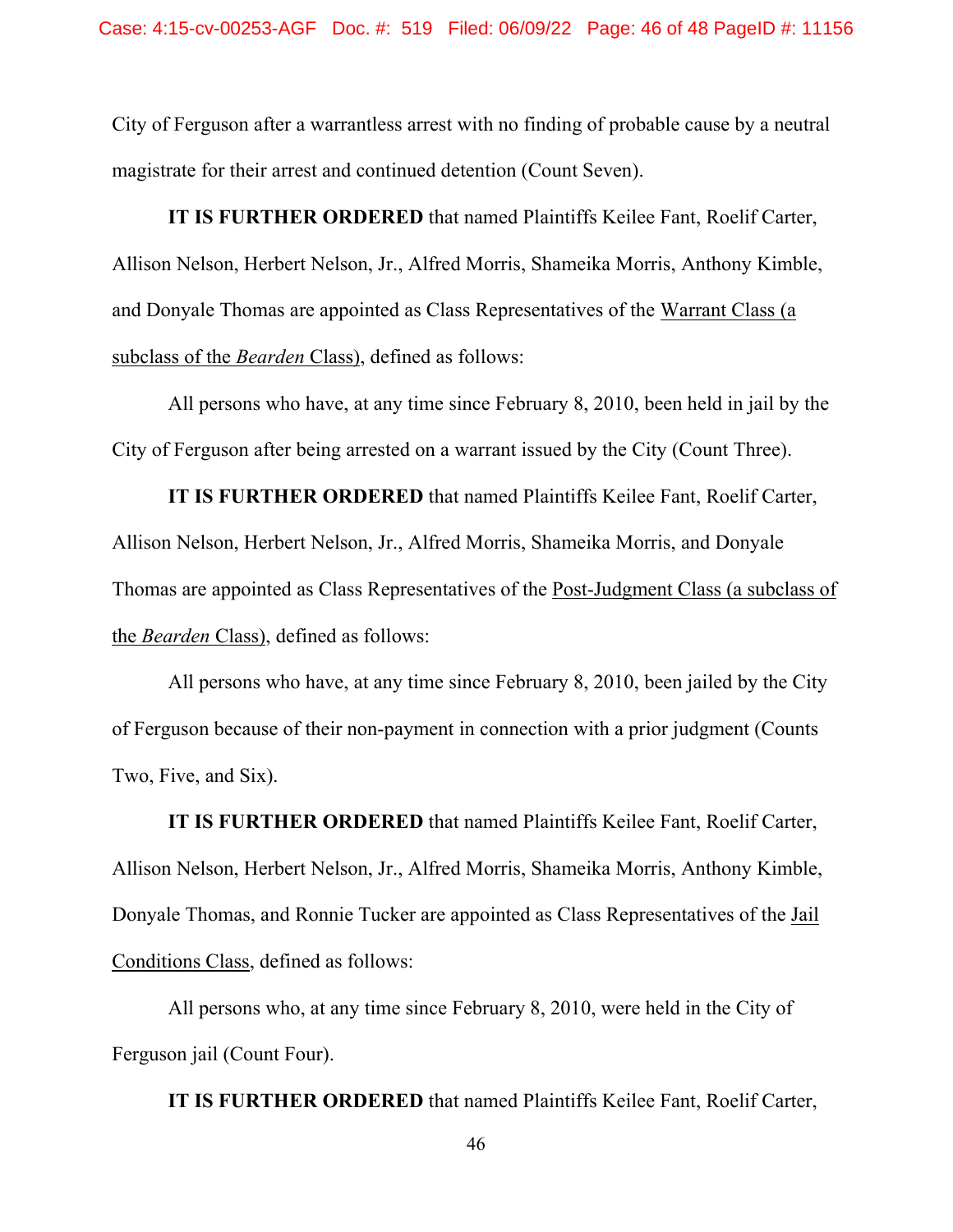Alfred Morris, Shameika Morris, and Donyale Thomas are appointed as Class Representatives to represent the Modified Declaratory and Injunctive Class, defined as follows:

All persons who currently owe or who will incur debts to the City of Ferguson from fines, fees, costs, or surcharges arising from judgments in cases prosecuted by the City (Counts One, Two, Three, Four, Five, Six, and Seven).

**IT IS FURTHER ORDERED** that John Waldron and Blake Strode of ArchCity Defenders, Inc., 440 N. 4th Street, Suite 390, St. Louis, Missouri 63102; Angela Daker, J. Frank Hogue, Claire Leonard, Shannon Lane, and Hafsa S. Mansoor of White & Case LLP, 200 South Biscayne Boulevard, Suite 4900 Miami, FL 33131; Marco Lopez and Ryan Downer of Civil Rights Corps, 1601 Connecticut Avenue NW, Suite 800 Washington, DC 20009; and Brendan Roediger and John Ammann of SLU Law Clinic, 100 N. Tucker Blvd. Saint Louis, MO 63101-1930, are appointed as Class Counsel.

**IT IS FURTHER ORDERED** that the parties shall promptly meet and confer and shall file, within **14 days** of the date of this Memorandum and Order, a joint proposed schedule for the remainder of the litigation, including prompt proposed deadlines and procedures with regard to the following:

- (1) the most appropriate procedural framework and deadlines for briefing proposed end-dates for the Rule 23(b)(3) class periods and Defendants' related arguments regarding mootness and the appropriateness of declaratory and injunctive relief based on changes to the alleged policies and practices at issue in the complaint;
- (2) the disposition of named Plaintiff John Narayan's claims;
- (3) the re-referral of this action to mediation;